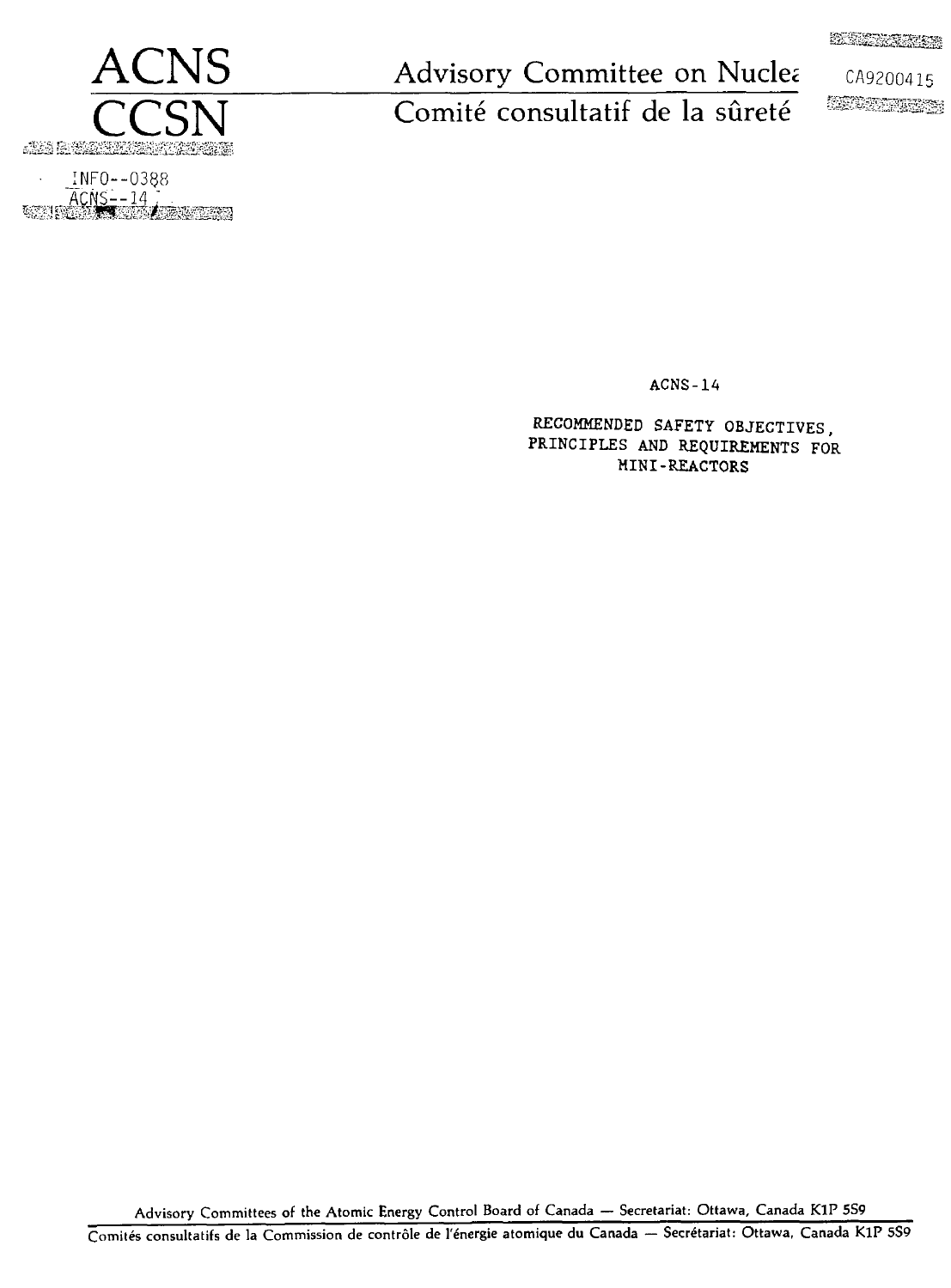

#### COMMITTEE REPORTS

Since the 1950's the Atomic Energy Control Board has made use of advisory committees of independent experts to assist it in its decision-making process. In 1979 the Board restructured the organization of these consultative groups, resulting in the creation of two senior level scientific committees charged with providing the Board with independent advice on principles, standards and general practices related to radiation protection and the safety of nuclear facilities. The two committees are the Advisory Committee on Radiological Protection (ACRP), formed in 1979, and the Advisory Committee on Nuclear Safety (ACNS), which was established a year later. Summaries of meetings of the committees are available to the public in the AECB library in Ottawa.

From time to time the committees issue reports which are normally published by the AECB and catalogued within the AECB's public document system. Committee reports, bound with a distinctive cover, carry both a committee-designated reference number, t.g. ACRP-1, and an AECB reference number in the "INFO" series. The reports generally fall into two broad categories: (i) recommendations to the Board on a particular technical topic, and (ii) background studies. Unless specifically stated otherwise, publication by the AECB of a committee report does not imply endorsement by the Board of the content, nor acceptance of any recommendations made therein.

#### RAPPORTS DES COMITES

Depuis les années cinquante, la Commission de contrôle de l'énergie atomique fail appel à des comités consultatifs composés d'experts indépendants pour l'aider dans ses prises de décision. En 1979, la CCEA a restructuré l'organisation de ces groupes de consultation pour former deux comités scientifiques supérieurs chargés de lui fournir des conseils indépendants concernant les principes, les normes et les méthodes générales touchant la radioprotection et la sûreté des installations nucléaires : ce sont le Comité consultatif de la radioprotection (CCRPJ, formé en *1979,* et le Comité consultatif de la sûreté nucléaire (CCSN), établi l'année suivante. Le public peut consulter les comptes rendus des réunions de ces comités à la bibliothèque de la CCEA, à Ottawa.

Les comités rédigent à l'occasion des rapports qui sont normalement publiés par la CCEA et catalogués dans la collection des documents publics de la CCEA. Reliés avec une couverture distincte, les rapports des comités se reconnaissent à leur numéro de référence du comité d'origine (comme CCRP-1) et à leur numéro de référence de la CCEA dans la série «INFO». Ils se divisent habituellement en deux catégories générales : (i) les recommandations présentées à la Commission au sujet d'une question technique particulière; (ii) les études générales. **À moins d'indication contraire, la publication par la CCEA du rapport d'un comité** ne **signifie pas que ta Commission approuve le contenu de la publication, ni qu'elle** en accepte les recommandations.

Advisory Committees of the Atomic Energy Control Board of Canada — Secretariat: Ottawa, Canada KIP 5S9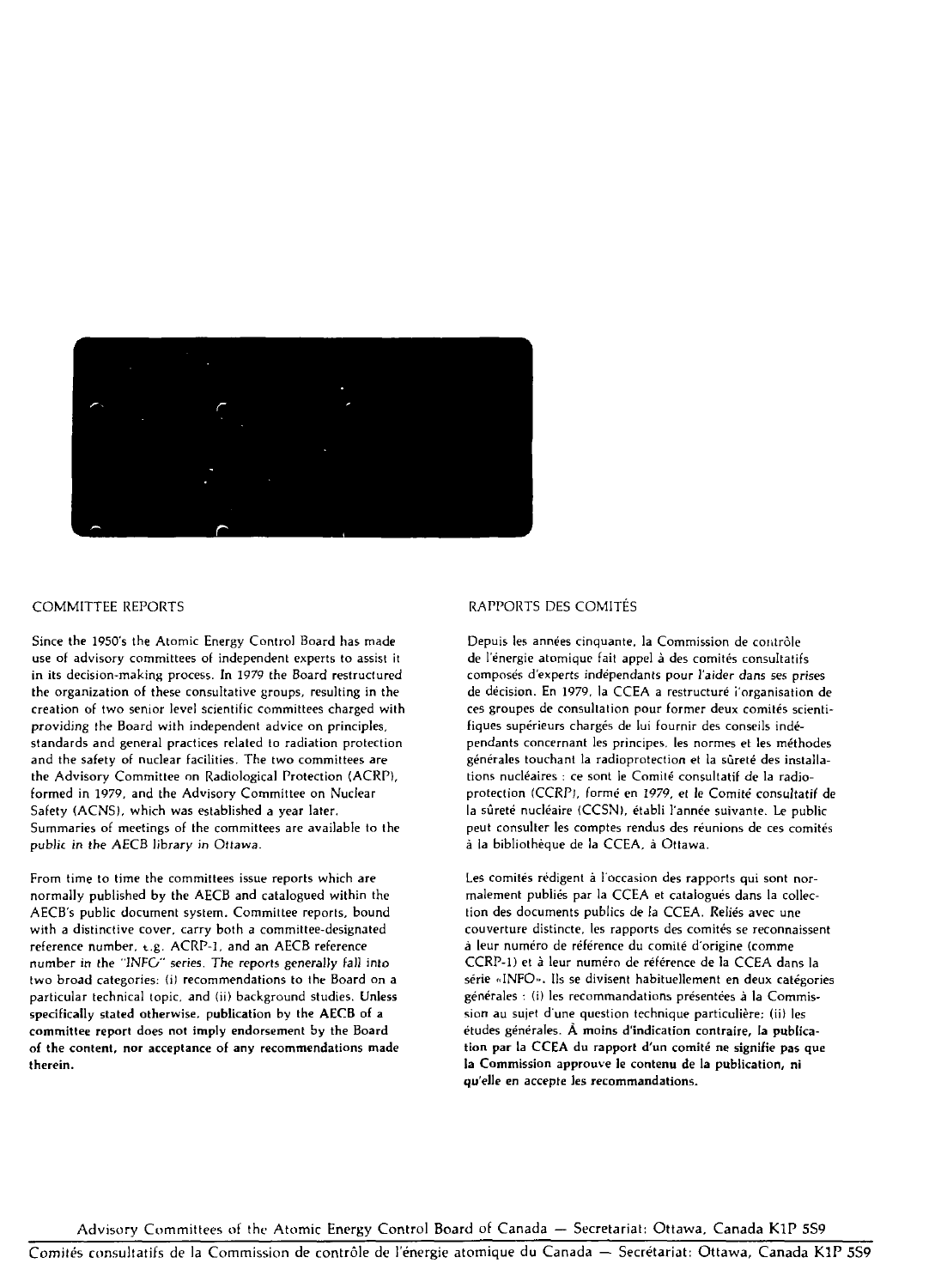INFO-0388(E)

Advisory Committee on Nuclear Safety

# **CCSN** Comité consultatif de la sûreté nucléaire

Reply to Repondre à:

File Référence:

**ACNS-14**

RECOMMENDED SAFETY OBJECTIVES, PRINCIPLES AND REQUIREMENTS FOR MINI-REACTORS

by the

Advisory Committee on Nuclear Safety

May 1991

An Advisory Committee of the Atomic Energy Control Board ot Canada -- Secretariat: Ottawa, Canada KIP 559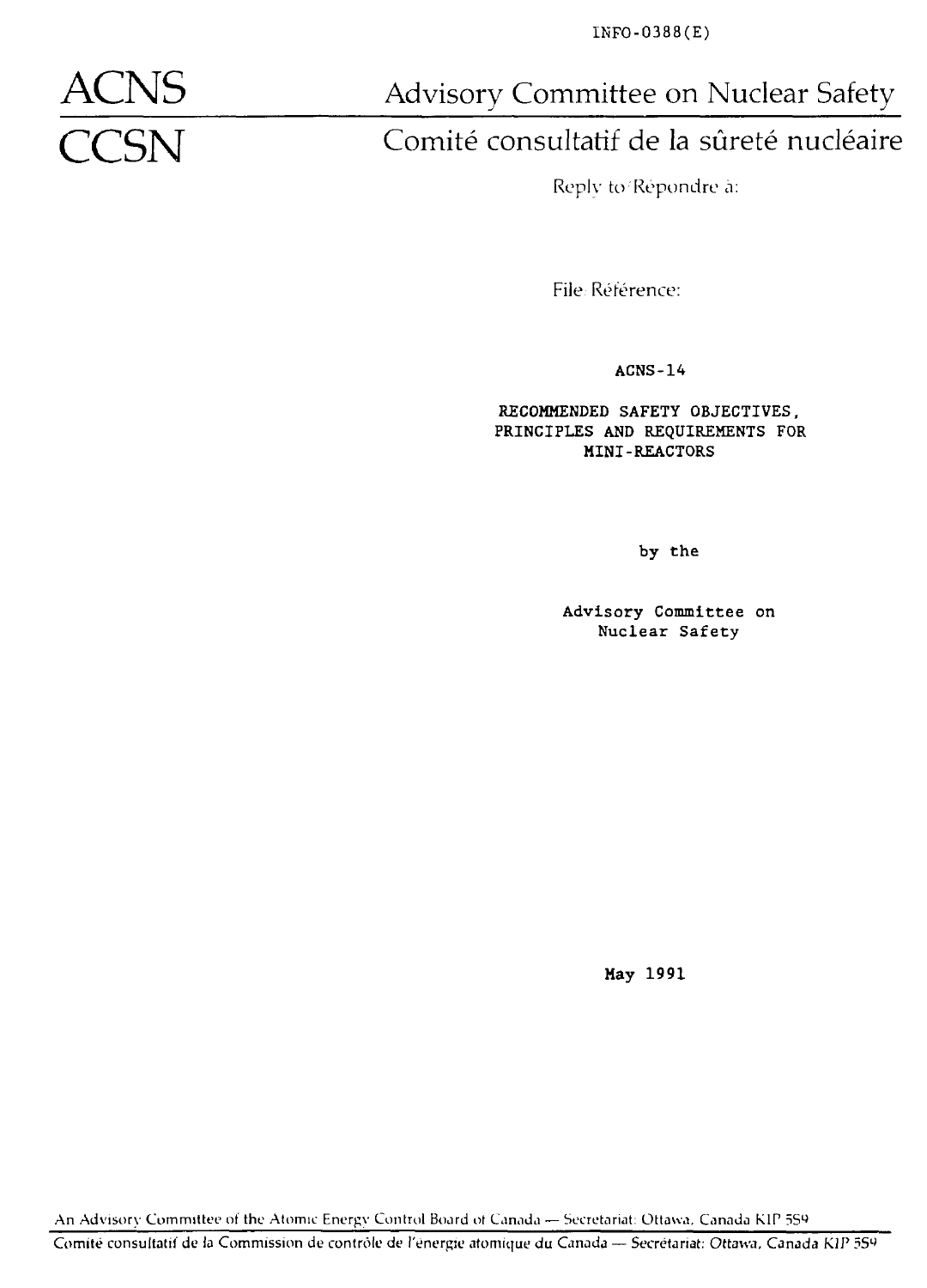#### Abstract

Canadian and international publications containing objectives, principles and requirements for the safety of nuclear facilities in general and nuclear power plants in particular have been reviewed for their relevance to mini-reactors. Most of the individual recommendations, sometimes with minor wording changes, are applicable to mini - reactors. However, some prescriptive requirements for the shutdown, emergency-core-cooling and containment systems of power reactors are considered inappropriate for mini-reactors.

The ACNS favours a generally non-prescriptive approach whereby the applicant for a mini-reactor licence is free to propose any means of satisfying the fundamental objectives, but must convince the regulatory agency to that effect. To do so, a probabilistic safety assessment (PSA) would be the favoured procedure. A generic PSA for all mini-reactors of the same design would be acceptable.

Notwithstanding this non-prescriptive approach, the ACNS considers that it would be prudent to require the existence of at least one independent shutdown system and two physically independent locations from which the reactor can be shut down and the shutdown condition monitored, and to require provision for an assumed loss of integrity of the primary cooling system's boundary unless convincing arguments to the contrary are presented.

The ACNS endorses in general the objectives and fundamental principles proposed by the interorganizational Small Reactor Criteria working group, and intends to review and comment on the documents on specific applications to be issued by that working group.

This document was accepted for publication by the AECB in November 1990, but revised before publication in April 1991.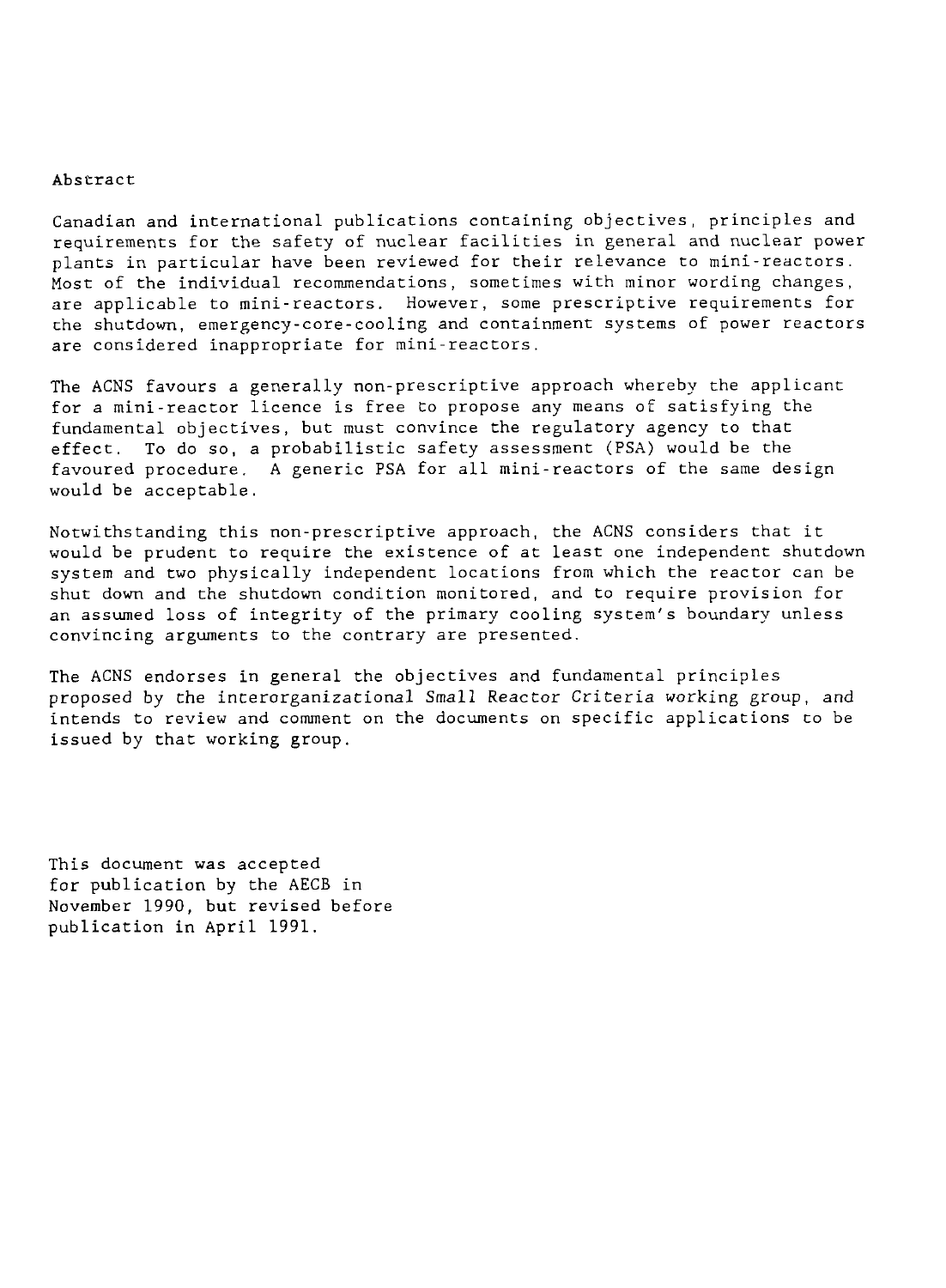Table of Contents

# Abstract

Table of Contents

| 1.             | INTRODUCTION                                                                                               | $\mathbf{1}$   |
|----------------|------------------------------------------------------------------------------------------------------------|----------------|
| 2.             |                                                                                                            | $\mathbf{1}$   |
| 3.             |                                                                                                            | $\overline{2}$ |
| 4.             | SAFETY OBJECTIVES. PRINCIPLES AND REQUIREMENTS                                                             | 3              |
|                | 4.1                                                                                                        | $\overline{3}$ |
|                | 4.2                                                                                                        | 4              |
|                | 4.3<br>Minor Revisions and Comments                                                                        | 5              |
|                | 4.4                                                                                                        | 6              |
|                |                                                                                                            | 6              |
|                | Emergency-Core-Cooling System<br>4.4.2                                                                     | $\overline{7}$ |
|                | 4.4.3<br>Containment $\ldots \ldots \ldots \ldots \ldots \ldots \ldots \ldots \ldots \ldots \ldots \ldots$ | $\overline{7}$ |
|                | 4.4.4                                                                                                      | $\overline{7}$ |
|                |                                                                                                            | $\overline{7}$ |
| 5 <sub>1</sub> | INTERORGANIZATIONAL SMALL REACTOR CRITERIA WORKING GROUP                                                   | 8              |
| 6.             | CONCLUSIONS                                                                                                | 12             |
|                |                                                                                                            |                |
|                | References                                                                                                 | 14             |
|                | Acknowledgements                                                                                           |                |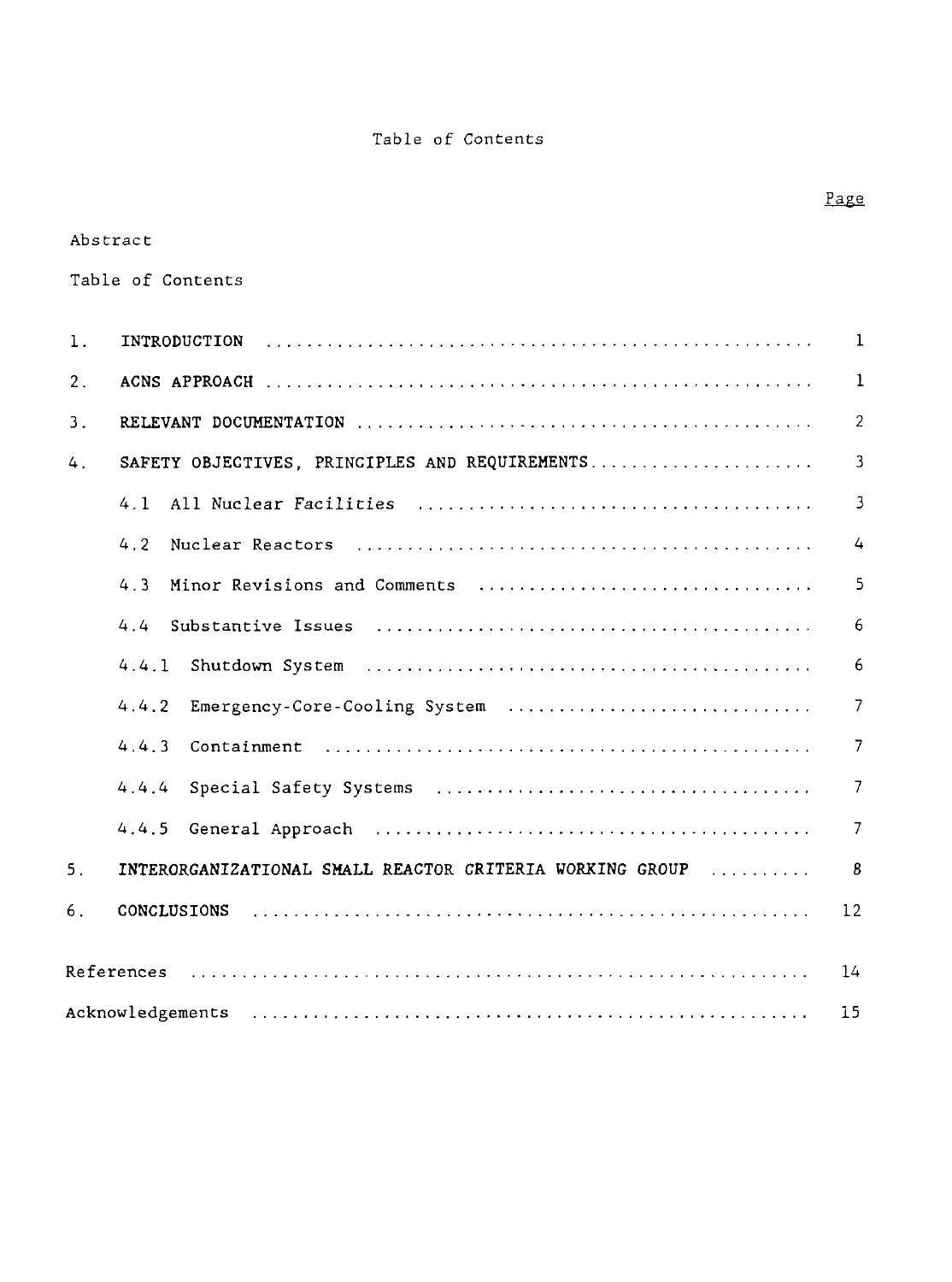#### RECOMMENDED SAFETY OBJECTIVES, PRINCIPLES AND REQUIREMENTS FOR MINI-REACTORS

#### 1. INTRODUCTION

From the late 1950s to the mid-1980s about 300 small nuclear reactors, i.e., with a thermal output of a few tens of megawatts or less (here designated<br>"mini-reactors"), were installed worldwide. Many were research reactors. In "mini-reactors"), were installed worldwide. Many were research reactors. Canada, during this same period, seven very small (approximately 20 kilowatts) SLOViPOKE-2 research reactors were installed in universities and government laboratories. In addition, the 5-megawatt McMaster research reactor was first started up in 1959, while Atomic Energy of Canada Limited (AECL) started up four research reactors — the 200-megawatt NRU in 1957, the 100-watt PTR in 1957 and the "zero-energy" ZED-2 in 1960, all at the Chalk River Nuclear Laboratories (CRNL), and the 60-megawatt WR-1 in 1965 at the Whiteshell Nuclear Research Establishment (WNRE).

Since the mid-1980s there has been growing interest, particularly in developing countries, in mini-reactors for research, and also some interest in mini-reactors as small energy sources. In Canada, there are studies or definite plans for at least [1]:

- (1) A new multi-purpose design, for both research and radioisotope production, named MAPLE. The first embodiment, MAPLE X-10, is intended to replace the NRX reactor at AECL's CRNL.
- (2) An energy system, based on the SLOWPOKE concept and capable of being operated under remoLe surveillance, to produce heat and/or electricity. A prototype has been built at WNRE.
- (3) A reactor design named AMPS to power a small research and exploration submarine, designated SAGA-N.

In Canada, safety requirements for mini-reactors, particularly for research reactors, have been enunciated piecemeal by AECL and the AECB since the 1950s. It is now timely to examine systematically what safety objectives, principles and requirements should govern the licensing of mini-reactors. This review must take into account the very different purposes, designs and operating circumstances among these various mini-reactors, as well as the differences between any mini-reactor and a large power reactor.

### 2. ACNS APPROACH

The ACNS started from the position that these objectives, principles and requirements should be derived specifically for mini-reactors, initially without reference to those for power reactors. It became apparent, however, that the similarities to power reactors greatly exceed the differences. The ACNS therefore decided to review in detail the existing documentation relating to objectives, principles and requirements for power reactors. It examined the extent to which these were applicable to mini-reactors, and to what extent revisions and additions would be desirable. The documentation reviewed is summarized in Section 3 and discussed in Section 4.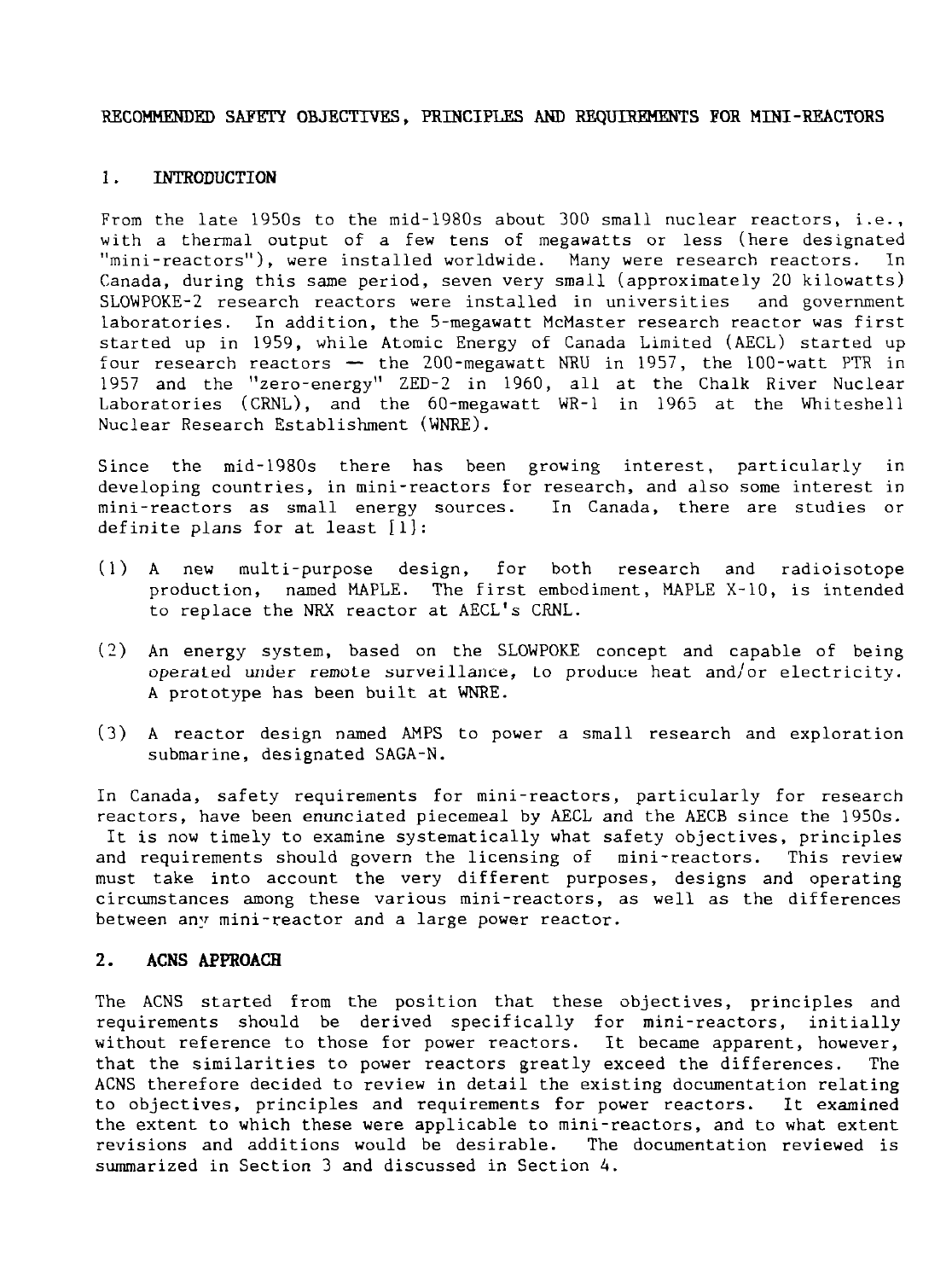Concurrent with the ACNS study, an interorganizational Small Reactor Criteria (SRC) working group, consisting of individuals from the AECB, AECL and McMaster University, had been developing safety criteria for small reactors [1]. In 1989 October the ACNS and the SRC working group met to exchange their views on this subject. The ACNS presented the working paper that led to the discussion of Section 4, while the working group presented the preprint of a paper to be given at an international symposium the following week. The ACNS's comments on the preprint, together with its conclusions on its future activities in the light of this meeting, are outlined in Section 5.

Finally, all the ACNS's conclusions and recommendations are summarized in Section 6.

#### 3. RELEVANT DOCUMENTATION

Licensing of large power reactors in Canada has combined the probabilistic and deterministic approaches, as described by Atchison et al. [2]. Initially, Siddall [3] and Laurence [A] proposed that regulatory criteria be based on the risk from nuclear-generated electricity being less than that from other means of electricity generation, and they derived unavailability limits for the constituent systems of the reactor. Subsequently, various deterministic requirements have been introduced, e.g., the requirements for containment and two independent shutdown systems. Latterly, the trend has been towards the probabilistic approach, with a probabilistic safety assessment (PSA) being applied provisionally in the licensing of the CANDU units at Darlington [5].

In 1982 the AECB's Advisory Committee on Nuclear Safety (ACNS) issued its recommendations for general safety objectives applicable to all nuclear activities in report ACNS-2 [6]. These objectives were subsequently endorsed by the Atomic Energy Control Board. It will be seen that ACNS-2 constitutes a risk-based approach.

With specific reference to nuclear power plants, the ACNS proposed, in report ACNS-4 [7], probabilistic criteria, but also recommended retention of a number of the deterministic requirements as a means of satisfying the probabilistic criteria. The report's introduction explicitly limits the recommendations to "CANDU-type nuclear power plants", i.e., large reactors with a thermal output of a hundred megawatts or greater, so they were not intended for minireactors.

In 1988, the International Atomic Energy Agency (IAEA) published a booklet entitled "Basic Safety Principles for Nuclear Power Plants" [8] by its International Nuclear Safety Advisory Group (INSAG), an international group of senior nuclear safety experts from industry, research, education and regulation. This publication, commonly referred to as INSAG-3, summarizes its recommendations in a structured table of objectives and principles. The ACNS reviewed INSAG-3 and concluded [9] that:

«The INSAG-3 safety objectives are consistent with [those] stated in ACNS-2 but are less general, applying only to nuclear power plants», and

 $-2 =$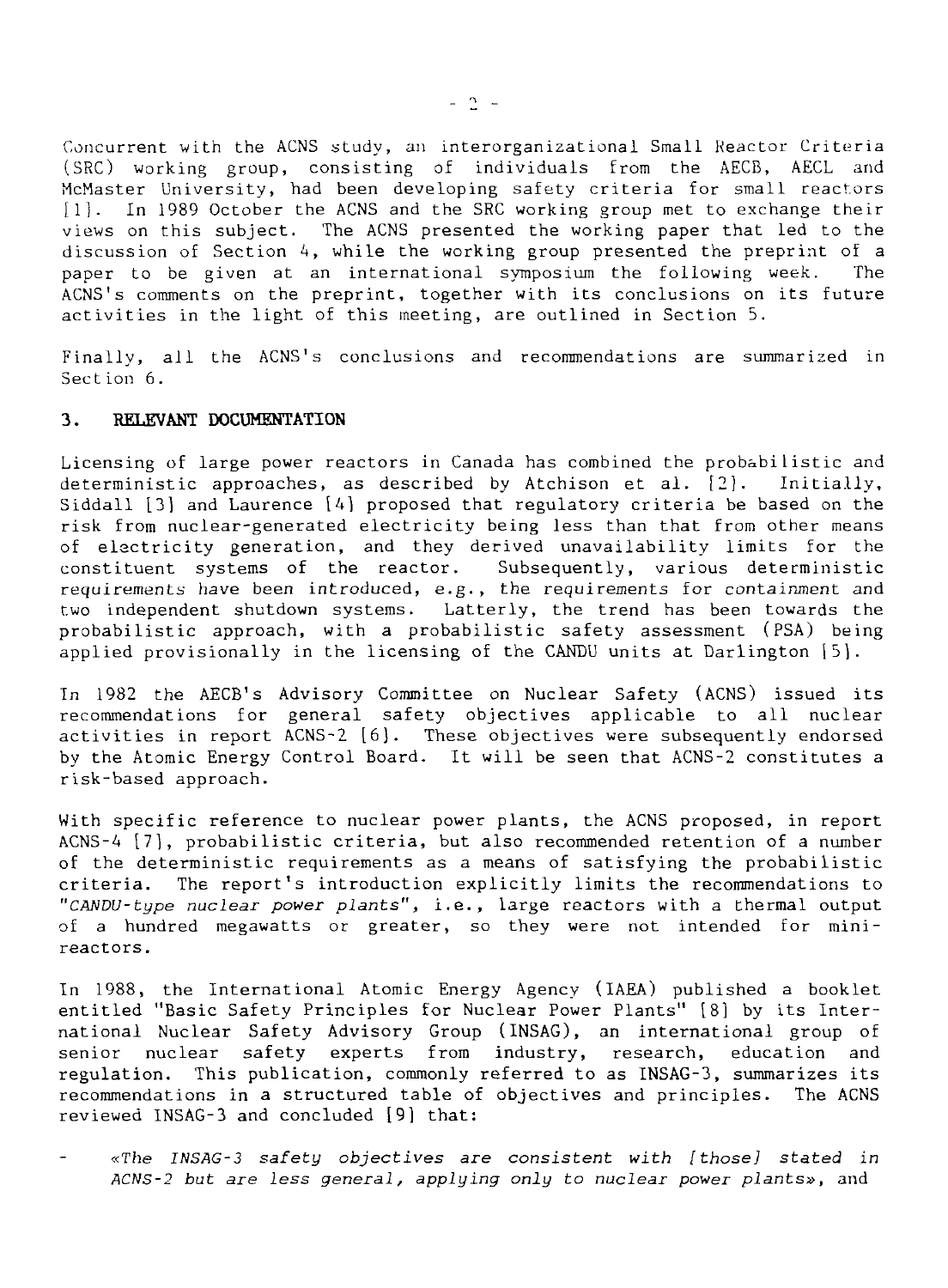•The LNSAG-l safety principles are, in general, consistent with [those) stated in ACNS-4 but put more emphasis on "safety culture" (while scarcely mentioning) reactor plant effluents, waste management, or decommissioning».

INSAG-3 notes, without comment or judgement:

"Two complementary methods, deterministic and probabilistic, are currently in use [to assess whether safety objectives are met]. These methods are used jointly in evaluating and improving the safety of design and operation."

Also in 1988, the report of the Ontario Nuclear Safety Review included, as Appendix IV [10], a statement by Robertson and Hurst of what they understood to be the Canadian approach to nuclear safety. This document attempted to identify the more important objectives, principles and requirements that have been adopted to ensure the safety of Canadian power reactors.

With specific reference to research reactors, in 1984 the IAEA published a booklet "Safe Operation of Research Reactors and Critical Assemblies", Safety Series No. 35 [11], by another international group of experts.

Underlying all these national and international recommendations for nuclear safety is the system of dose limitation for exposures to ionizing radiation recommended by the International Commission on Radiological Protection (ICRP) in its publication ICRP-26 [12]. The ICRP recommendations, reproduced in Section 4, have been endorsed and adopted by most national bodies responsible for nuclear regulation, including the AECB in Canada.

### 4. SAFETY OBJECTIVES, PRINCIPLES AND REQUIREMENTS

This section considers the relevance to mini-reactors of existing documentation, for all nuclear facilities in Sub-section 4.1 and for nuclear reactors in Sub-section 4.2. The minor revisions that would be required are assembled in Sub-section 4.3, while major issues are discussed in Sub-section 4.4.

#### **4.1 All Nuclear Facilities**

The Canadian approach to regulating the safety of nuclear facilities is based on the three major recommendations of the ICRP in its publication ICRP-26:

- $"$ (a) No practice shall be adopted unless its introduction produces a positive net benefit.
- (b) All exposures shall be kept as low as reasonably achievable, economic and social factors being taken into account [the ALARA principle).
- (c) The dose equivalent to individuals shall not exceed the limits recommended for the appropriate circumstances by the ICRP."

The first of these essentially involves a value-judgement that should be made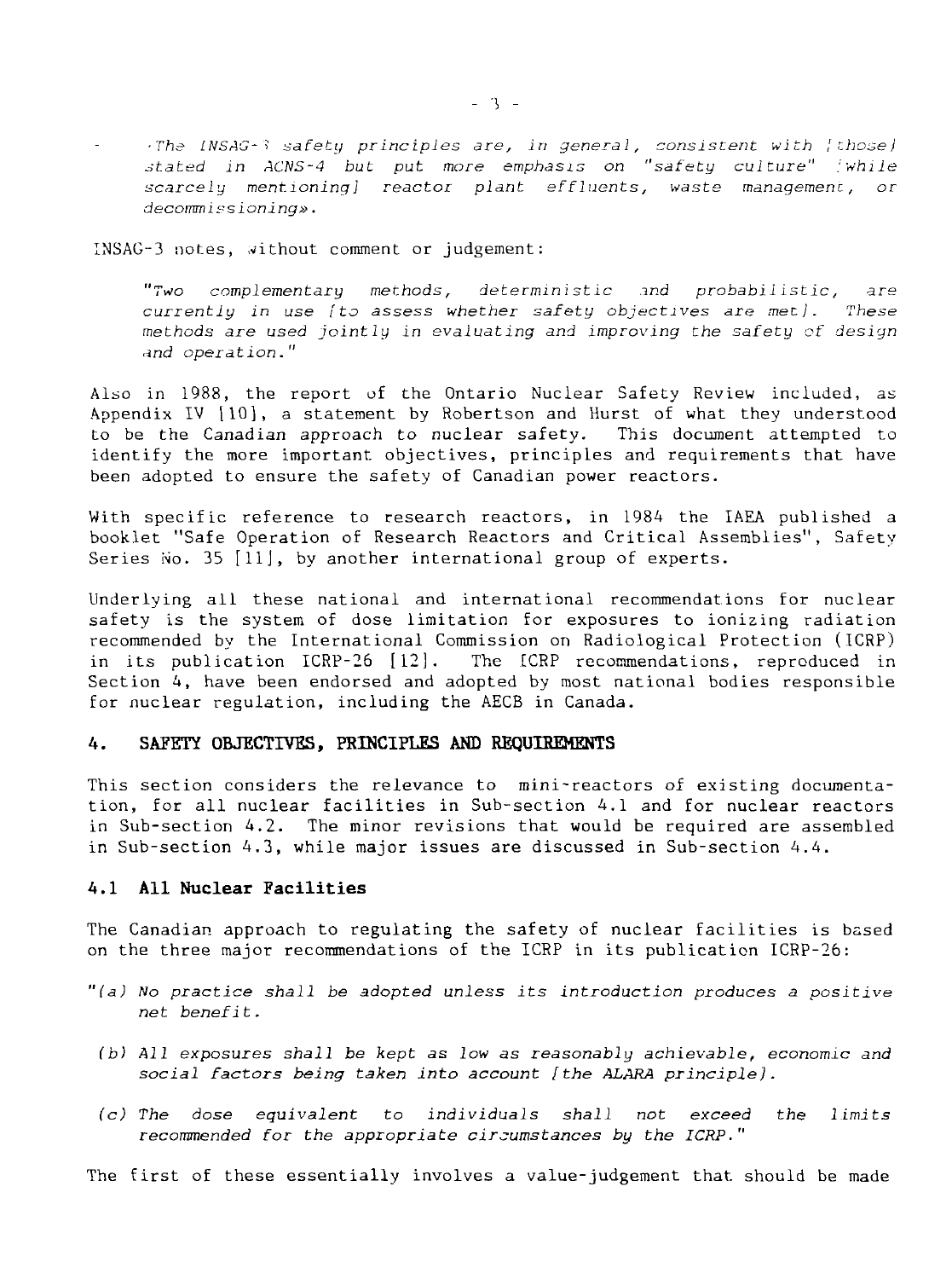by society through its elected representatives and not by the regulatory agency. For large nuclear power reactors, it is the responsibility of the electric utilities, with or without the explicit endorsement of their provincial legis-latures, to make this determination before applying for a licence. For mini-reactors, the regulatory agency's responsibility should be limited to satisfying itself that the project has any necessary approvals of the governments in whose jurisdiction the reactor will operate.

The ACNS in ACNS-2, made the following general recommendations for all nuclear facilities:

- "3. Nuclear accivities should not lead to unacceptable risks to the workers or the general public.
- 2. For hazards due to ionizing radiation,
	- a) all early detrimental effects to individuals should be avoided and the risks of deferred effects (such as consequential development of cancer or production of hereditary defects) should be minimized in accordance with the ALARA principle;
	- b) the probability of possible malfunctions that could lead to the escape of radioactive material or the exposure of people to ionizing radiation should be limited to small values, decreasing as the severity of the potential consequences increases so that the likelihood of catastrophic accidents is virtually zero.
- 1. For non-radiological hazards,
	- a) the risk to workers and members of the public, from normal operation or practice of the nuclear activity, should be equal to or less than that presented by appropriately comparable industries or activities;
	- b) the probability and potential consequences of possible malfunctions that could lead to harm to workers or members of the public should be as low as practicable.
- 4. The risk to any future generation associated with each nuclear activity should be taken into account and given a priority for prevention not less than that given to risks presented to the current generation."

All these general recommendations, both the ICRP's and the ACNS's, are applicable to mini-reactors.

#### **4.2 Nuclear Reactors**

The objectives, principles and requirements for nuclear power reactors articulated by the IAEA in INSAG-3, by the ACNS in ACNS-4, by the ONSR in Appendix IV of its Report, and for research reactors by the IAEA in Safety Series No. 35 were reviewed in detail by the ACNS for their relevance to mini-reactors.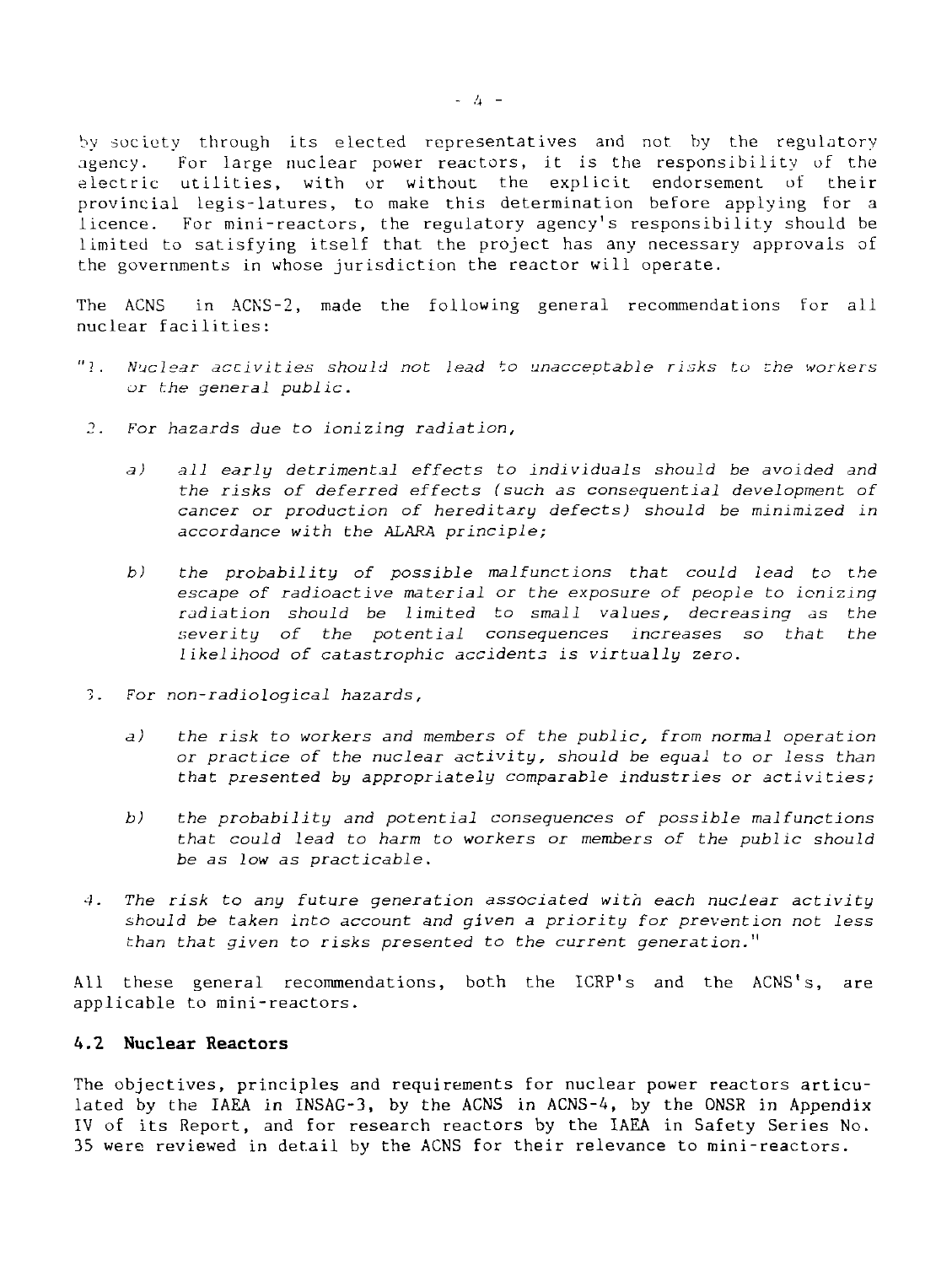The most obvious conclusion drawn from a comparison of these documents is the large amount of consistency between them. This fact, which has already been noted by the ACNS in its review of INSAG-3 19), attests to the large measure of agreement that exists on general objectives, principles and requirements for the safety of reactors.

The next conclusion is that most of the recommendations of the four source documents are applicable unchanged to mini-reactors. To make more of the recommendations relevant to mini-reactors all that is requireu is a change of wording from "nuclear power plant", or equivalent, to "mini-reacror".

#### **4.3 Minor Revisions and Comments**

In ACNS-4 [7], the ACNS recommended as a target that the radiation dose to any member of the public should not exceed one per cent of the regulatory limit. The commentary section of ACNS-4 stated that this represented an attempt to satisfy the ICRP's ALARA principle (as low as reasonably achievable, social and economic factors being taken into account) in a rough-and-ready manner, in the absence of any thorough cost/benefit analysis. It went on to state:

"Tf a thorough and conscientious application of the ALARA principle has been made in the design and operation of a plant, levels above zhe stated target may be acceptable."

The ACNS recommends that this qualification to the one-per-cent target be retained for mini-reactors.

The ACNS strongly supports the principle of defence-in-depth for all nuclear facilities, but notes that the term has a significantly different meaning in the documents cited. The ACNS prefers the definition in the ONSR Report's Appendix IV [10], according to which the wording in the other documents would represent examples of the principle that may be adopted, not mandatory requirements:

"The essence of this is the anticipation of failure of an item important to safety by the provision of a backup to counter the effects of a failure".

In citing one application of defence-in-depth, the ONSR Report's Appendix "V refers to five specific barriers to the release of radioactive materials that are appropriate to CANDU reactors. However, the principle requires multiple barriers, not any specific barriers.

For mobile mini-reactors, the principles for site selection in the documents would have to be interpreted as defining where the vessel is permitted to travel and dock when in service, rather than providing for selection of a permanent site.

The ACNS considers that one of the design principles given in INSAG-3 [8], which requires thorough research and testing of any new features, is particularly relevant to mini-reactors.

 $-5 -$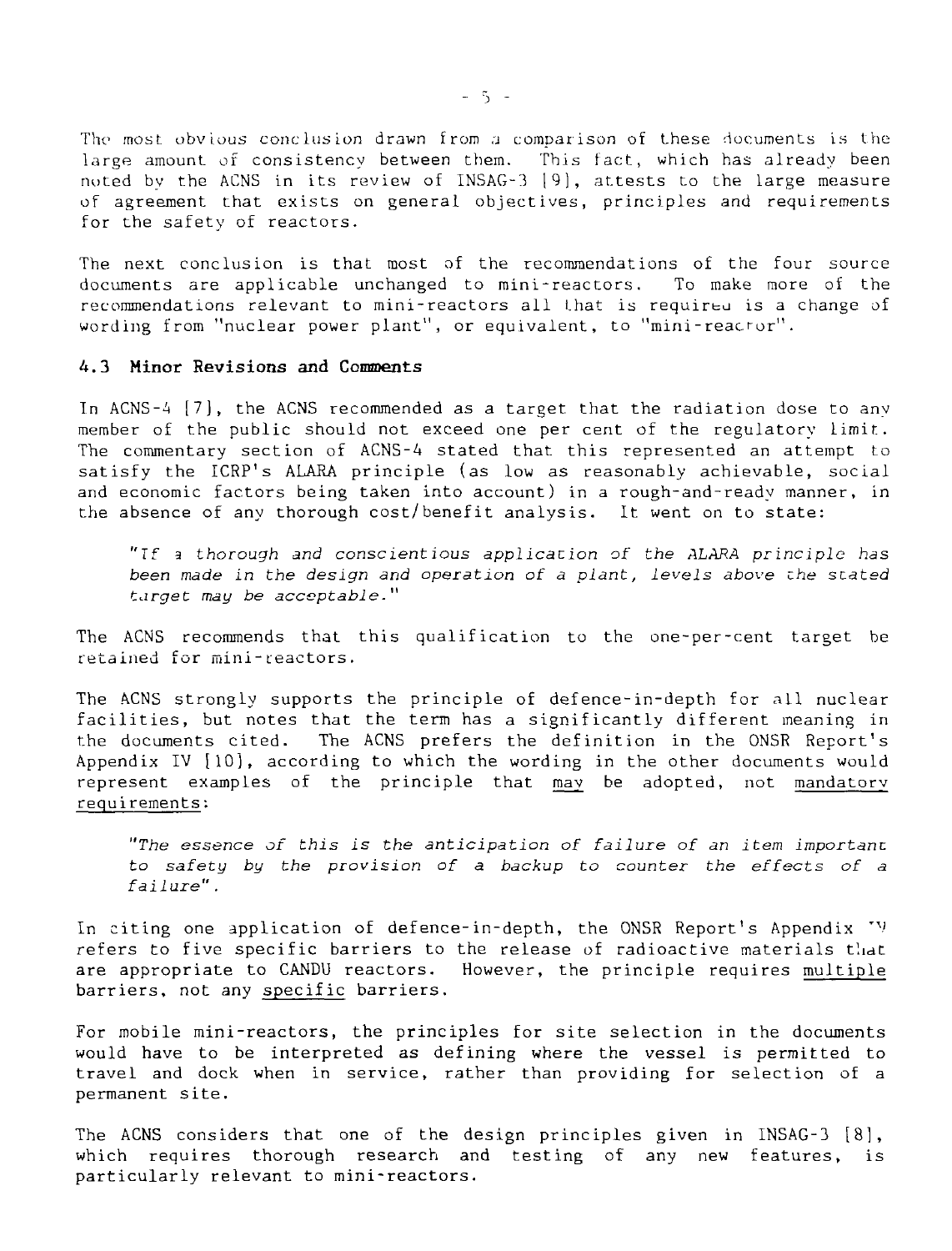Another design principle in the same document  $|8|$  requires the provision of automatic safety systems "that would rafoly shut down the reactor, maintain it in  $\alpha$  cooled state, and limit any release of fission products..., if operating conditions were to exceed predetermined setpoints" despite the high quality of the design and construction and any self-controlling features of the plant. The ACNS recommends this principle be adopted for mini-reactors also but notes that due consideration of any inherent safety characteristics of the minireactor may reduce or eliminate the need for a particular automatic safety system.

Similarly, principles in ACNS-4 [7] refer to separate protective devices and<br>containment features. In retrospect, this requirement, originally due to In retrospect, this requirement, originally due to Laurence [4], seems more like one acceptable means of satisfying the risk<br>objectives than an objective or principle in its own right. In setting objectives than an objective or principle in its own right. requirements for mini-reactors, it should be noted that those for large power reactors did not stem logically from the objectives. Rather, deterministic requirements were selected to define the general design, then probabilistic requirements were selected for the performance of various systems so that the objectives were met. There is no fundamental reason why the same process must be followed for mini-reactors, and hence no fundamental reason for requiring either "protective devices" or "containment features", as these are understood for large power reactors.

Both ACNS-4 [7] and 1NSAG-3 [81 require two physically separate locations, from where the reactor can be shut down and monitored. Although this is worded more as an arbitrary requirement than an objective, the ACNS considers it to be prudent that there should be a location physically independent from the control room from which the reactor can be shut down and its shutdown condition monitored.

The ONSR Report's Appendix IV [10] requires a "fail-safe" design wherever possible. In some designs of mini-reactors this may be achieved by incorporating passive safety devices or functions, even though these may not be classified as separate safety systems.

### **4.4 Substantive Issues**

#### **4.4.1 Shutdown System**

The IAEA's INSAG-3 [8] includes a prescriptive principle which, if taken literally, requires an independent, highly reliable shutdown system. In Canada, the "highly reliable" provision has led to the requirement for two shutdown systems, independent of the normal process systems and each other. One underlying intent is obviously to avoid any risk of the reactivity rising out of control to dangerous levels. If an applicant were able to convince the regulatory agency that a dangerous rise in reactivity is physically impossible in a particular design of mini-reactor, an independent shutdown system might not be needed. However, another intent of the principle may be to allow for unforeseen events. The ACNS therefore considers that the requirement for one shutdown system, independent of the normal process systems, should be retained.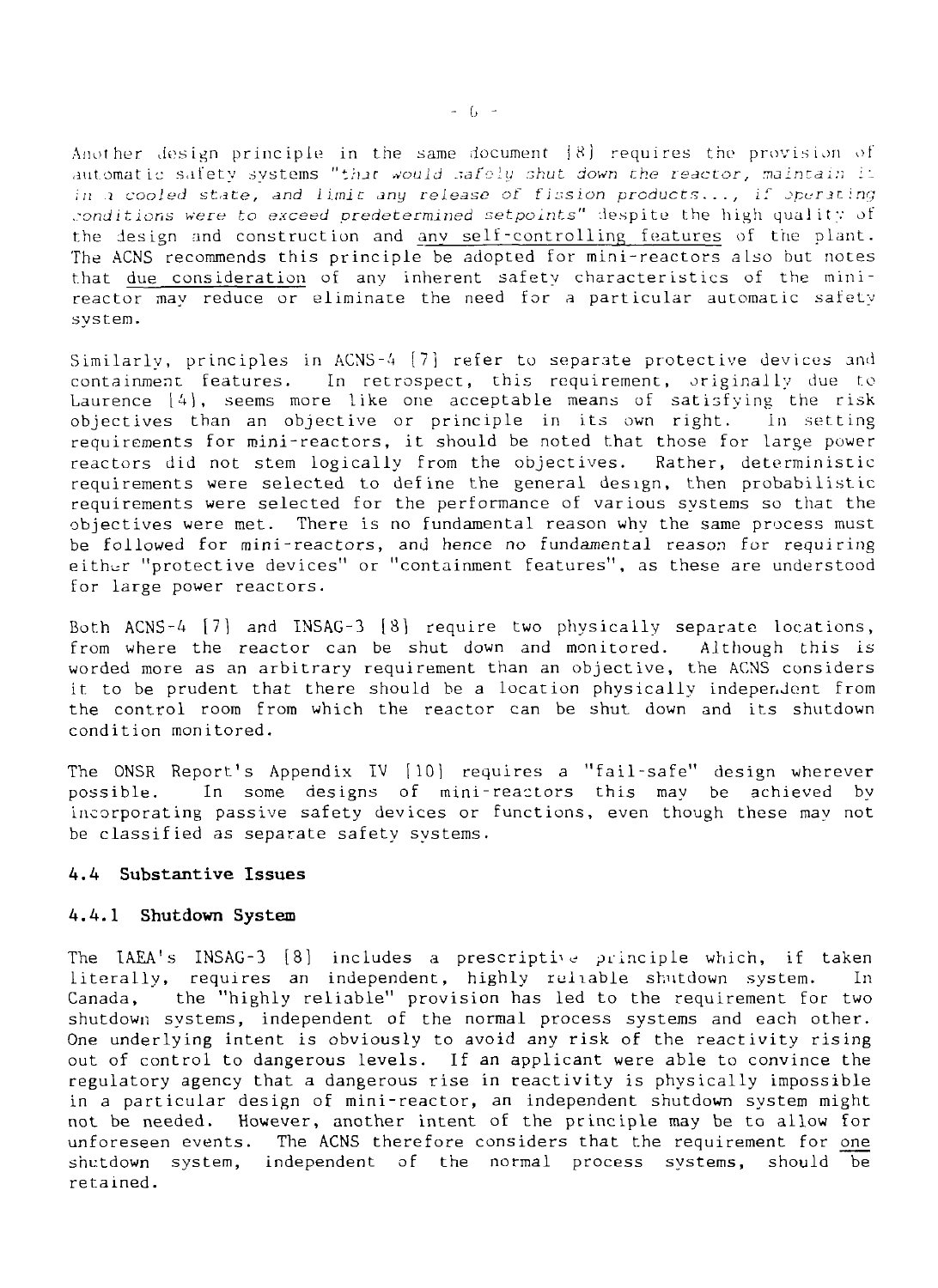#### **4.4.2 Emergency-Core-Cooling System**

The same document also includes a requirement for a separate emergencv-corocooling system in large power reactors that rely on forced cooling to maintain fuel temperatures within safe limits. If the design of a mini-reactor relies only on natural convection, even under accident, conditions, there is no need to provide alternative means of coolant circulation. However, there remains the need to provide for an assumed loss of integrity of the primary cooling system's boundary.

#### **4.4.3 Containment**

Any mini-reactor will presumably be contained in a structure of some form, if only to protect against the weather and to restrict public access to the reactor. For power reactors, the "containment" is regarded as one of the major barriers preventing release of radioactive materials to the environment in the event of an accident. For mini-reactors, the ACNS considers that there is no logical reason for demanding containment similar to that for current power reactors. The principle from which the requirement for containment is derived is best described in INSAG-3:

"The plant is designed to be capable of retaining the bulk of the radioactive material that might be released from fuel, for the entire range of accidents considered in the design."

Some appropriate form of containment is one of the means of satisfying this principle .

#### 4.4.4 Special Safety Systems

Several items in the design section of the same document represent requirements with respect to special safety systems, including a containment system, with specific characteristics; and similarly for the ONSR Report's Appendix IV [10]. These requirements correspond closely to those applicable to the actual design of CANDU reactors and are of a prescriptive nature. The ACNS supports these requirements for a mini-reactor if such systems are incorporated in its design, but does not necessarily support a requirement for these systems to be incorporated in the design.

Similarly, a requirement in ACNS-4 for periodic inspection and testing of "all special safety systems and safety-related components" is endorsed for minireactors also, but should not be construed as requiring these systems or restricting their design.

#### **4.4.5 General Approach**

In broad terms ACNS-4 [7], which was drafted after the general design of CANDU reactors had been established, includes prescriptive requirements for specific systems and components, e.g., shutdown systems, emergency-core cooling systems, containment systems. In recommending objectives, principles and requirements for mini-reactors that have yet to be designed, it is proposed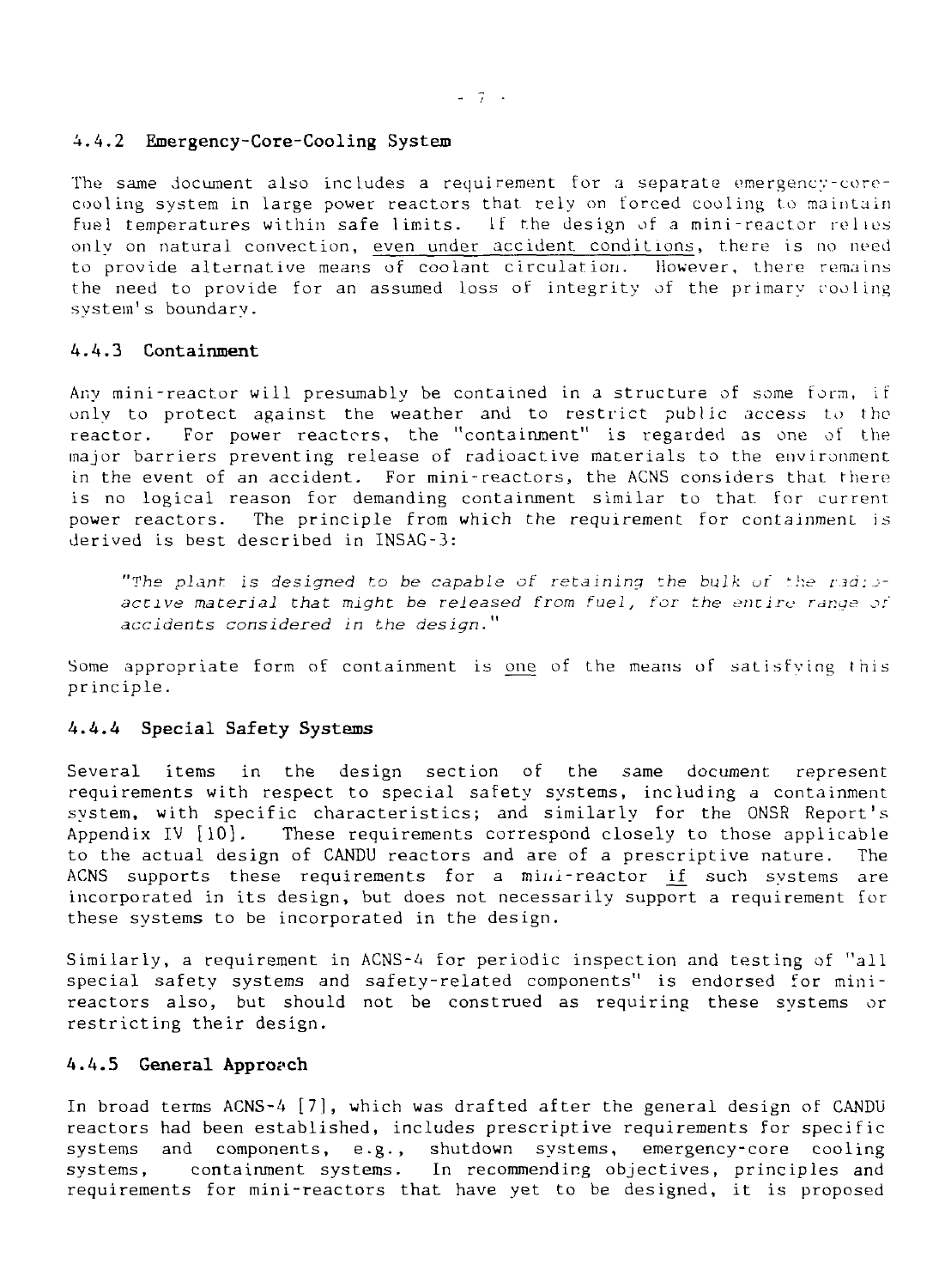that the basic approach should be non-prescriptive, permitting the applicant to employ any means to achieve the objectives and principles, as long as the regulatory agency is convinced. A probabilistic safety assessment (PSA) would be the favoured way to gain this conviction. A generic, i.e., not sitespecific, PSA would be acceptable for each class of mini-reactor.

The criteria for the PSA should be based on five principles or tenets, all drawn from ACNS-4:

- For normal operation, the maximum permissible dose to an individual shall be that prescribed by the regulatory agency for any nuclear facility.
- For normal operation, all exposures shall be kept as low as reasonably achievable, economic and social factors being taken into account (the ALARA principle).
- The total risk from all accidents shall not exceed significantly that from operation of a reactor permitted to operate at the regulatory limit.
- Accident sequences with a probability below a threshold value may be ignored.
- The permissible risks for accident sequences with severe consequences, but above the probability threshold value, shall be lower than those for accident sequences with less severe consequences (risk aversion).

For accident analysis it is necessary to set maximum permissible risks for accident scenarios with specified consequences, as has been done for power reactors in ACNS-4. In defining the criteria for mini-reactors, there is, in practice, little room for manoeuvre. Having accepted the ICRP principles for normal operation, plus the ACNS-4 principles that the risk from all accidents should not be significantly greater than that from normal operation, and that accident sequences with a probability below a threshold value may be ignored, the probability-dose curve is largely determined. To this, one could add a perceived public preference for risk aversion, making the curve on a linear scale concave downwards. There remains the question whether dose ranges, or specific accident-sequences, would be defined. The desire to be nonprescriptive favours the former, which is probably the only practicable course for mini-reactors whose design is yet unknown.

#### 5. INTERORGANIZATIONAL SMALL REACTOR CRITERIA (SRC) WORKING GROUP

In 1988 the SRC working group published a paper [1] reviewing recent initiatives to develop safety criteria for small reactors. It noted relevant IAEA publications for both research [11] and power [8] reactors.

The SRC working group stated in its introduction that power reactor criteria

"are not appropriate for small, low power reactors. Fission product inventories in the irradiated fuel are substantially lower for small reactors, the stored energy in the fuel and coolant is much less, reactor usage is different, there are fewer occurrences which could initiate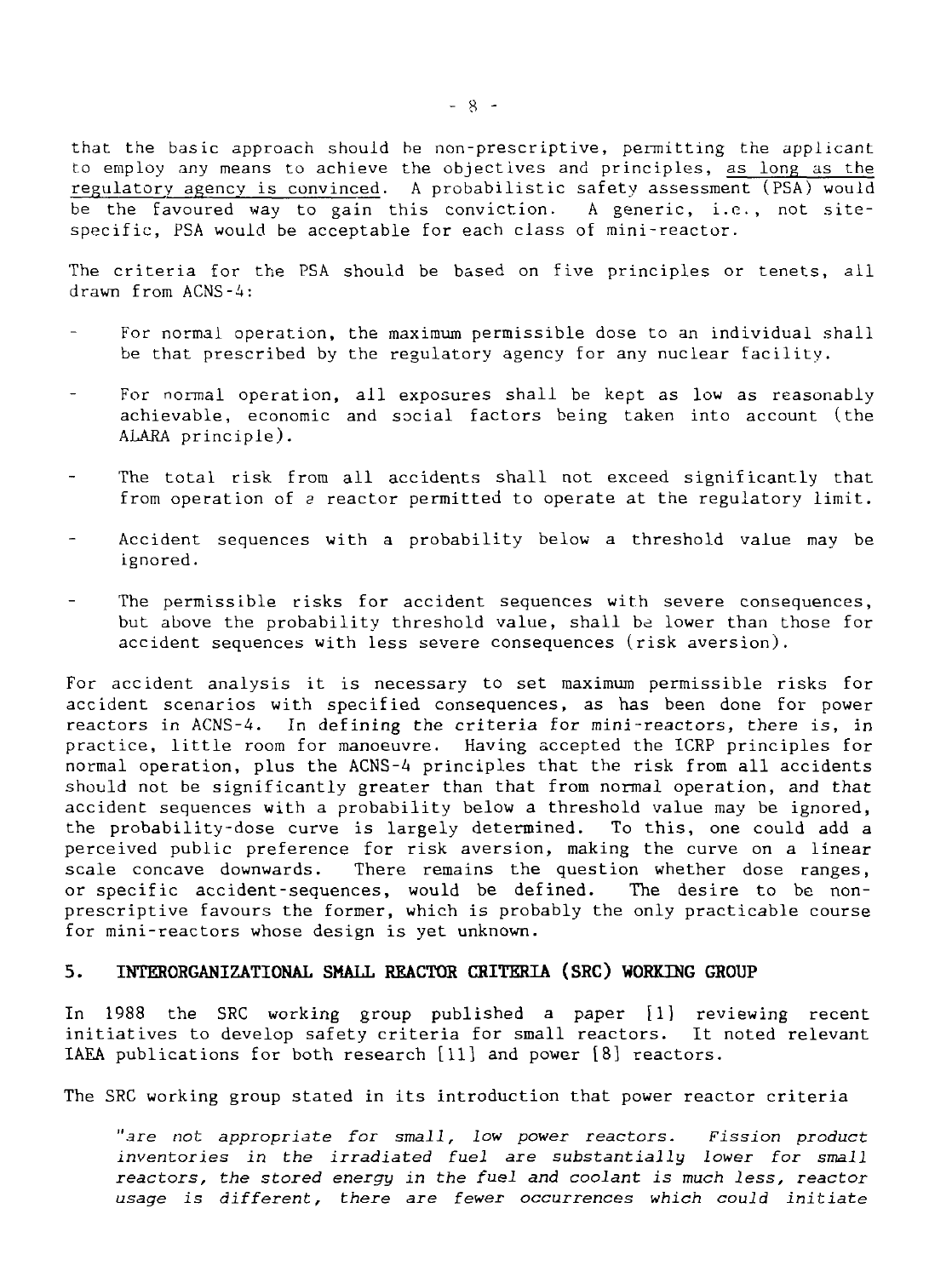accidents, and the consequences of such accidents are generally less severe than for power reactors. "

There was no discussion in the SRC paper of why these quantitative differences should render inappropriate principles developed for power reactors, such as those of INSAG-3. In a private communication the authors stated that the second sentence of the above quotation

": not the reason for the inappropriateness but further comment on the nature of small reactors."

They went on to explain:

".Our working group certainly does not reject INSAG-3, in fact we used it as the basis for our philosophy section and for the basic structure of our Fundamental Principles. We do, however, consider it to be incomplete and, at the detailed criteria level, lacking in certain areas specific to small reactors. Unfortunately the ACNS has not yet seen our versions of these detailed criteria. The group also considers the organization of INSAG-3 to be too difficult to follow. It is also a transitory document which has yet to gain full acceptance.

"The goal of our group is to develop Application guides specific to small reactors. It is at this level that the differences from power reactor criteria will become most evident. To fully understand these guides a document that gives a complete philosophy on small reactor safety is necessary. It goes without saying that much of the general safety philosophy is going to be the same as that for power reactors.

"For the above and other reasons the SRC group has chosen not to adopt INSAG-3, as it stands, but to use it as a basis on which to build and develop our own specifically aimed document".

The SRC working group proposed [1] developing criteria appropriate to Canadian circumstances within a logical framework very similar to that of INSAG-3. A Tier 1 document would form

"a safety philosophy consisting of top-level objectives and supporting safety principles",

while a Tier 2 document would present

"criteria for specific reactor applications, such as regulation and design".

At this stage the objectives and principles were of a general nature, indistinguishable from those of other documents reviewed here, e.g., a radiological protection objective and a defence-in-depth principle.

 $-9 -$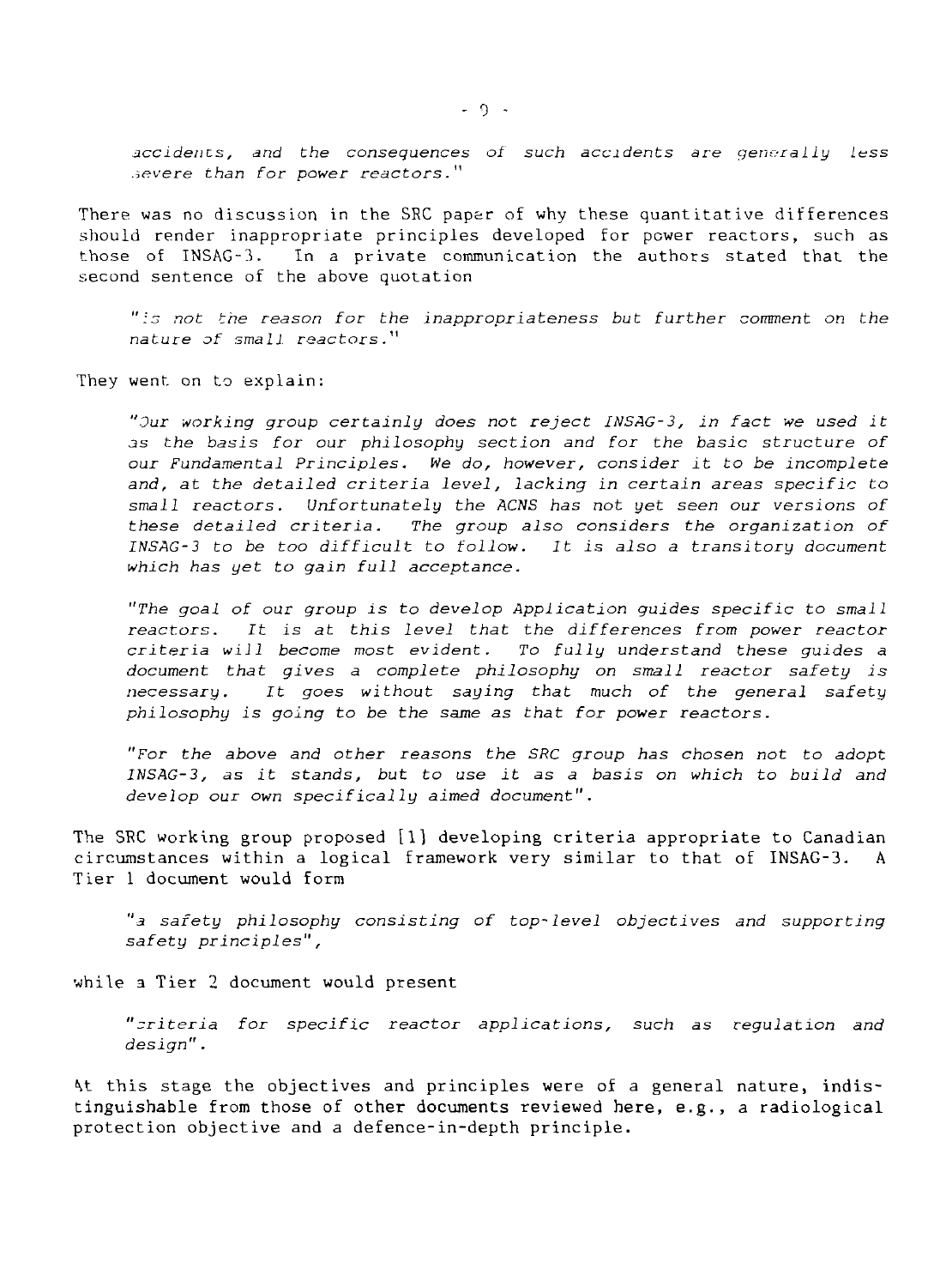These intentions were elaborated further in a subsequent paper  $[14]$ , the preprint of which was discussed jointly by the working group and the ACNS. This paper, which was to be presented for peer review, represented the draft of a Tier 1 document, restricted to land-based, pool-type, thermal reactors. In it the SRC working group's safety philosophy was organized into (see Figure 1):

- one Basic Safety Objective,
- three Supporting Objectives, each with its evaluation criteria, and
- twelve Fundamental Safety Principles, divided between two sets.

The ACNS finds the presentation to be attractive in its Logical structure, and agrees with all the individual objectives and principles, subject to only minor comments. The ACNS endorses the inclusion of an explicit Supporting Objective for Environmental Protection. (Protection of the environment is included in the General Nuclear Safety Objective of INSAG-3, but is not the subject of a separate Supporting Objective.)

All the Fundamental Management Principles, Defence-in-Depth Principles and General Technical Principles of INSAG-3 are included in the SRC working group's Fundamental Safety Principles, and both sources identify Defence-in-Depth and Safety Culture (Fundamental Management Principles in INSAG-3) as the most important ones. However, where INSAG-3 treats these two as separate principles among others, while according defence-in-depth special status, the SRC working group regards them as headings between which the other principles are divided. Also, the SRC working group includes two additional principles under the heading Defence-in-Depth, namely, Reactor Control and Operational Radiation Safety.

The ACNS appreciates the reasoning that has led to the SRC working group's organization of the principles in the way this has been done. However, given the minimal differences from the INSAG-3 objectives and principles, the ACNS would prefer those for mini-reactors to follow the INSAG-3 organization as far as possible. This would make for increased ease of application for those already familiar with objectives and principles for power reactors and would facilitate international standardization.

The SRC paper states that the criteria being proposed

"are, in the main, deterministic. However, probabilistic criteria are also proposed as targets."

and later,

''The numerical assessment criteria finally adopted are event frequency and consequence criteria as they are easier to apply than summed risk criteria".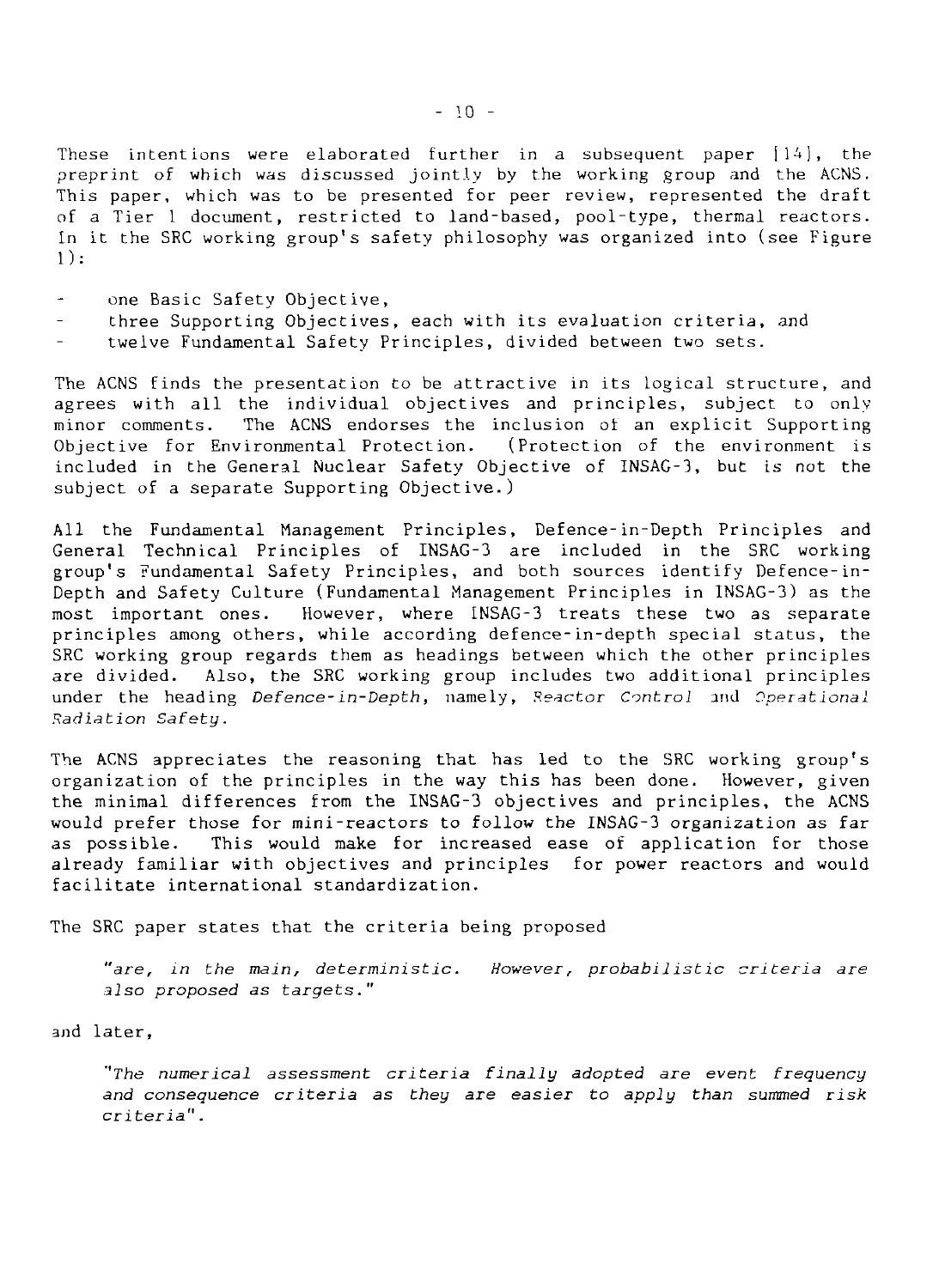

Figure 1. SAFETY PHILOSOPHY [14]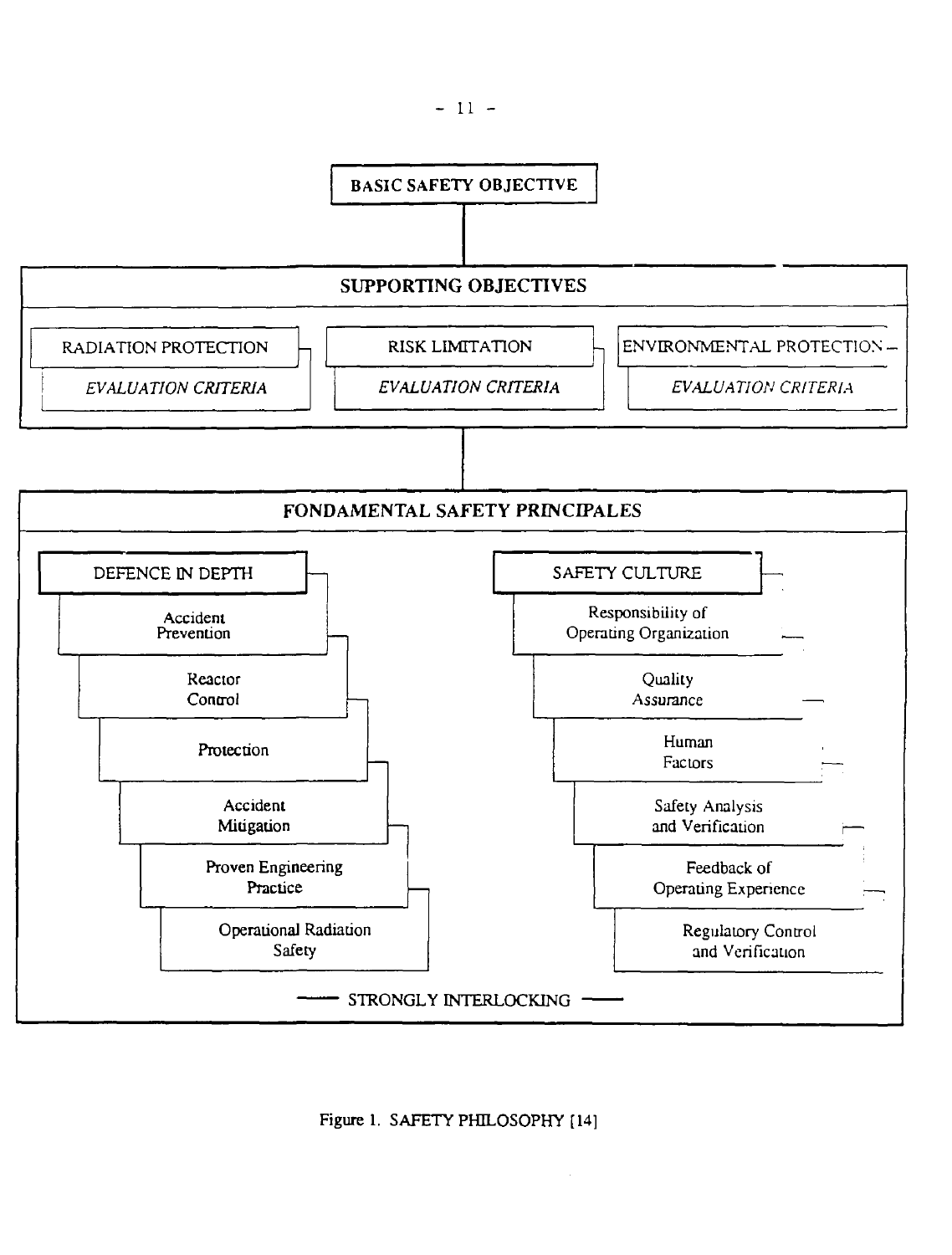Notwithstanding minor differences in the stated approach, the ACNS does not see any essential conflict with its own recommendation for a generally nonprescriptive approach implemented through a probabilistic safety assessment, subject to specific prescriptive requirements. However, it notes that the SRC working group's formulation of the criteria involves the use of terms such as "acceptable" and "practicable", without any indication of how these are to be defined. The ACNS believes that the criteria should be derived from explicit principles wherever possible, as proposed in this report.

The SRC working group has expressed its intention of proceeding to formulate the Tier 2 Specific Applications. To avoid both unnecessary duplication of effort and confusion through independent, potentially conflicting recommendations, the ACNS has decided not to produce its own consolidated catalogue of objectives, principles and requirements for mini-reactors, at Least at this time. Instead, it will comment on the SRC working group's proposal for land-based, pool-type, small thermal reactors through the peer review process. The ACNS could then either endorse the SRC working group's recommendations, with or without comments, or produce its own recommendations. At the same time, the ACNS may examine what, if any, revisions would be required to extend the SRC working group recommendations to all mini-reactors, as designated in section 1. of this report.

#### 6. CONCLUSIONS

Canadian and international publications containing objectives, principles and requirements for the safety of nuclear facilities in general, of nuclear power plants in particular and of research reactors have been reviewed for their relevance to mini-reactors. Most of the individual recommendations, sometimes with minor wording changes, are applicable to mini-reactors. However, some prescriptive requirements for the shutdown, emergency-core-cooling and containment systems of power reactors are considered inappropriate for minireactors.

The ACNS, as the result of its review, recommends that the objectives, principles and requirements for the nuclear safety of mini-reactors be based on existing publications, with only relatively minor revisions.

The ACNS favours a generally non-prescriptive approach whereby the applicant for a mini-reactor licence is free to propose any means of satisfying the fundamental objectives, but must convince the regulatory agency to that effect. To do so, a probabilistic safety assessment (PSA) would be the favoured procedure. A generic PSA for all mini-reactors of the same design would be acceptable.

The ICRP publication ICRP-26 and the ACNS publication ACNS-2 are both intended to apply to all nuclear facilities, and are endorsed for mini-reactors.

The IAEA publication INSAG-3, the ACNS publication ACNS-4 and Appendix IV of the ONSR Report are all intended to apply only to nuclear power reactors, but are relevant to mini-reactors subject to some qualifications stated explicitly in this report.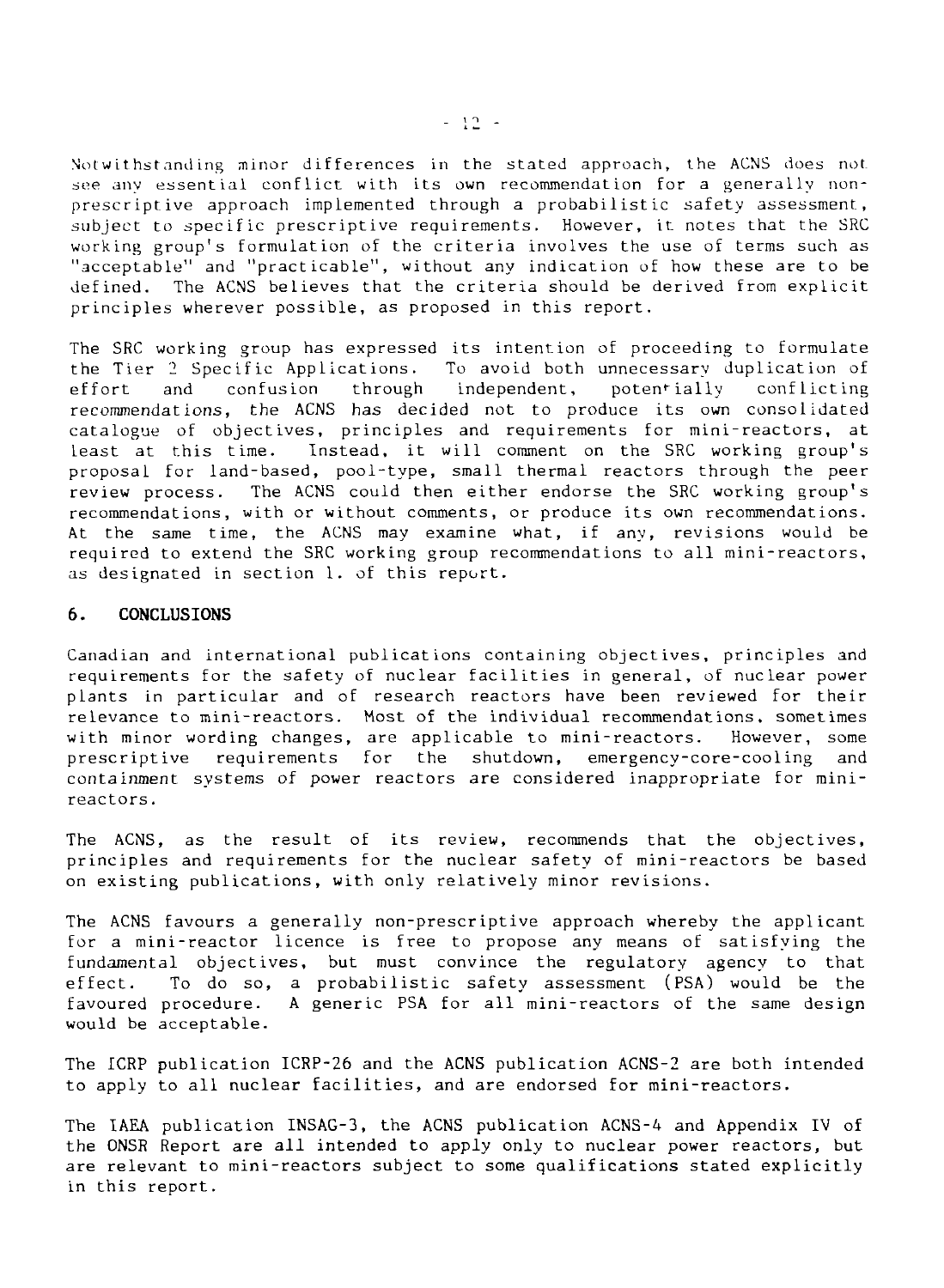Notwithstanding this non-prescriptive approach, the ACNS considers that it wouid be prudent to require the existence of at least one independent shutdown system, and two physically independent locations from which the reactor can be shut down and the shutdown condition monitored; and to require provision for an assumed loss of integrity of the primary cooling system's boundary, unless convincing arguments to the contrary are presented.

Finally, the ACNS endorses in general the objectives and fundamental principles proposed by the interorganizational Small Reactor Criteria working group. It recommends, however, that the working group should consider adopting the same logical structure as that of the IAEA's INSAG-3, to encourage and facilitate international standarization. review and comment on the documents on specific applications to be issued by that working group.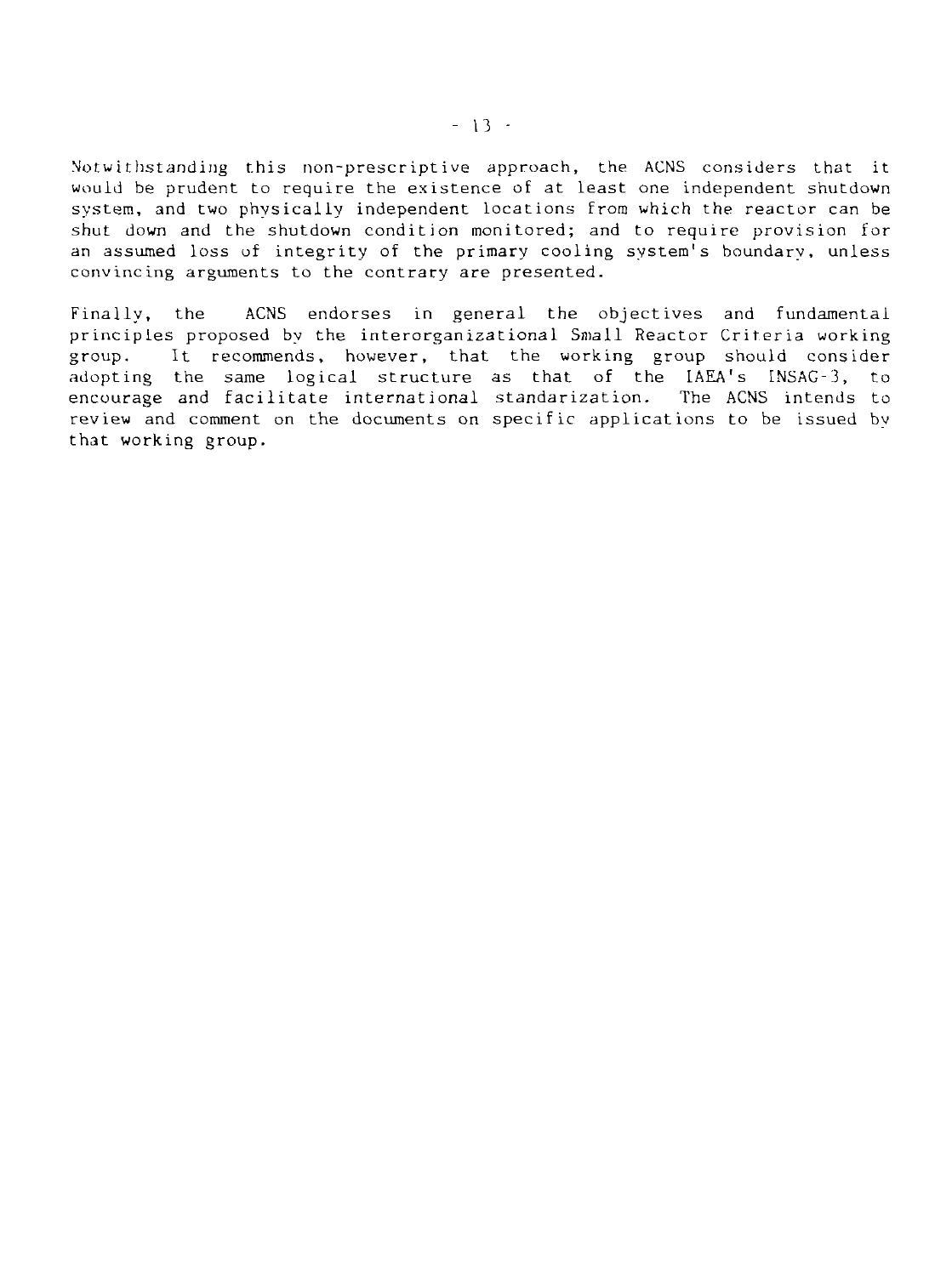# REFERENCES:

- 1. French, P.M., Ernst, P.C., Axford, D.J., Snell, V.G., "Recent Initiatives at the IAEA and within Canada to Develop Small Reactor Safety Criteria", Proceedings Canadian Nuclear Society, 1989.
- 2. Atchison, R.J., Boyd, F.C., Domaratzki, Z., "The Canadian Approach To Nuclear Power Safety", Nuclear Safety, Vol. 24, No. 4, 1983 July-August. (AECB INFO-0104)
- 3. Siddall, E. (with foreword by W.B. Lewis), "Reactor Safety Standards and Their Attainment", Report AECL-498, 1957 September.
- 4. Laurence, G.C., "Reactor Siting in Canada", Report AECL-1375, 1961 October.
- 5. Ontario Hydro, "Darlington Probabilistic Safety Evaluation", 1987 December.
- 6. Advisory Committee on Nuclear Safety, "Safety Objectives For Nuclear Activities In Canada", Report ACNS-2, 1982 April. (AECB INFO-0055)
- 7. Advisory Committee on Nuclear Safety, "Recommended General Safetv Require-ments For Nuclear Power Plants", Report ACNS-4, 1983 June. (AECB INFO-0116)
- 8. International Nuclear Safety Advisory Group, "Basic Safety Principles For Nuclear Power Plants", International Atomic Energy Agency Safety Series No. 75-INSAG-3, 1988 March.
- 9. Advisory Committee on Nuclear Safety, "Assessment of IAEA Safety Series Report No. 75-INSAG-3, "Basic Safety Principles For Nuclear Power Plants'", Report ACNS-16, 1989 January.
- 10. Robertson, J.A.L., Hurst, D.G., "The Canadian Approach to Nuclear Safety", Appendix IV of the Report of the Ontario Nuclear Safety Review, Commissioner F. Kenneth Hare, 1988 February.
- 11. International Atomic Energy Agency, "Safe Operation of Research Reactors and Critical Assemblies" (Safety Series No. 35), 1984.
- 12. International Commission on Radiological Protection, "Recommendations Of The International Commission On Radiological Protection", ICRP Publication 26, Adopted 1977, January 17, and updated to the end of 1986.
- 13. International Atomic Energy Agency, "Basic Safety Standards For Radiation Protection", Safety Series No. 9, 1982.
- 14. Ernst, P.C., French, P.M., Axford, D.J., Snell, V.G., "Development of Small Reactor Safety Criteria in Canada", paper presented at IAEA International Symposium on Research Reactor Safety, Operations and Modifications", Chalk River, Ontario, 1989 October (IAEA-SM-310/93).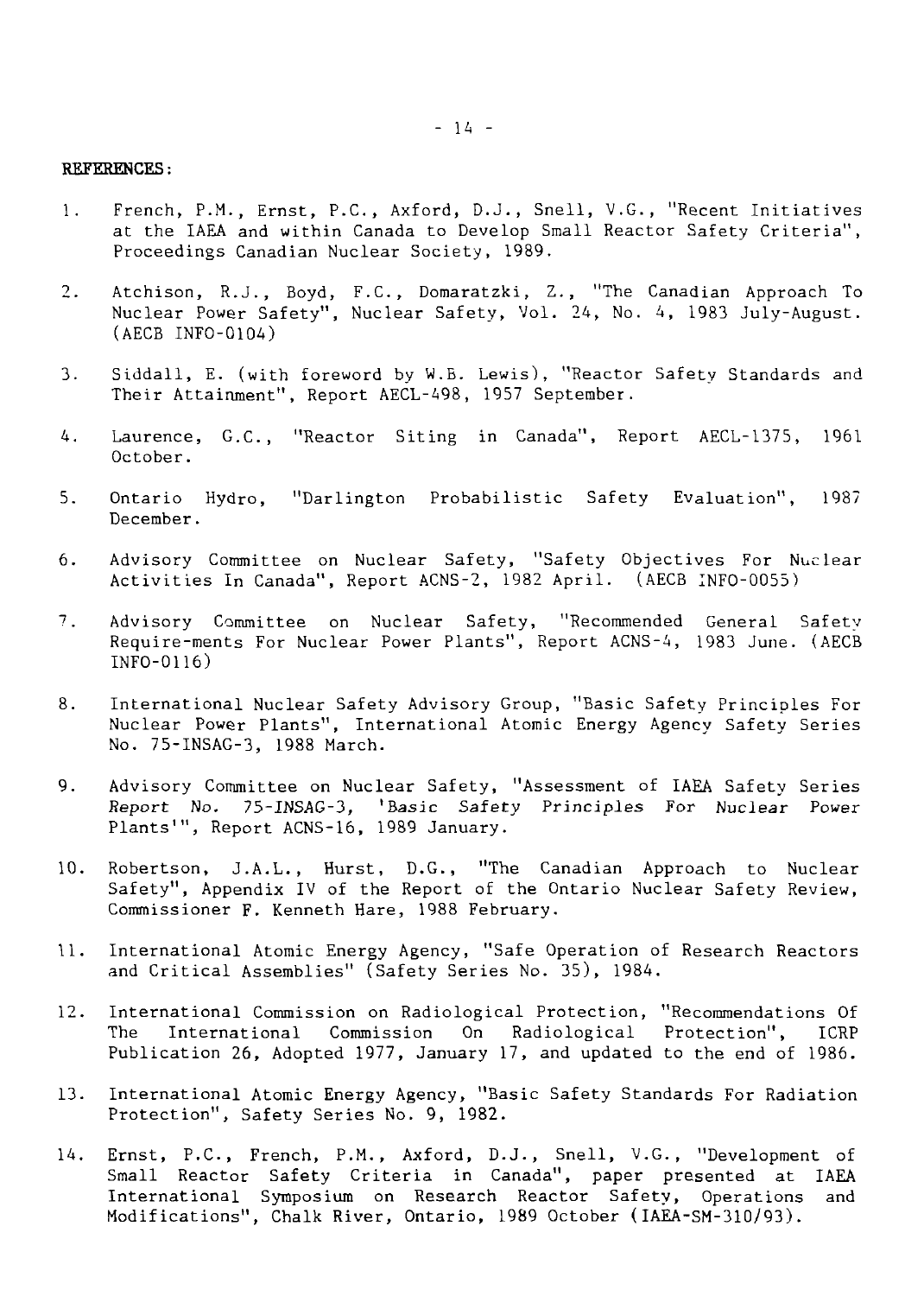# **Acknowledgements**

Members of the Working Group

- R.E. Jervis, Chairman
- A. Biron

N.C. Lind

J.A.L. Robertson

Members of the Secretariat assisting:

R.J. Atchison

P. Smith/E. Daigle (typing)

All the members of the Advisory Committee on Nuclear Safety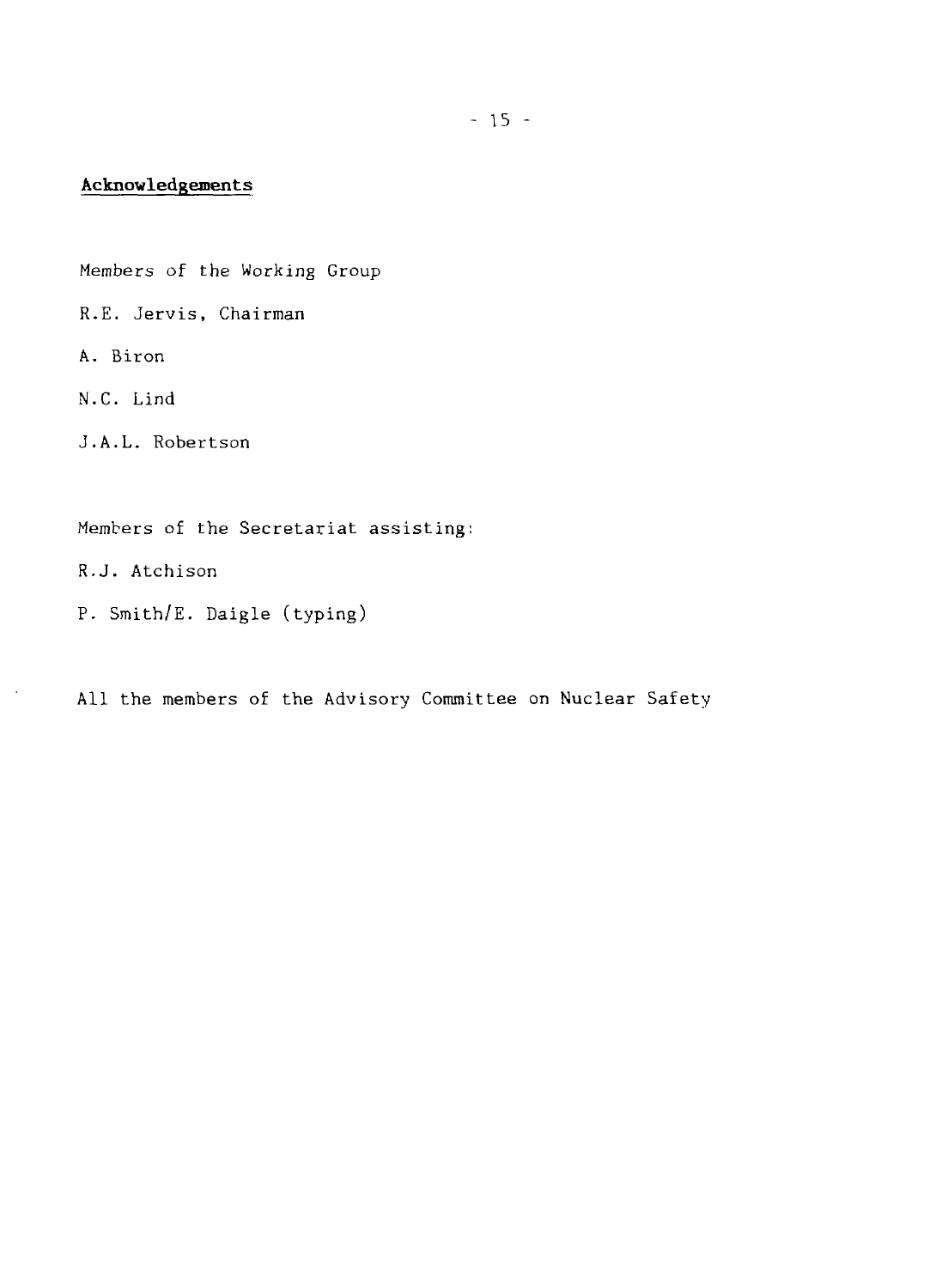Advisory Committee on Nucle INFO 038°F ACNS Advisory Committee on Nucle<br>
CCSN Comité consultatif de la sûreté

(CCSN *W>*

CCSN-14

OBJECTIFS, PRINCIFES ET EXIGENCES DE SfiRETE RECOMMANDES POUR LES MINI-REACTEURS

Advisory Committees of the Atomic Energ, Control Board of Canada - Secretariat: Ottawa, Canada K1P 5S9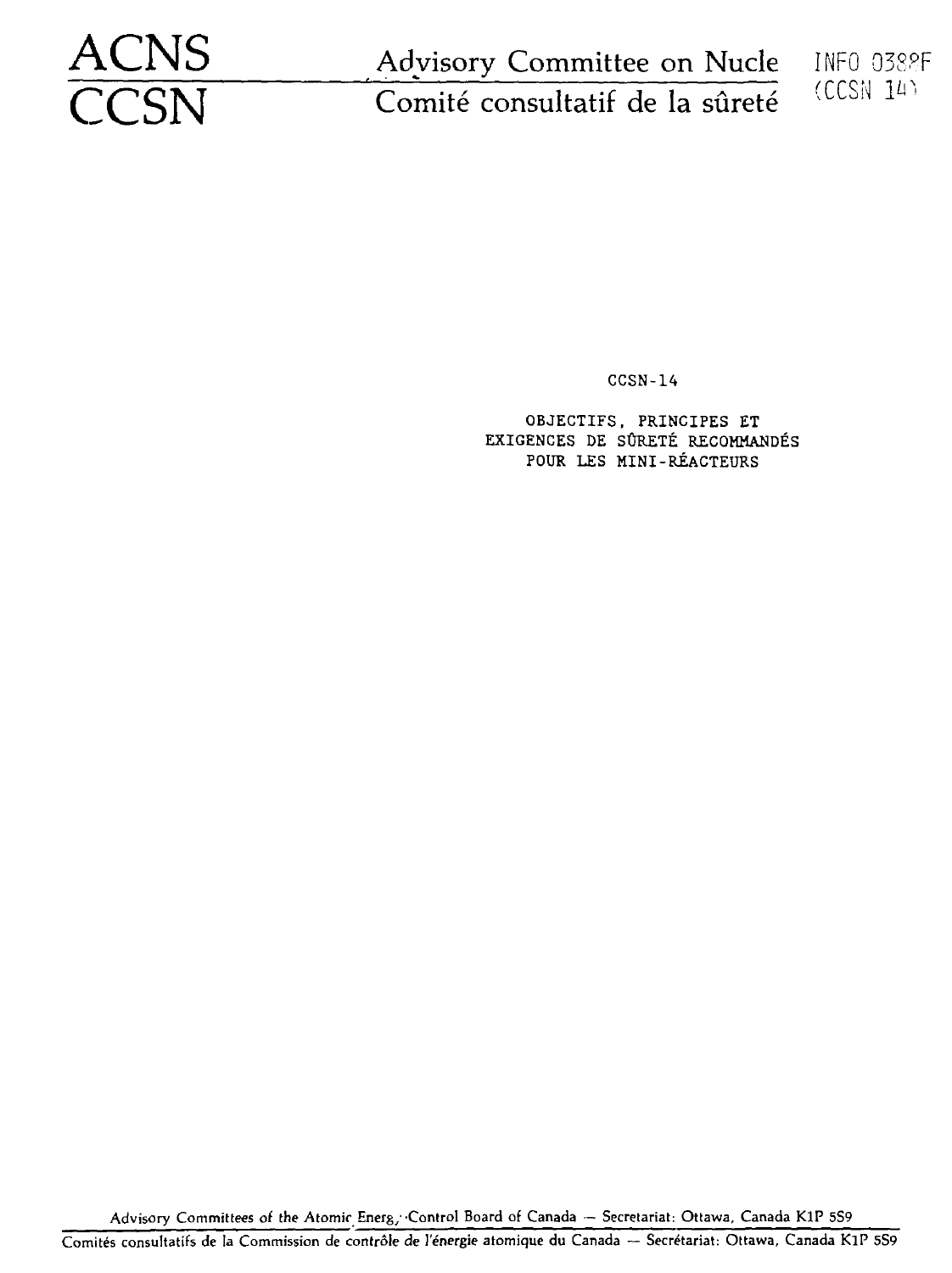

#### COMMITTEE REPORTS

Since the 1950's the Atomic Energy Control Board has made use of advisory committees of independent experts to assist it in its decision-making process. In 1979 the Board restructured the organization of these consultative groups, resulting in the creation of two senior level scientific committees charged with providing the Board with independent advice on principles, standards and general practices related to radiation protection and the safety of nuclear facilities. The two committees are the Advisory Committee on Radiological Protection (ACRP), formed in 1979, and the Advisory Committee on Nuclear Safety (ACNS), which was established a year later. Summaries of meetings of the committees are available to the public in the AECB library in Ottawa.

From time to time the committees issue reports which are normally published by the AECB and catalogued within the AECB's public document system. Committee reports, bound with a distinctive cover, carry both a committee-designated reference number, e.g. ACRP-1, and an AECB reference number in the "INFO" series. The reports generally fall into two broad categories: (i) recommendations to the Board on a particular technical topic, and (ii) background studies. Unless specifically stated otherwise, publication by the AECB of a committee report does not imply endorsement by the Board of the content, nor acceptance of any recommendations made therein.

#### RAPPORTS DES COMITÉS

Depuis les années cinquante, la Commission de contrôle de l'énergie atomique fail appel à des cor tés consultatifs composés d'experts indépendants pour l'aider dans ses prises de décision. En 1979, la CCEA a restructuré l'organisation de ces groupes de consultation pour former deux comités scientifiques supérieurs chargés de lui fournir des conseils indépendants concernant les principes, les normes et les méthodes générales touchant la radioprotection et la sûreté des installations nucléaires : ce sont le Comité consultatif de la radioprotection (CCRP), formé en 1979, et le Comité consultatif de la sûreté nucléaire (CCSN), établi l'année suivante. Le public peut consulter les comptes rendus des réunions de ces comités à la bibliothèque de la CCEA, à Ottawa.

Les comités rédigent à l'occasion des rapports qui sont normalement publiés par la CCEA et catalogués dans la collection des documents publics de la CCEA. Reliés avec une couverture distincte, les rapports des comités se reconnaissent à leur numéro de référence du comité d'origine (comme CCRP-1) et à leur numéro de référence de la CCEA dans la série «INFO». Ils se divisent habituellement en deux catégories générales : (i) les recommandations présentées à la Commission au sujet d'une question technique particulière; (ii) les études générales. À moins d'indication contraire, la publication par la CCEA du rapport d'un comité ne signifie pas que la Commission approuve le contenu de la publication, ni qu'elle en accepte les recommandations.

Advisory Committees of the Atomic Energy Control Board of Canada — Secretariat: Ottawa, Canada KlP 5S9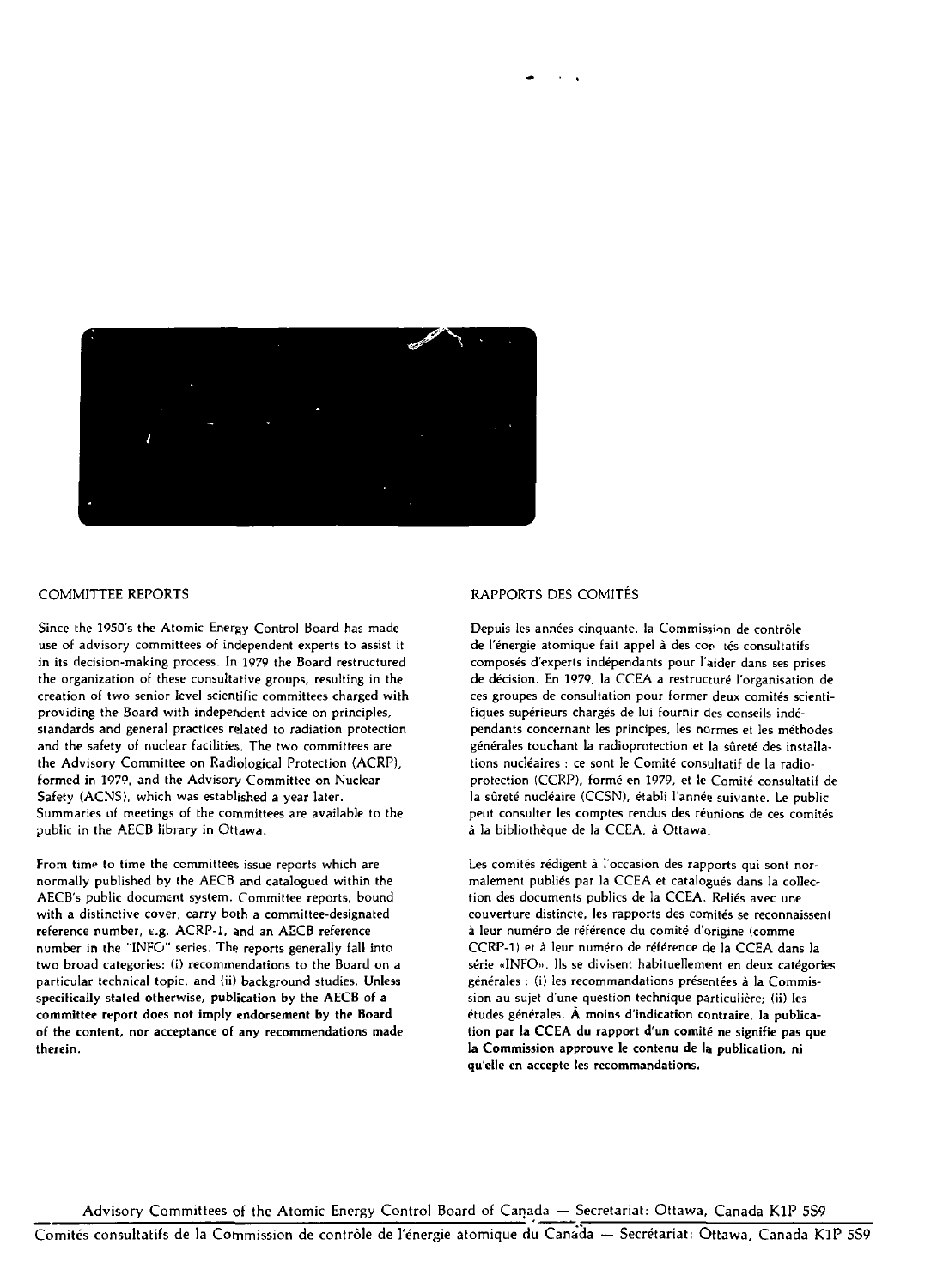INFO-0388(F)

**ACNS** Advisory Committee on Nuclear Safety<br> **CCSN** Comité consultatif de la sûreté nucléaire

# Comité consultatif de la sûreté nucléaire

Reply to Répondre a:

File Référence:

CCSN-14

OBJECTIFS, PRINCIPES ET EXIGENCES DE SÛRETÉ RECOMMANDÉS POUR LES MINI-RÉACTEURS

par le

Comité consultatif de la sûreté nucléaire

Mai 1991

An Advisory Committee of the Atomic Energy Control Board of Canada - Secretariat: Ottawa, Canada KIP 559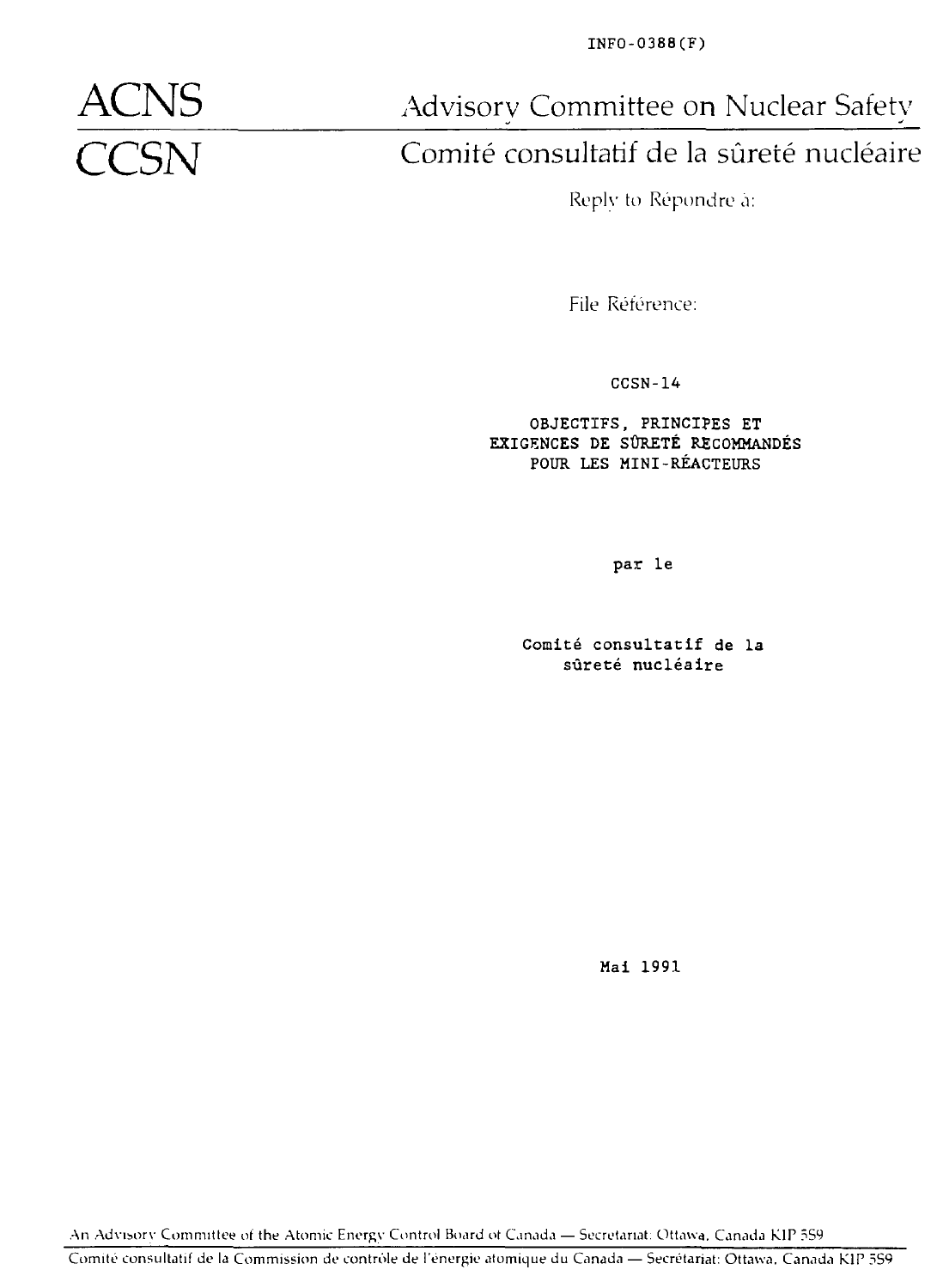#### Résumé

Le CCSN a passé en revue les publications canadiennes et internationales faisant état des objectifs, des principes et des exigences relatifs à la sûreté des installations nucléaires en général, et plus particulièrement des centrales nucléaires, afin de déterminer dans quelle mesure ils pouvaient également s'appliquer aux mini - réacteurs. La plupart des recommandations, sous réserve parfois de légères modifications au libellé, peuvent s'appliquer aux mini-réacteurs. Toutefois, certaines exigences normatives concernant les systèmes d'arrêt, de refroidissement d'urgence du coeur et de confinement des réacteurs de puissance ne conviennent pas aux mini - réacteurs.

Le CCSN favorise une approche généralement non normative, en vertu de laquelle le demandeur d'un permis d'exploitation d'un mini-réacteur serait libre de proposer son propre plan pour satisfaire aux objectifs fondamentaux; il devrait toutefois convaincre l'organisme de réglementation que ces objectifs seront atteints. Pour ce faire, une évaluation probabiliste de la sûreté serait préconisée. Il serait acceptable de procéder à une évaluation probabiliste générique pour tous les mini-réacteurs de même conception.

Nonobstant ce qui précède, le CCSN estime qu'il serait prudent d'exiger la mise en place d'au moins un système d'arrêt indépendant et de deux emplacements physiquement indépendants d'où il serait possible de provoquer l'arrêt du réacteur et de surveiller les conditions en période d'arrêt; il faudrait également, à moins que des arguments convaincants dans le sens contraire ne puissent être présentés, exiger des dispositions en cas de perte d'intégrité de l'enveloppe du système primaire de refroidissement.

Le CCSN souscrit de façon générale aux objectifs et aux principes fondamentaux proposés par le Groupe de travail mixte sur les critères de sûreté pour petits réacteurs et il a l'intention d'examiner et de commenter les documents sur les applications particulières qui seront préparés par ce groupe de travail.

Ce document a été approuvé par la CCEA pour publication en novembre 1990, mais il a été révisé avant sa publication en avril 1991.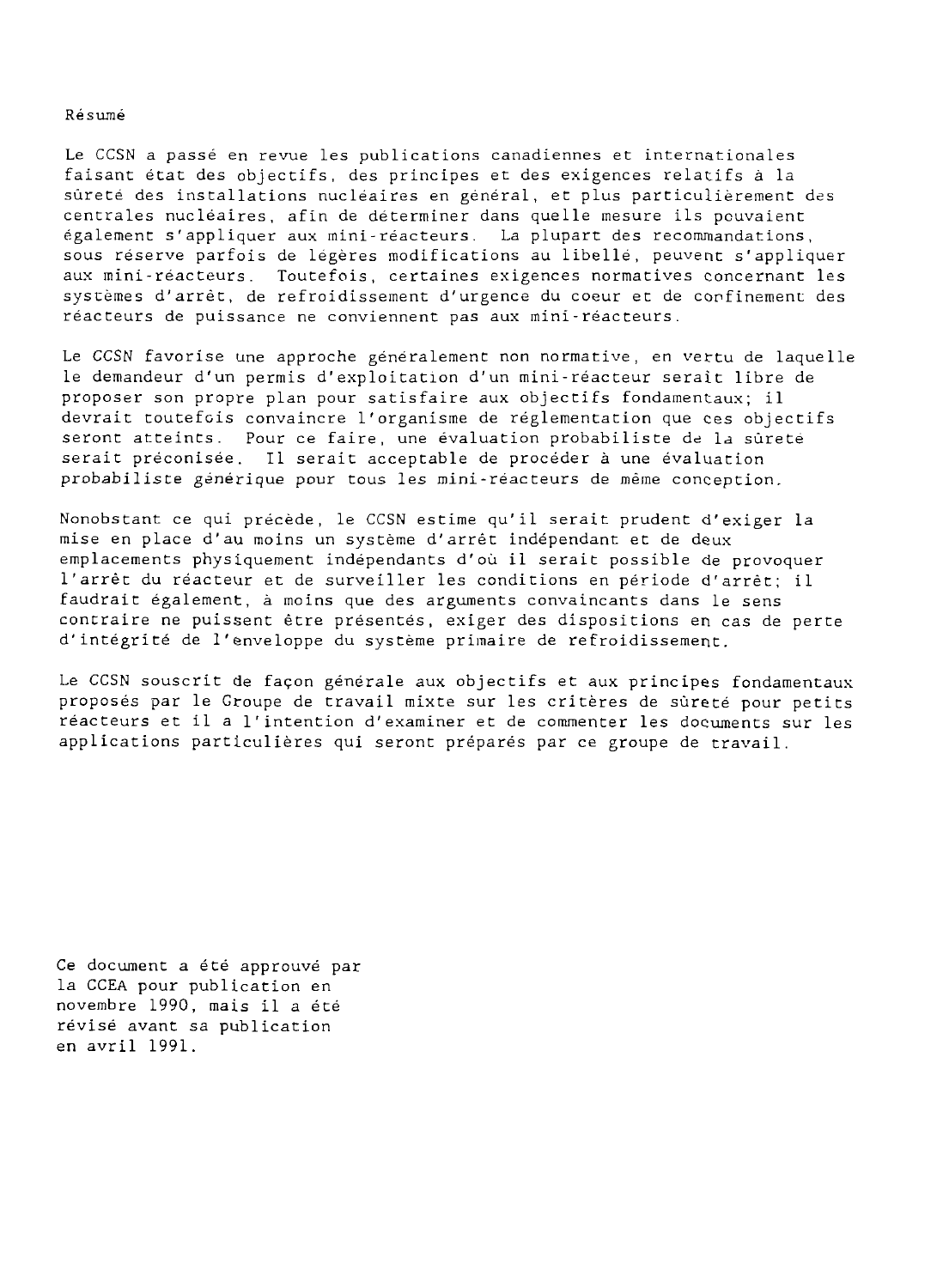### TABLE DES MATIERES

#### Page

# Table des matières 1. INTRODUCTION 1 2 . APPROCHE DU CCSN 2 3 . DOCUMENTATION PERTINENTE 2 4. OBJECTIFS, PRINCIPES ET EXIGENCES DE SÛRETÉ................................... 4 4 .1 Ensemble des installations nucléaires 4 4.2 Réacteurs nucléaires 5 4.3 Révisions mineures et commentaires 6 4.4 Questions de fond 7 4.4.1 Système d'arrêt 7 4.4.2 Circuit de refroidissement d'urgence du coeur .............. 8 4.4.3 Confinement 8 4.4.4 Systèmes spéciaux de sûreté 8 4.4.5 Approche générale 9 5. GROUPE DE TRAVAIL MIXTE SUR LES CRITERES DES PETITS RÉACTEURS .... 10 6 CONCLUSIONS 14 Références 16

Remerciements 18

Résumé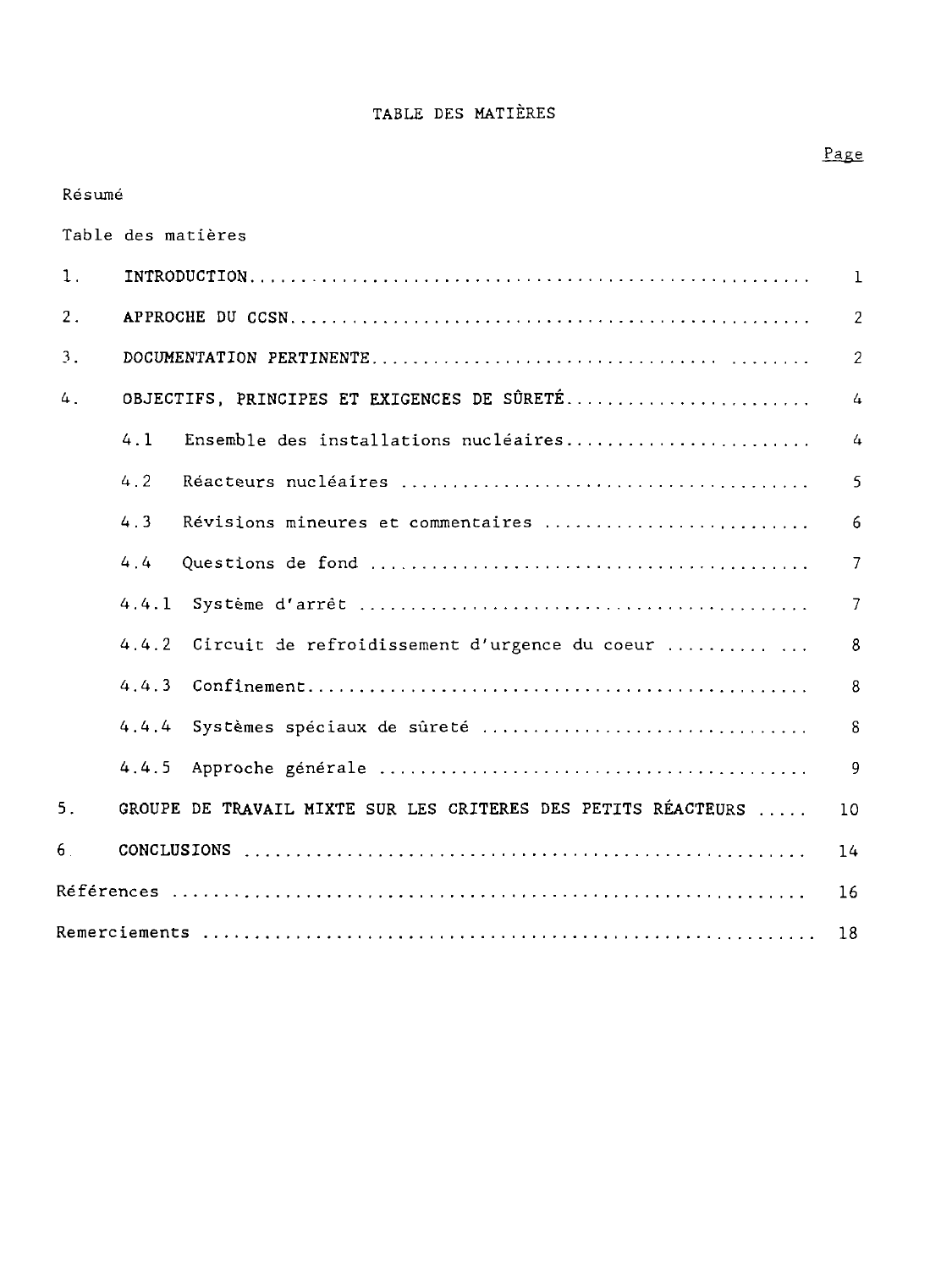# OBJECTIFS, PRINCIPES ET EXIGENCES DE SÛRETÉ RECOMMANDÉS POUB LES MINI-RÉACTEURS

# 1. INTRODUCTION

De la fin des années 1950 au milieu des années 1980, environ 300 petits réacteurs nucléaires, c'est-à-dire des réacteurs d'une puissance thermique d'au plus quelques dizaines de mégawatts (désignés ci-après "mini-réacteurs"), ont été installés dans le monde entier. Bon nombre d'entre eux étaient des réacteurs de recherche. Durant cette même période, sept très petits (environ 20 kW) réacteurs de recherche SLOWPOKE-2 ont été mis en place au Canada, dans les universités et les laboratoires gouvernementaux. Ajoutons à cela le réacteur de recherche de 5 MW de McMaster University, qui a été mis en service en 1959, et les quatre réacteurs de recherche mis en service par Énergie atomique du Canada Limitée (EACL), soit le NRU de 200 MW en 1957, le PTR de 100 W en 1957, le ZED-2 d'énergie nulle en 1960, tous trois aux Laboratoires nucléaires de Chalk River, et le WR-1 de 60 MW en 1965 à l'Établissement de recherches nucléaires de Whiteshell.

Depuis le milieu des années 1980, on note un intérêt croissant, en particulier dans les pays en voie de développement, pour les mini-réacteurs de recherche et aussi, quoique dans une moindre mesure, pour les mini-réacteurs comme petites sources d'énergie. Au Canada, des études sont déjà en cours, ou des plans définis ont été élaborés, au moins dans les cas suivants [1] :

- (1) Un nouveau modèle à fins multiples, destiné à la fois à la recherche et à la production de radio-isotopes, désigné MAPLE. Le premier modèle, MAPLE X-10, devrait remplacer le réacteur NRX aux Laboratoires de Chalk River de l'EACL.
- (2) Un système de production d'énergie, basé sur le concept SLOWPOKE et pouvant être commandé à distance, pour la production de chaleur ou d'électricité. Un prototype a été construit à Whiteshell.
- (3) Un projet de réacteur nommé AMPS devant alimenter un petit sous-marin de recherche et d'exploration, le SAGA-N.

Au Canada, les exigences de sûieté applicables aux mini-réacteurs, en particulier les réacteurs destinés à la recherche, ont été définies par bribes par l'EACL et la CCEA depuis les années 1950. Il est maintenant temps de déterminer de façon systématique quels objectifs, principes et normes de sûreté doivent réglementer la certification d 3 mini-réacteurs. Cet examen doit se faire en tenant compte des utilisations, des conceptions et deî conditions d'exploitation très variées des divers mini-réacteurs, ainsi que des différences entre les mini-réacteurs et les réacteurs de grande puissance.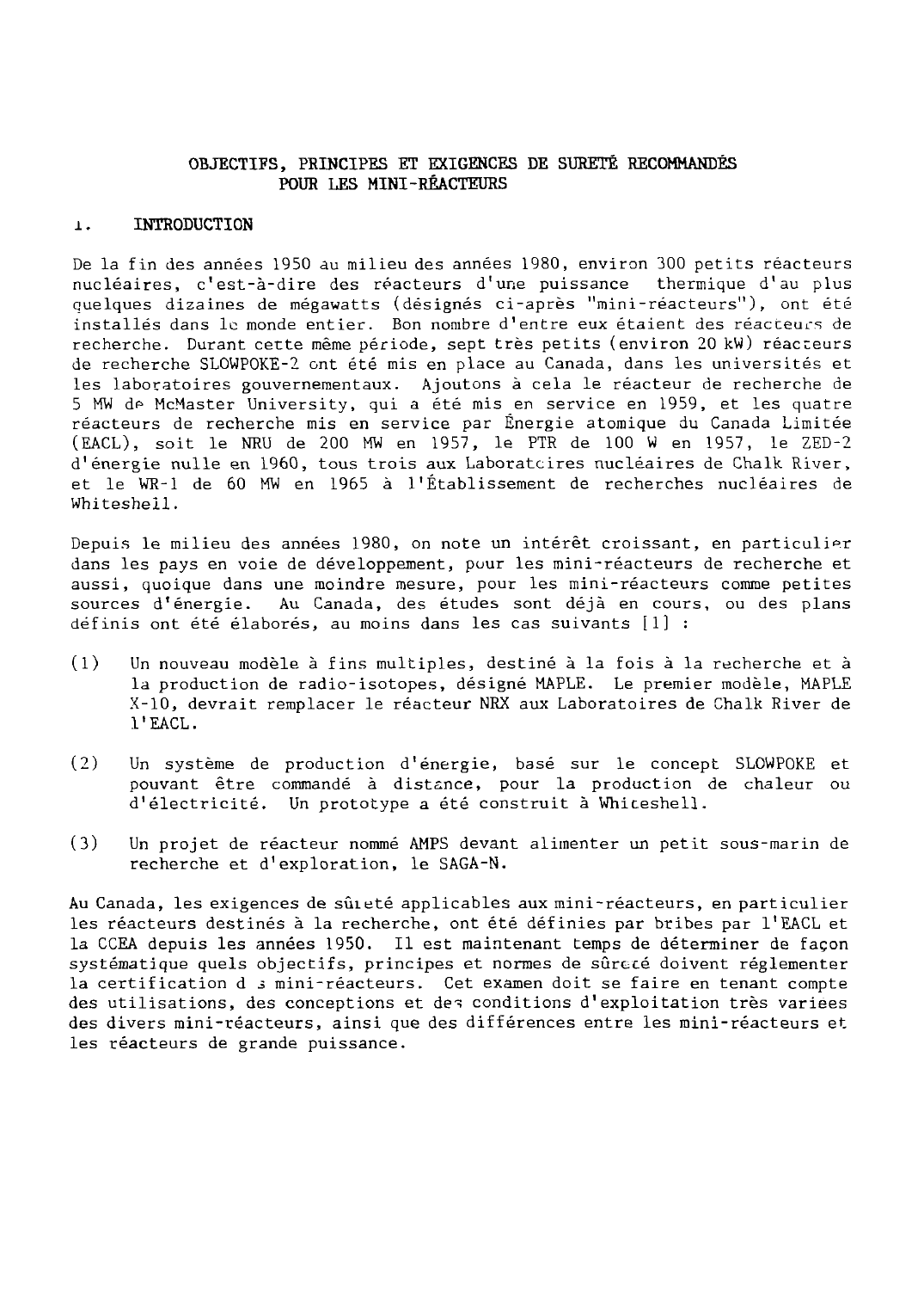#### 2. APPROCHE DU CCSN

À l'origine, le CCSN était d'avis qu'il fallait définir des objectifs, des principes et des exigences propres aux mini-réacteurs, sans faire référence à ceux qui sont valables pour les réacteurs de puissance. Il s'est toutefois rendu compte que ces deux types de réacteurs avaient beaucoup plus de points en commun qu'ils ne présentaient de différences. Le CCSN a donc décidé de revoir en détail toute la documentation existante traitant des objectifs, des principes et des exigences relatifs aux réacteurs de puissance. Il a cherché à déterminer dans quelle mesure ceux-ci pouvaient s'appliquer aux mini-réacteurs et dans quelle mesure des modifications et ajouts seraient souhaitables. Les sections 3 et 4 présentent respectivement un résumé et une discussion de la documentation étudiée.

Parallèlement à l'étude menée par le CCSN, un groupe de travail sur les critères de sûreté pour petits réacteurs (CPR), composé de représentants de la CCEA, an l'EACL et de McMaster University, a élaboré des critères de sûreté pour les petits réacteurs [1]. En octobre 1989, le CCSN et le groupe de travail CPR se sont réunis pour échanger leurs points de vue sur la question. Le CCSN y a alors présenté le document de travail dont il est question à la section 4, alors que le groupe de travail a discuté la version préliminaire d'un mémoire devant être présenté à un colloque international la semaine suivante. Les commentaires du CCSN sur ce mémoire, ainsi que ses projets d'activités futures définies à la suite de la réunion, sont présentés à la section 5.

Enfin, la section 6 résume toutes les conclusions et recommandations formulées par le CCSN.

### 3. DOCUMENTATION PERTINENTE

Comme le décrivent Atchison et ses collègues [2], les permis d'exploitation pour les réacteurs de grande puissance au Canada ont été accordés à la suite d'évaluations basées sur une combinaison des approches probabiliste et déterministe. A l'origine, Siddall [3] et Laurence [4] ont proposé de choisir des critères réglementaires tels que les risques associés à la production d'électricité par voie nucléaire soient moindres que les risques associés à tout autre mode de production d'électricité, et ils ont ensuite déduit les limites d'indisponibilité pour les composants du réacteur. Par la suite, diverses exigences déterministes ont été introduites, concernant notamment les systèmes de confinement et les deux systèmes d'arrêt indépendants. La tendance actuelle favorise l'adoption d'une approche probabiliste, l'évaluation probabiliste de la sûreté étant utilisée à titre provisoire pour la certification des réacteurs CANDU à Darlington [5].

En 1982, le Comité consultatif de la sûreté nucléaire (CCSN) de la CCEA publiait, dans son rapport CCSN-2 [6], ses recommandations concernant les objectifs généraux de sûreté applicables à toutes les activités nucléaires. Ces objectifs ont par la suite été acceptés par la Commission de contrôle de l'énergie atomique. Nous verrons un peu plus loin que le tapport CCSN-2 repose sur une approche fondée sur les risques.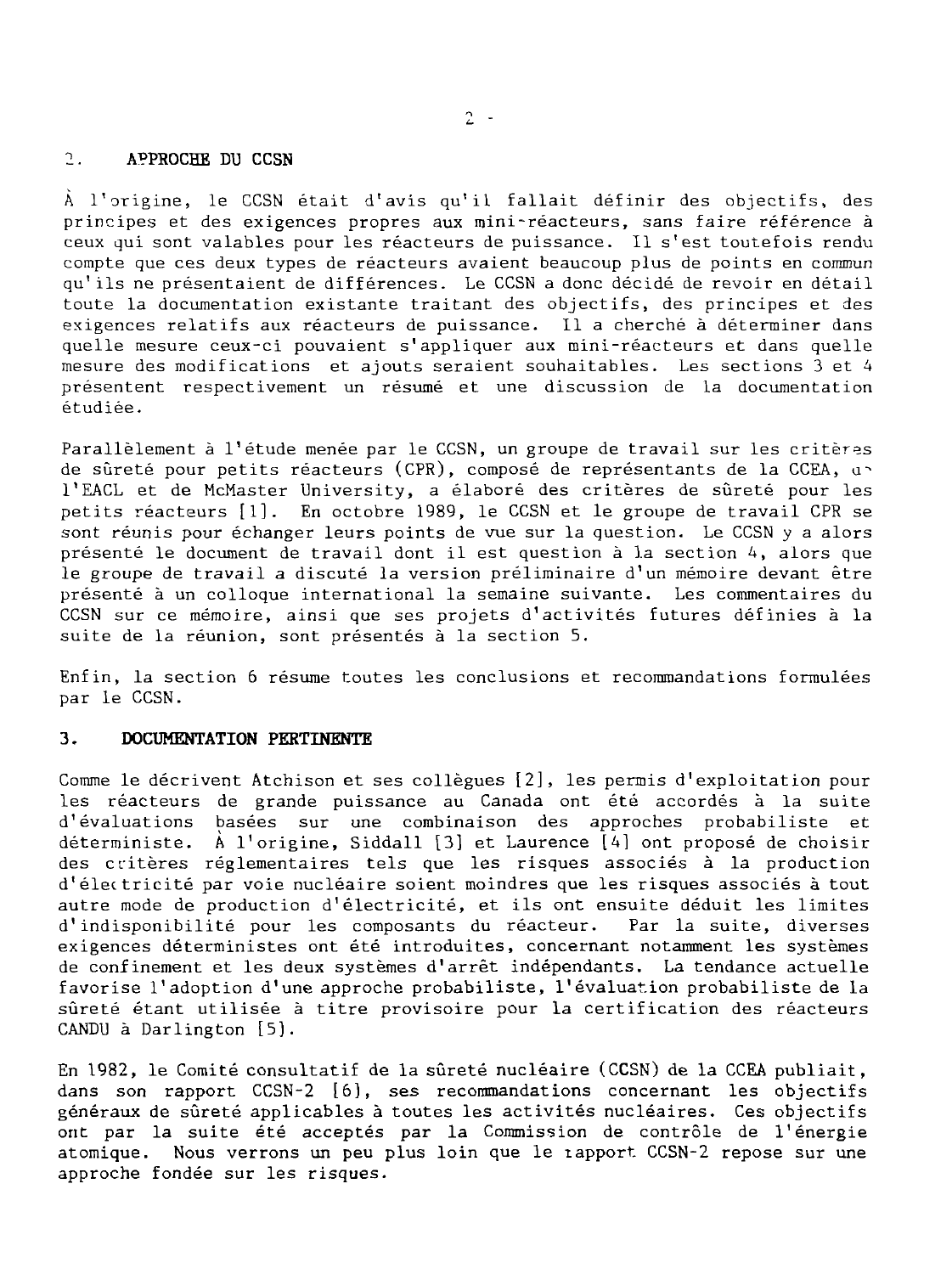Faisant référence spécifiquement aux centrales nucléaires, le CCSN proposait, dans son rapport CCSN-4 [7], des critères probabilistes; cependant, il recommandait également le maintien d'un certain nombre des exigences déterministes comme moyen de satisfaire aux critères probabilistes. L'introduction de ce rapport précise en termes clairs que les recommandations se limitent aux «centrales nucléaires CANDU», c'est-à-dire aux grands réacteurs d'une puissance thermique de 100 MW ou plus; elles n'avaient donc pas été conçues pour les mini-réacteurs.

En 1988, l'Agence internationale de l'énergie atomique (AIEA) publiait une brochure intitulée «Principes fondamentaux de sûreté pour les centrales nucléaires» [8], par l'entremise du INSAG (Groupe consultatif international pour la sûreté nucléaire), un groupe international composé de spécialistes chevronnés en sûreté nucléaire appartenant aux secteurs de l'industrie, de la recherche, de l'éducation et de la réglementation. Cette publication, communément appelée INSAG-3, résume les recommandations de cet organisme en un tableau structuré d'objectifs et de principes. Le CCSN a examiné le rapport INSAG-3 et a tiré les conclusions [9] suivantes :

- «Les objectifs de sûreté du rapport INSAG sont en accord avec ceux qui sont indiqués dans le document CCSN-2, mais sont moins généraux dans la mesure où ils ne s'appliquent qu'aux centrales nucléaires», et
- principes de sûreté du rapport INSAG sont, en général, en accord avec les exigences indiquées dans le rapport CCSN~4, mais insistent davantage sur la «culture de la sûreté» [et] s'attachent peu aux effluents des réacteurs nucléaires, à la gestion dos déchets ou au déclassement».

Le INSAG-3 précise en outre ce qui suit, sans formuler de commentaires ni porter de jugement :

«Deux méthodes complémentaires, l'une déterministe et l'autre probabiliste, sont actuellement utilisées [pour juger du respect des objectifs de sûreté]. Ces méthodes sont employées simultanément pour évaluer et améliorer la sûreté de la conception et de l'exploitation»

Par ailleurs, l'annexe IV [10] du rapport de 1988 sur la sûreté des centrales nucléaires de l'Ontario présente un énoncé de Robertson et Hurst sur ce que ces derniers croient être l'approche canadienne en matière de sûreté nucléaire. Ce document tente de mettre en lumière les plus importants objectifs, principes et exigences qui ont été adoptés pour assurer la sûreté des réacteurs de puissance au Canada.

La brochure "Exploitation des réacteurs de recherche et des assemblages critiques", qui a été publiée en 1984 par l'AIEA (Collection sécurité n" 35 [11]), fait référence expressément aux réacteurs de recherche; elle a été préparée par un autre groupe international de spécialistes.

Toutes ces recommandations nationales et internationales en matière de sûreté nucléaire sont fondées sur le système de limitation des doses dues à une exposition à des rayonnements ionisants, système recommandé par la Commission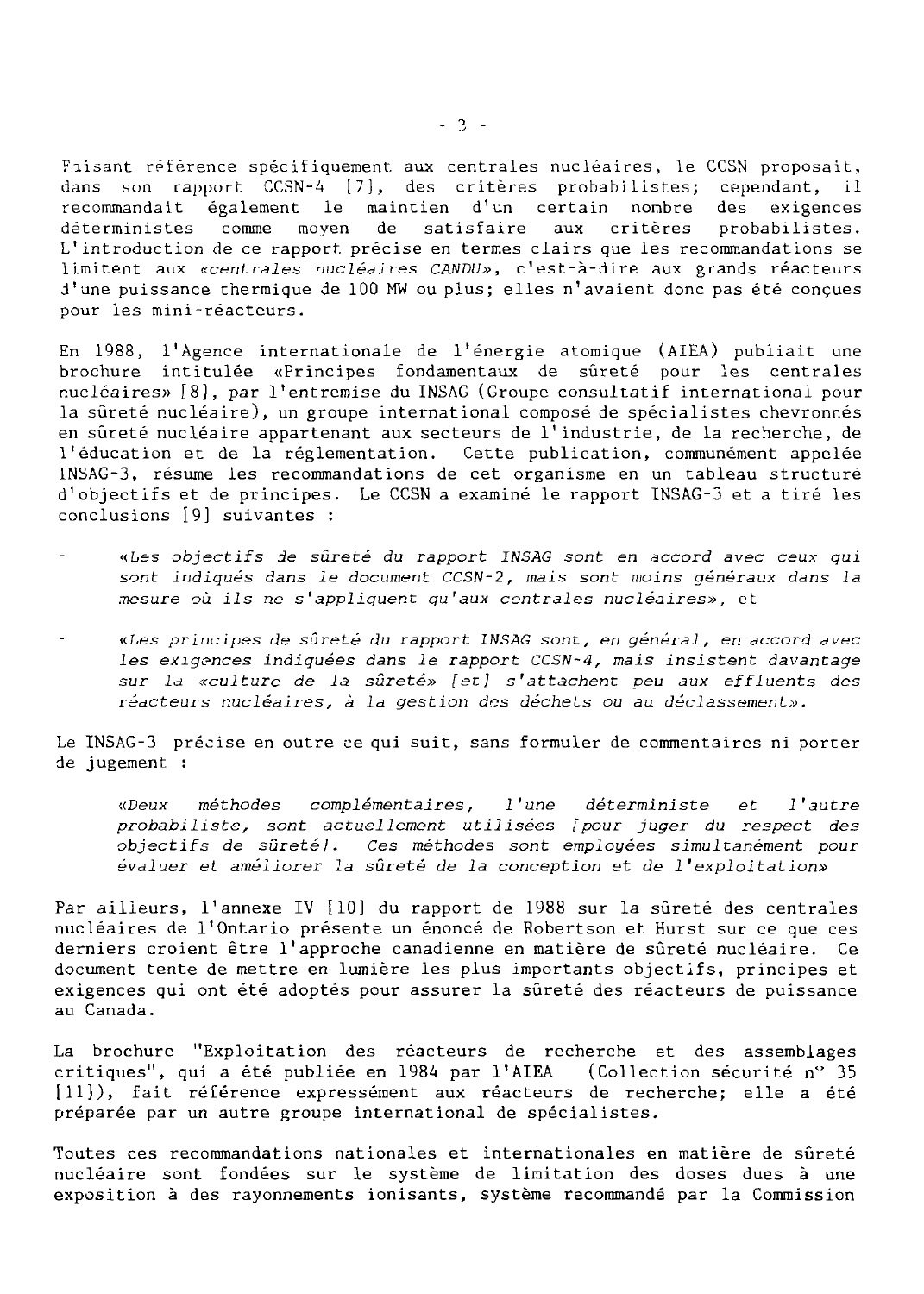internationale de protection radiologique (CIPR) dans sa publication CIPR-26 [12]. Les recommandations de la CIPR, reprises à la section 4, ont été sanctionnées et adoptées par la plupart des organismes nationaux responsables de la réglementation nucléaire, y compris par la Commission de contrôle de l'énergie atomique du Canada (CCEA),

# 4. OBJECTIFS, PRINCIPES ET EXIGENCES DE SÛRETÉ

La présente section examine dans quelle mesure la documentation existante, pour toutes les installations nucléaires (sous-section 4.1) et pour les réacteurs nucléaires (sous-section A.2), s'applique aux mini-réacteurs. Les révisions mineures jugées nécessaires sont regroupées à la sous-section 4.3, alors que la sous-section 4.4 traite des principales questions de fond.

# **4**.**1 Ensemble •' es installations nucléaires**

L'approche canadienne gouvernant la réglementât ion de la sûreté des installations nucléaires repose sur trois recommandations principales de la C1PR (publication CIPR-26), à savoir :

- n'a) aucune pratique ne doit être adoptée à moins que son introduction ne produise un bénéfice net positif ;
- (b) toutes les expositions doivent être maintenues au niveau le plus bas que I'on pourra raisonnablement atteindre, compte tenu des facteurs économiques et sociaux (principe ALARA);
- (c) l'équivalent de dose reçu par les individus ne doit pas dépasser les limites recommandées par la Commission dans les circonstances en question».

La première de ces recommandations repose essentiellement sur un jugement de valeur qui doit être posé par la société, par l'entremise de ses représentants élus, et non par l'organisme de réglementation. Dans le cas des réacteurs nucléaires de grande puissance, cette responsabilité incombe aux sociétés publiques d'électricité qui, avant de demander un permis, doivent en faire la preuve, avec ou sans l'appui explicite des autorités provinciales. En ce qui concerne les mini-réacteurs, la responsabilité de l'organisme de réglementation devrait se limiter à s'assurer que le projet a reçu toutes les autorisations requises par les administrations ayant autorité dans la région où sera exploité le réacteur.

Le CCSN, dans son rapport CCSN-2, formule les recommandations générales suivantes qui s'appliquent à toutes les installations nucléaires :

<'l . Les activités nucléaires ne devraient pas présenter de risque inacceptable pour les travailleurs visés ou le public.

 $-1 - 4 = -4$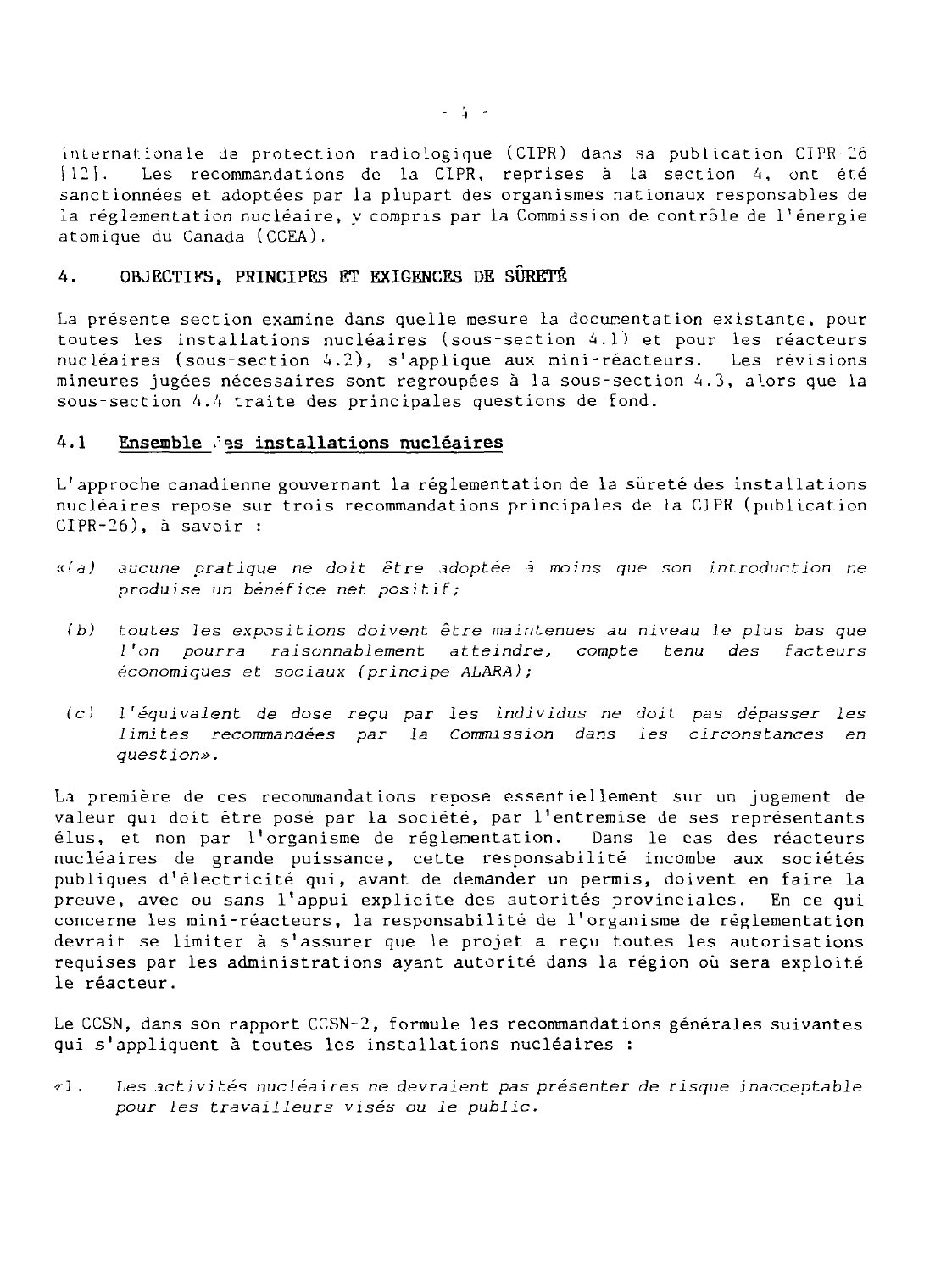- 2. Dans le cas des dangers dus aux rayonnements ionisants,
	- a) il convient d'éviter tous les effets nuisibles précoces et de minimiser, conformément au principe ALARA, le risque des effets différés, comme 1'apparition subséquente de cas de cancer ou de déficiences héréditaires;
	- b) la probabilité de défectuosités possibles pouvant entraîner la fuite de matières radioactives ou l'exposition de personnes aux rayonnements ionisants devrait être limitée à des valeurs faibles décroissant à mesure que la gravité des conséquences possibles s'accroît, de sorte que la probabilité d'accidents catastrophiques est virtuellement nulle.
- 3. Dans le cas des dangers non radiologiques :
	- a) le risque pour les travailleurs et le public attribuable à une opération ou à une pratique normale de 1'activité nucléaire devrait être égal ou inférieur à celui que présentent les industries ou activités comparables à ce point de vue;
	- b) la probabilité et les conséquences éventuelles de défectuosités possibles pouvant nuire aux travailleurs ou au public devraient être aussi faibles que possible.
- 4. Il convient de tenir compte, pour toute génération future, du risque associé à chaque activité nucléaire et accorder à la minimisation de ce risque une priorité qui ne soit pas moindre que celle accordée au risque de la génération actuelle.

Toutes ces recommandations générales, autant celles de la CIPR que celles du CCSN, sont applicables aux mini-réacteurs.

## **4.2 Réacteurs nucléaires**

Le CCSN a examiné en détail les objectifs, principes et exigences applicables aux réacteurs nucléaires de puissance, qui ont été définis par l'AIEA dans le rapport INSAG-3, par le CCSN dans le CCSN-A et par le ONSR dans l'annexe IV de son rapport, ainsi que ceux qui sont applicables aux réacteurs de recherche énoncés dans la publication n" 35 de la Collection sécurité de l'AIEA, afin de déterminer s'ils pouvaient également s'appliquer aux mini-réacteurs.

La principale conclusion qui ressort de cet examen est la très grande uniformité de ces documents. Cette constatation, qui avait déjà été soulignée par le CCSN dans son étude du rapport INSAG-3 [9], témoigne du haut degré de concordance qui existe entre les objectifs, les principes et les exigences généraux relatifs à la sûreté des réacteurs.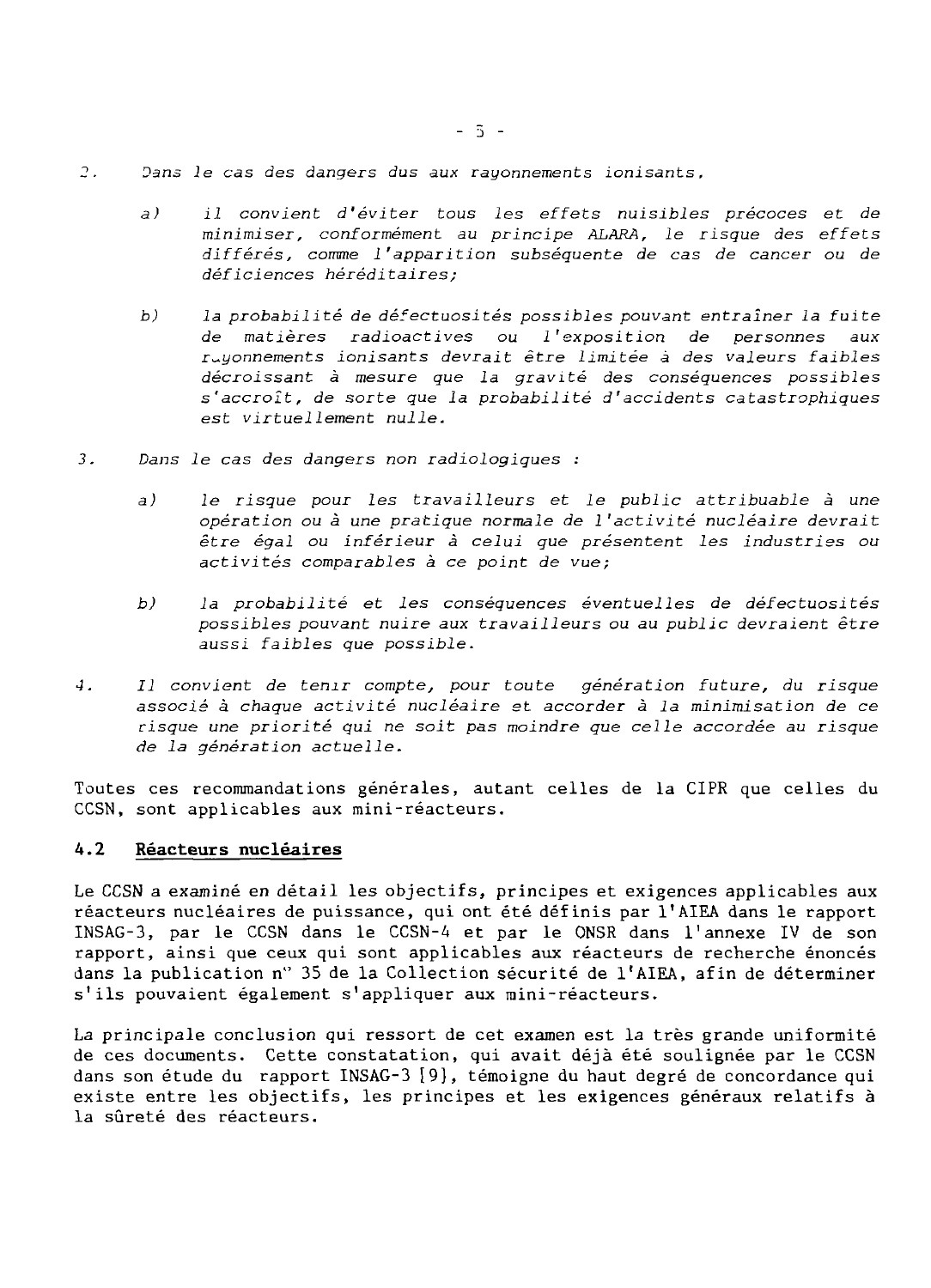L'autre conclusion qui se dégage de cette étude est que la plupart des recommandations formulées dans les quatre documents de référence peuvent s'appliquer sans modification aux mini-réacteurs. Par ailleurs, pour qu'un plus grand nombre de recommandations puissent s'appliquer, il suffit de remplacer "centrale nucléaire", ou l'équivalent, par "mini-réacteur".

## **4.3 Révisions mineures et commentaires**

Dans son rapport CCSN-A [7], le CCSN recommande comme cible que la dose d'irradiation à laquelle est exposé un membre du public ne dépasse pas un pour cent de la limite prescrite. Dans la section de ce rapport réservée aux commentaires, le CCSN précise que cet objectif vise à satisfaire, d'une manière rudimentaire, le principe ALARA (niveau le plus bas qu'il soit raisonnablement possible d'atteindre, compte tenu des facteurs économiques et sociaux) de la CIPR, en l'absence de toute analyse coûts-avantages approfondie. Le CCSN ajoute un peu plus loin ce qui suit :

•<Si le principe ALARA est appliqué consciencieusement dans la conception et dans 1 'exploitation de la centrale, des limites plus élevées que la cible susmentionnée pourraient être acceptables».

Le CCSN recommande de maintenir pour les mini-réacteurs cette réserve quant au niveau-cible d'un pour cent.

Par ailleurs, le CCSN souscrit fortement au principe de défense en profondeur pour toutes les installations nucléaires, mais il précise que la signification de cette notion diffère sensiblement selon l'ouvrage cité. Le CCSN préfère la définition qui figure dans l'annexe IV du rapport du ONSR [10]; ainsi, les définitions indiquées dans les autres documents représenteraient plutôt des exemples du principe qui pourrait être adopté, mais elles ne constitueraient pas des exigences formelles :

(traduction libre) «l'essence même de ce principe consiste à prévoir toute défaillance d'un composant important pour la sûreté par la mise en place d'un système de secours devant neutraliser les effets d'une défaillance.»

A titre d'exemple d'application du principe de défense en profondeur, l'annexe IV du rapport du ONSR fait référence à cinq barrières propres aux réacteurs CANDU pour empêcher la libération de substances radioactives. Le principe nécessite toutefois la mise en place de barrières multiples et non de barrières particulières.

Dans le cas des mini-réacteurs mobiles, les principes relatifs au choix des sites devraient être interprétés comme des critères visant à déterminer non pas le choix d'un site permanent, mais plutôt les endroits où le navire peut se déplacer et s'amarrer avec le réacteur en service.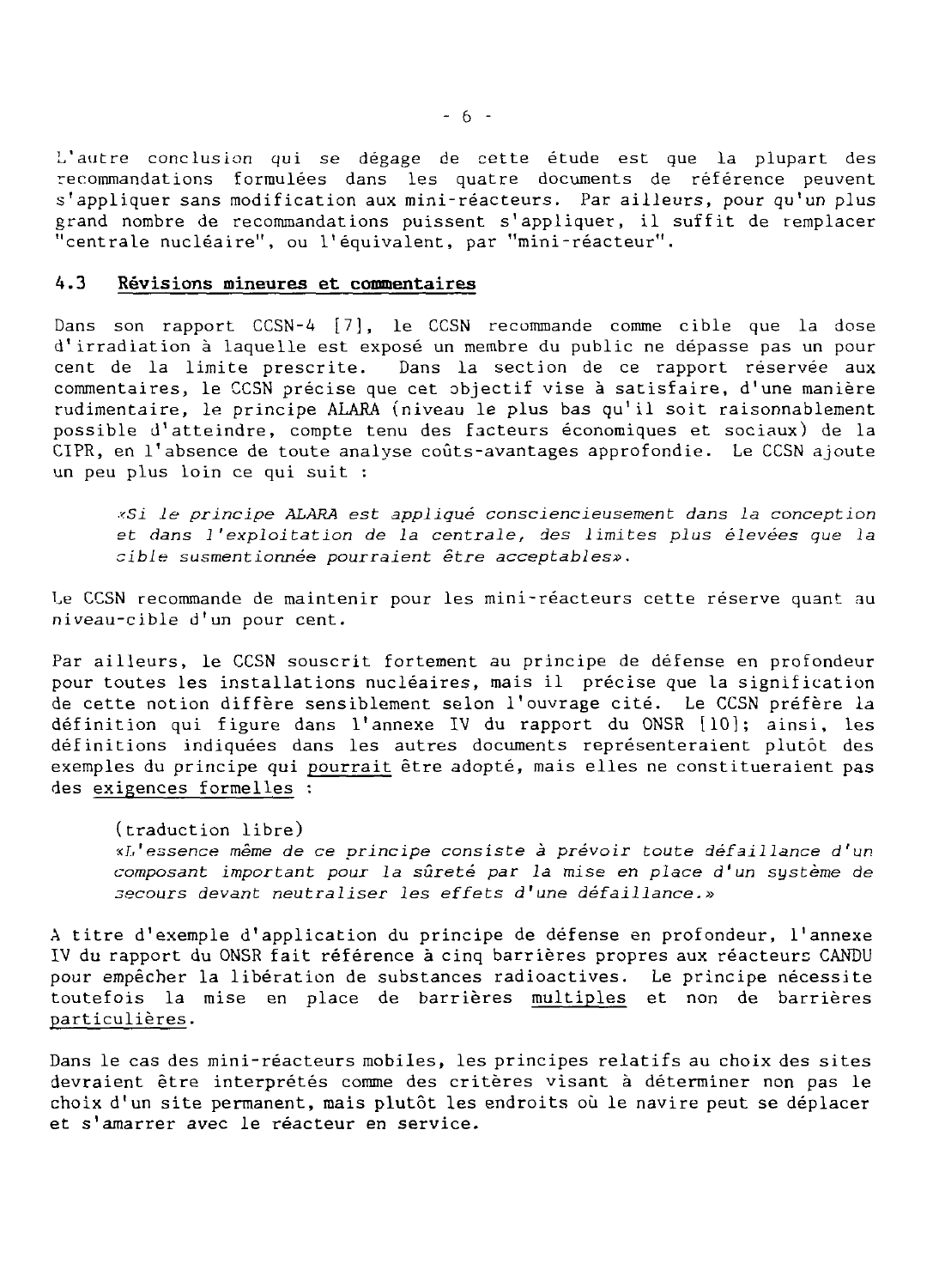Le CCSN estime en outre qu'un des principes de conception énoncés dans le rapport INSAG-3 [8], en vertu duquel tout nouveau dispositif doit faire l'objet de recherches et d'essais exhaustifs, est particulièrement pertinent dans le cas des mini-réacteurs.

Un autre principe de conception énoncé dans le même document 18], exige la provision de systèmes de sûreté automatiques xpour arrêter de manière sûre le réacteur, le maintenir refroidi et limiter tout rejet de produits de fission..., si les conditions d'exploitation devaient dépasser des valeurs prédéterminées» en dépit de la haute qualité de la conception et de la construction, et de toutes caractéristiques autorégulatrices de la centrale. Le CCSN recommande l'adoption de ce principe aussi pour les mini-réacteurs, mais souligne que la juste considération des caractéristiques de sûreté inhérentes quelconques du miniréacteur peut réduire ou éliminer la nécessité pour un système de sûreté automatique particulier.

De même, les principes énoncés dans le rapport CCSN-4 [7] font référence à des dispositifs de protection et à des systèmes de confinement distincts. En rétrospective, toutefois, cette exigence, qui découle du rapport de Laurence [4], semble être davantage un moyen acceptable de satisfaire aux objectifs en matière de risques qu'un objectif ou un principe en soi. Au moment d'élaborer les exigences applicables aux mini-réacteurs, il serait bon de noter que celles qui sont applicables aux réacteurs de grande puissance ne découlent pas logiquement de ces objectifs. Des exigences déterministes ont d'abord été établies pour définir la conception générale, puis des exigences probabilistes ont été établies relativement au fonctionnement des divers systèmes, de manière à satisfaire aux objectifs. Aucune raison fondamentale ne justifie l'adoption du même procédé pour Les mini-réacteurs. Par le fait même, aucune raison fondamentale ne justifie la nécessité de prévoir des «dispositifs de protection» ou des «dispositifs de confinement», dans le sens où ceux-ci sont prévus pour les réacteurs de grande puissance.

Par ailleurs, les rapports CCSN-4 [7] et INSAG-3 [8] exigent tous deux la désignation de deux endroits physiquement distincts d'où on pourrait arrêter et surveiller le réacteur. Bien que cette clause soit formulée davantage comme une exigence arbitraire que comme un objectif, le CCSN estime prudent de prévoir un lieu physiquement indépendant de la salle de commande, d'où on pourrait provoquer l'arrêt du réacteur et surveiller le processus d'arrêt.

Enfin, l'annexe IV du rapport du ONSR [10] exige une conception "à autoprotection" chaque fois que cela est possible. Dans certains types de miniréacteurs, cela pourrait se faire par l'intégration de dispositifs ou de fonctions de sûreté passifs, même si ces derniers ne peuvent être qualifiés de systèmes de sûreté distincts.

#### **4.4 Questions de fond**

### **4.4.1 Système d'arrêt**

Le rapport INSAG-3 de l'AIEA [8] inclut un principe normatif qui, appliqué littéralement, exige la mise en place d'un système d'arrêt indépendant et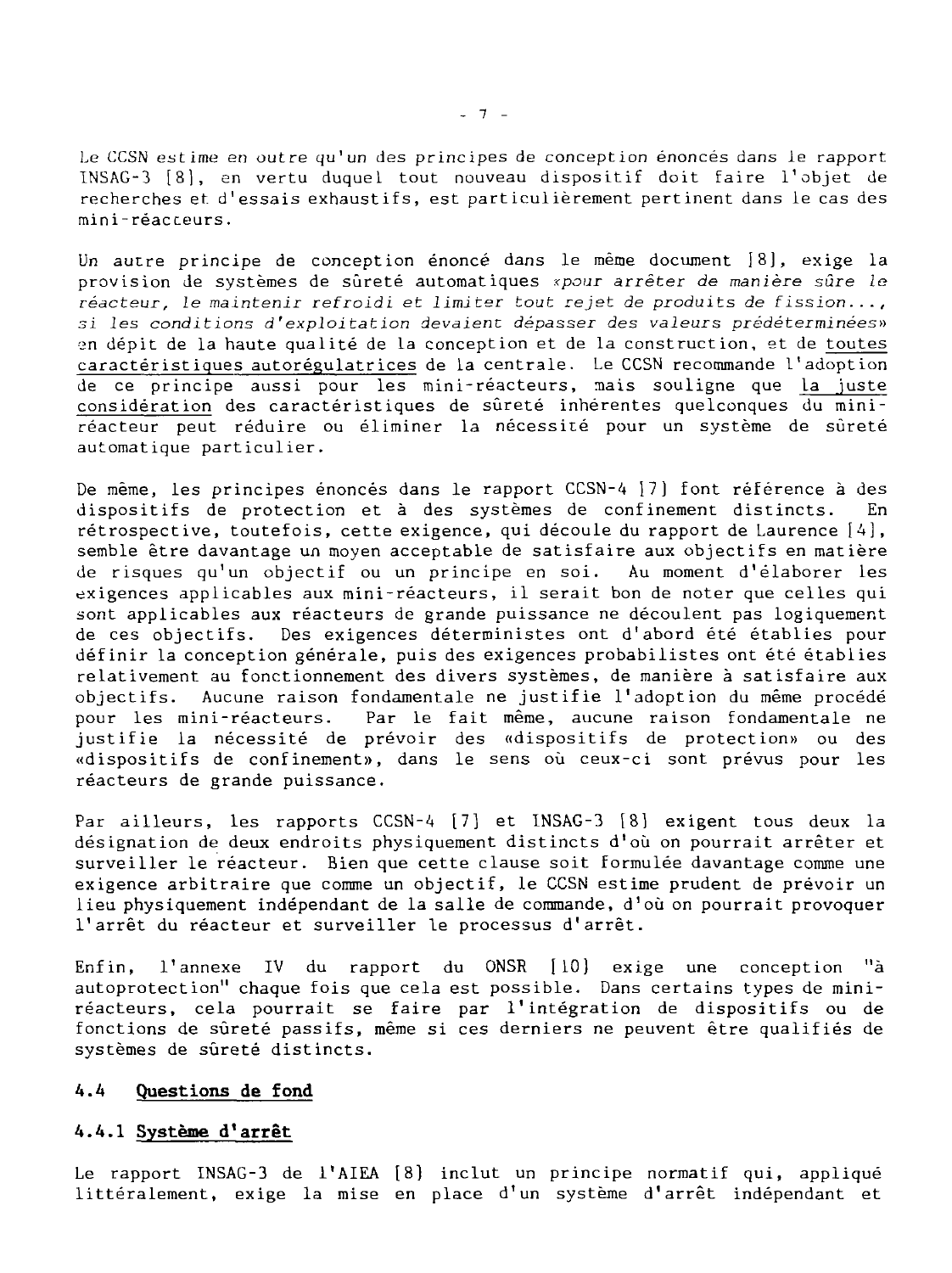l'adoption d'une exigence visant la mise en place de deux systèmes d'arrêt indépendants l'un de l'autre et indépendants des systèmes d'exploitation normale. Un des objectifs qui sous-tend cette exigence est, bien sûr, d'éviter que la réactivité n'augmente hors de contrôle et n'atteigne des niveaux dangereux. Cependant, si le demandeur est en mesure de convaincre l'organisme de réglementation que toute augmentation de réactivité à un niveau dangereux est physiquement impossible dans un modèle particulier de mini-réacteur, un système d'arrêt indépendant pourrait alors ne pas s'avérer nécessaire. 11 se pourrait toutefois qu'un autre objectif de ce principe soit de parer à toute éventualité. Aussi le CCSN est-il d'avis qu'il faut maintenir l'exigence visant la mise en place d'un système d'arrêt indépendant des systèmes d'exploitation normale.

#### **4.4.2 Circuit de refroidissement d'urgence du coeur**

Le même document prévoit également la mise en place d'un système de refroidissement d'urgence du coeur dans les réacteurs de grande puissance, lequel système serait basé sur un dispositif de refroidissement forcé pour maintenir la température du combustible en deçà des limites sécuritaires. Cependant, si la conception du mini-réacteur est fondée uniquement sur la convection naturelle, il n'est alors pas nécessaire, même en cas d'accidents, de prévoir un autre système de refroidissement. Il y a lieu toutefois de prendre des dispositions en cas de perte d'intégrité de l'enveloppe du système de refroidissement primaire.

#### **4.4.3 Confinement**

Tout mini-réacteur devra vraisemblablement être contenu à l'intérieur d'une enceinte quelconque, ne serait-ce que pour le protéger des intempéries et éviter que le public n'y ait accès. Dans le cas des réacteurs de puissance, l'"enceinte de confinement" est considérée comme une des principales barrières pour empêcher la fuite de substances radioactives dans l'environnement en cas d'accident. Le CCSN estime toutefois qu'il n'est nullement justifié d'exiger, pour les miniréacteurs, des systèmes de confinement similaires à ceux requis pour les réacteurs de puissance actuels. Le rapport INSAG-3 est celui qui décrit le mieux le principe qui sous-tend cette exigence en matière de confinement :

«La centrale est étudiée pour pouvoir retenir la presque totalité des substances radioactives qui pourraient s'échapper du combustible, pour toute la gamme des accidents prise en compte dans la conception».

Toute forme de confinement jugée appropriée constitue un des moyens de satisfaire à ce principe.

### **4.4.4 Systèmes spéciaux de sûreté**

Plusieurs éléments mentionnés dans la section de ce même document traitant de la conception font référence à des exigences relatives à des systèmes spéciaux de sûreté, y compris un système de confinement, avec des caractéristiques particulières; il en va de même de l'annexe IV du rapport du ONSR [10]. Ces exigences, de nature normative, correspondent étroitement à celles applicables à la conception réelle des réacteurs CANDU. Le CCSN estime que ces exigences ne s'appliquent aux mini-réacteurs que s\_i ces systèmes sont inclus dans la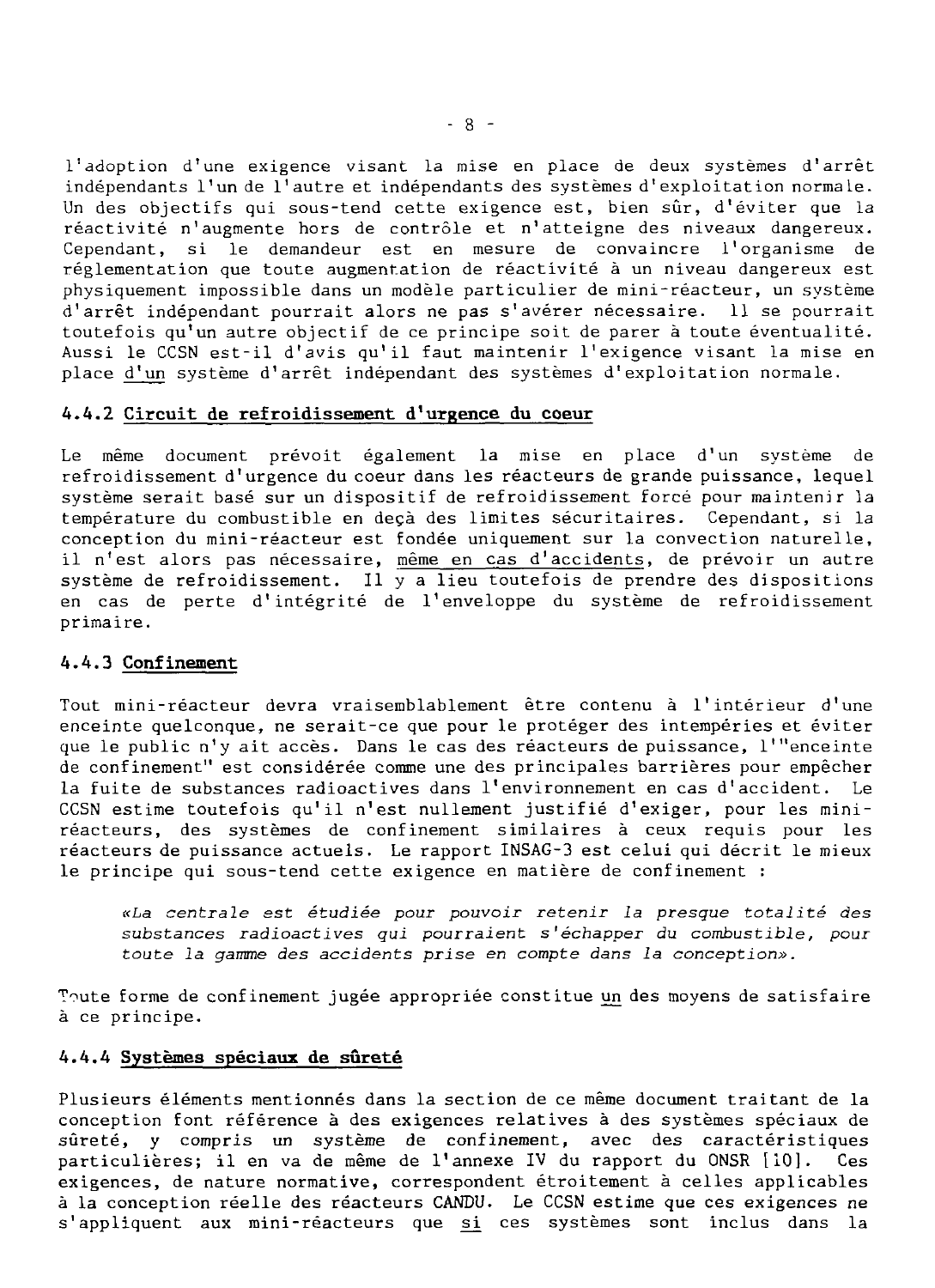conception des mini-réacteurs; cependant, il ne considère pas que l'inclusion de tels systèmes dans la conception est nécessairement obligatoire.

De même, le rapport CCSN-4 prévoit des inspections et des essais périodiques pour «tous les systèmes spéciaux de sûreté et tous les composants relatifs à la sûreté»; cette exigence vaut également pour les mini-réacteurs. Cependant, cela ne signifie pas que de tels systèmes sont obligatoires ou que des restrictions visent leur conception.

#### 4.4.5 Approche générale

De façon générale, le rapport CCSN-4 [7], qui a été rédigé après l'établissement de la conception générale des réacteurs CANDU, inclut des exigences normatives qui s'appliquent à des systèmes et des composants précis, notamment les systèmes d'arrêt, de refroidissement d'urgence du coeur du réacteur et de confinement. Pour l'élaboration des objectifs, principes et exigences qui s'appliqueront à des mini-réacteurs dont la conception est à venir, il est proposé que l'approche de base devrait être non normative, en vertu de laquelle le demandeur pourrait utiliser n'importe quel moyen pour satisfaire aux objectifs et principes établis, à la condition toutefois que l'organisme de réglementation soit convaincu du respect de ces principes et objectifs. Une évaluation probabiliste de la sûreté serait la méthode préconisée d'y arriver. Il serait acceptable de procéder à une évaluation probabiliste générique, c'est-à-dire qui ne s'appliquerait pas à un site précis, pour chaque catégorie de mini-réacteur.

Les critères d'application de l'évaluation probabiliste de la sûreté devraient être fondés sur cinq principes ou doctrines, tous tirés du rapport CCSN-4 :

- Durant l'exploitation normale, la dose maximale admissible pour une personne doit correspondre à celle prescrite par l'organisme de réglementation pour toute installation nucléaire.
- Durant l'exploitation normale, toutes les expositions doivent être ÷, maintenues au niveau le plus bas qu'il soit raisonnablement possible d'atteindre, compte tenu des facteurs économiques et sociaux {principe ALARA).
- $\overline{a}$ Le risque total associé à l'ensemble des accidents ne doit pas excéder de façon significative celui associé à l'exploitation normale d'un réacteur autorisé à fonctionner à la limite réglementaire.
- Il n'est pas nécessaire de tenir compte des séquences d'accident d'un niveau de probabilité inférieur au seuil d'intervention.
- Les risques autorisés pour des séquences d'accidents comportant de graves  $\overline{\phantom{a}}$ conséquences mais d'un niveau de probabilité supérieur au seuil d'intervention doivent être plus faibles que ceux associés aux séquences d'accidents comportant des conséquences moins graves (aversion pour le risque).

Pour l'analyse des accidents, il est nécessaire de fixer les risques admissibles maximaux associés à des scénarios comportant des conséquences précises, comme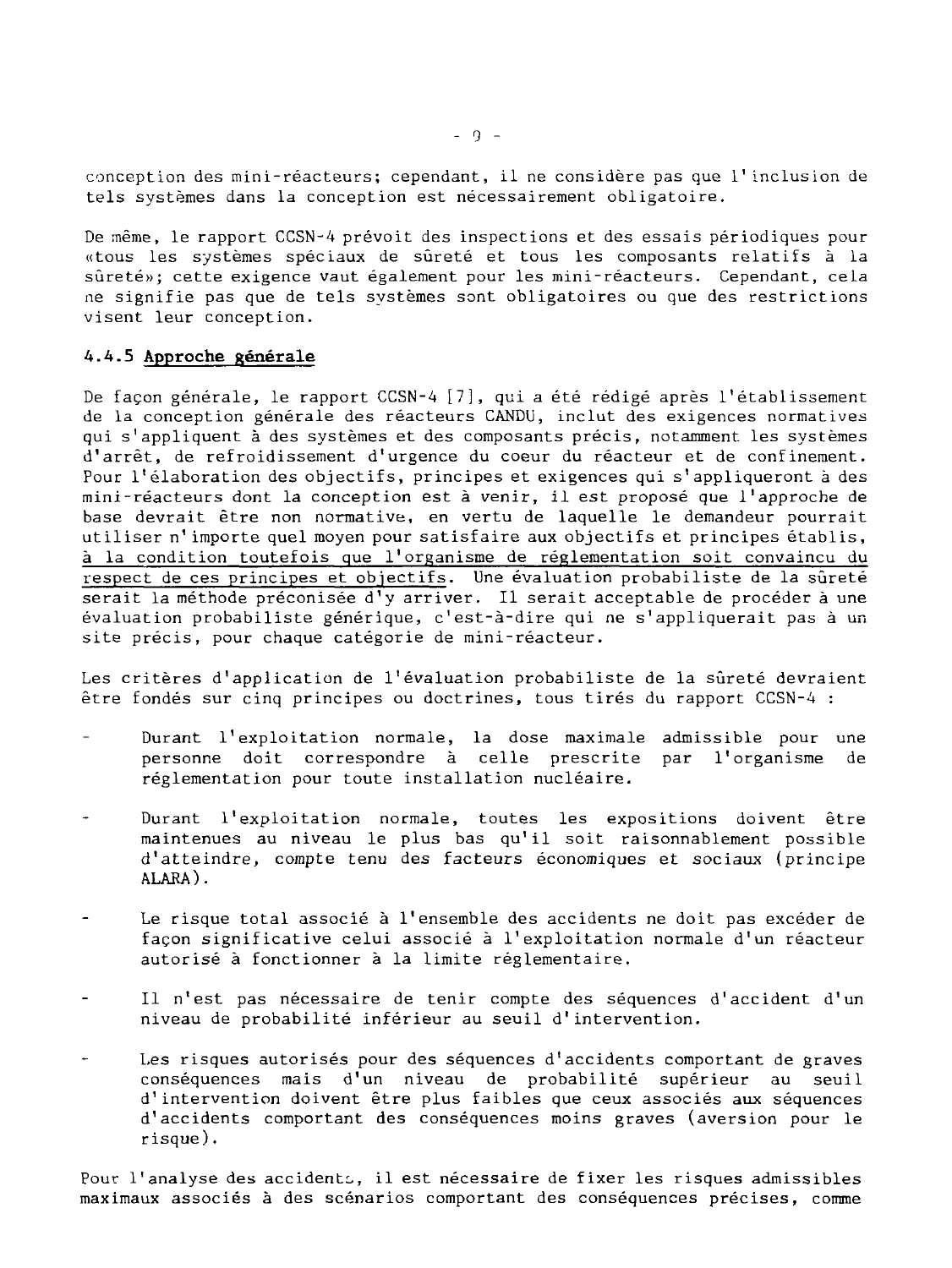cela a été fait pour les réacteurs de puissance dans le rapport CCSN-A. Pour la définition des critères applicables aux mini-réacteurs, on ne dispose donc, en pratique, que de très peu de latitude. Si l'on accepte les principes de la CIPR concernant l'exploitation normale, ainsi que les principes du rapport CCSN-4 selon lesquels le risque total associé à l'ensemble des accidents ne doit pas être nettement supérieur à celui associé à l'exploitation normale, et selon lesquels il n'est pas nécessaire de tenir compte des séquences d'accidents dont le niveau de probabilité est inférieur à un seuil d'intervention, la courbe de la probabilité en fonction de la dose devient alors en grande partie déterminée. On peut ajouter à cela la perception que le public préfère éviter les risques et la courbe établie selon une échelle linéaire devient alors concave vers le bas. Reste à savoir s'il faut définir les variations de dose ou les séquences d'accidents particulières. La préférence pour une approche non normative favorise le premier des deux, lequel est sans doute la seule ligne de conduite applicable à des mini-réacteurs dont la conception demeure encore inconnue.

# 5. GROUPE DE TRAVAIL MIXTE SUR LES CRITÈRES DES PETITS REACTEURS (CPR)

En 1988, le groupe de travail sur les critères de sûreté des petits réacteurs a publié un rapport [1] traitant des initiatives récentes entreprises en vue de définir les critères de sûreté des petits réacteurs. On y fait mention de publications pertinentes de l'AIRA qui portent à la fois sur les réacteurs de recherche [1] et sur les réacteurs de puissance [8].

Le groupe de travail CPR a déclaré dans l'introduction de son rapport que les critères des réacteurs de puissance

(traduction libre)

:<ne conviennent pas aux petits réacteurs de faible puissance. Les stocks de produits de fission dans le combustible irradié sont beaucoup plus faibles dans les petits réacteurs, l'énergie emmagasinée dans le combustible et le caloporteur est beaucoup moindre, l'utilisation du réacteur est différente, les événements susceptibles de provoguer des accidents sont moins nombreux et les conséquences de ces accidents sont en général moins graves que dans le cas des réacteurs de puissance.»

Le rapport du groupe de travail CPR ne précise pas pourquoi ces différences quantitatives rendraient inadéquats les principes mis au point pour les réacteurs de puissance, par exemple, dans le rapport INSAG-3. Les auteurs ont déclaré, dans une communication privée, que la deuxième phrase de la citation précédente

(traduction libre) «n'est pas la raison pour laquelle ces principes sont inadéquats, mais plutôt une sorte d'observation sur la nature des petits réacteurs.»

Ils poursuivent :

(traduction libre) '•Votre groupe de travail ne rejette pas le document INSAG-3, puisque nous 1'avons utilisé comme fondement de notre section sur 1'approche et comme base de nos principes fondamentaux. Nous croyons, toutefois, qu'il est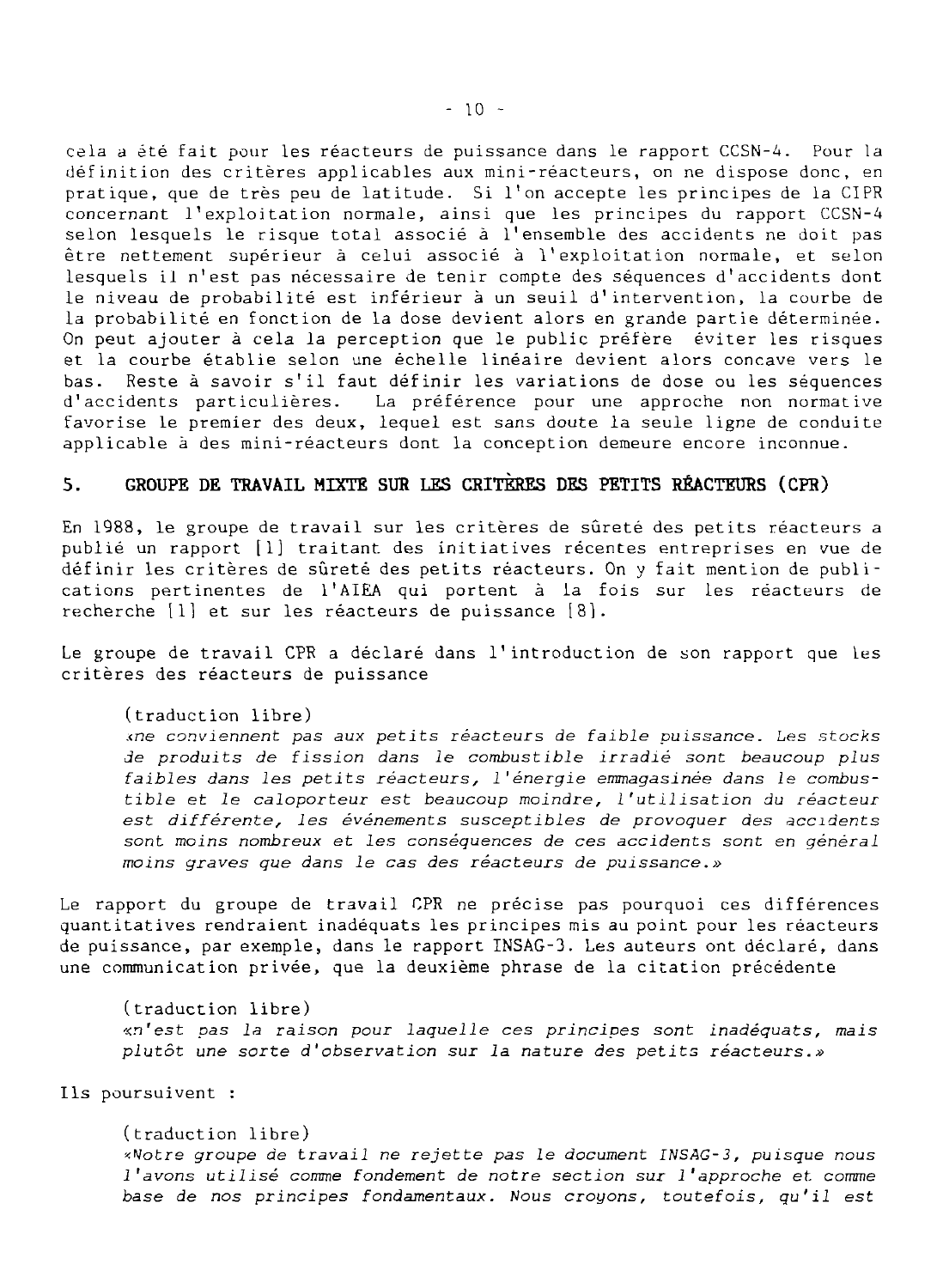incomplet et, du point de vue des niveaux de critères, lacunaire dans certains secteurs précis touchant les petits réacteurs. Malheureusement, le CCSN n'a pas encore pris connaissance de nos versions de ces critères détaillés. Le groupe croit aussi que l'organisation du document INSAG-3 est trop difficile à suivre. Il ne s'agit que  $d'$ un document transitoire qui n'a pas encore été accepté définitivement».

<Notre groupe a pour but d'établir des guides d'application particuliers pour les petits réacteurs. C'est à ce niveau que les différences avec les critères des réacteurs de puissance deviendront plus évidentes. Pour bien comprendre ces guides, il faut un document qui explique 1 'approche complète de la sûreté des petits réacteurs. Il va sans dire que la majeure partie de 1 'approche générale de sûreté sera la même que celle des réacteurs de puissance».

•xPour la raison susmentionnée et d'autres raisons, le groupe CPR j décidé de ne pas adopter le document INSAG-J dans son état actuel, mais de l'utiliser comme fondement pour élaborer et mettre au point notre propre document sur le sujet.»

Le groupe de travail CPR a proposé [1] de définir des critères adaptés aux conditions canadiennes, selon un cadre logique très similaire à celui d'INSAG-3. Un document de premier niveau définirait

(traduction libre) •<une approche de sûreté qui serait fondée sur des objectifs premiers et des pr inc ipes de sûreté sous-jacents»

e <sup>1</sup>" un document de deuxième niveau définirait

(traduction libre) «les critères relatifs à des applications particulières à des réacteurs, par exemple en matière de réglementation et de concept ion».

A ce stade, les objectifs et les principes étaient généraux et comparabLes à ceux qui sont énoncés dans d'autres documents que nous avons mentionnés précédemment; on y trouve, entre autres, un objectif de radioprotection et un principe de défense en profondeur.

Ces buts ont été définis un peu plus en détail dans un mémoire subséquent [14], dont l'ébauche avait été examinée conjointement par le groupe de travail et le CCSN. Ce mémoire, qui devait être soumis à l'examen de pairs, a représenté la version préliminaire d'un document de premier niveau traitant exclusivement des réacteurs thermiques, de type piscine, sis sur la terre ferme. Dans ce mémoire, l'approche de sûreté du groupe de travail (voir figure 1) reposait sur :

- un objectif de sûreté de base;

- trois sous-objectifs, chacun muni de ses critères d'évaluation;
- douze principes fondamentaux de sûreté, répartis en deux séries.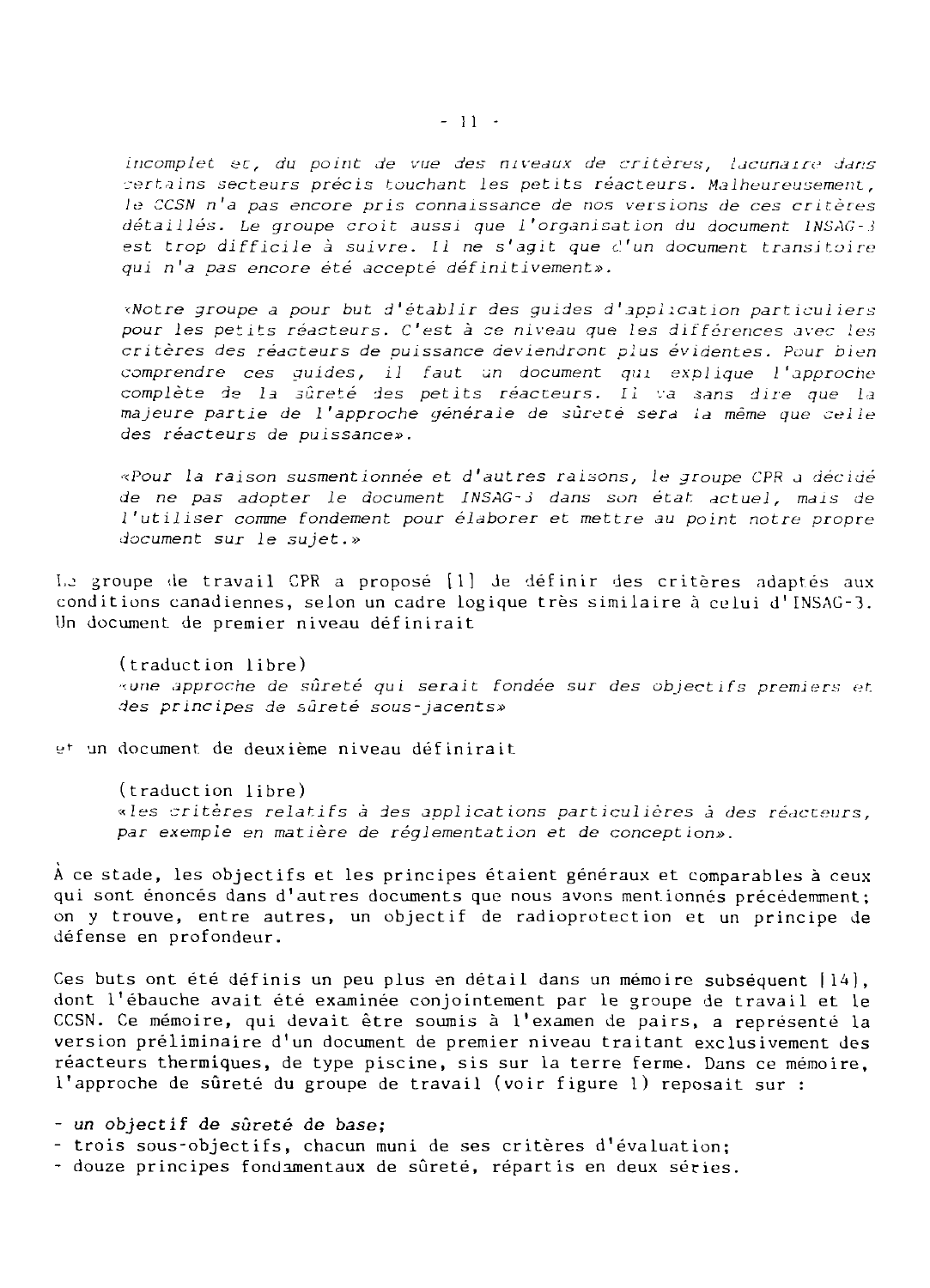

Figure 1. PHILOSOPHIE DE SÛRETÉ [14]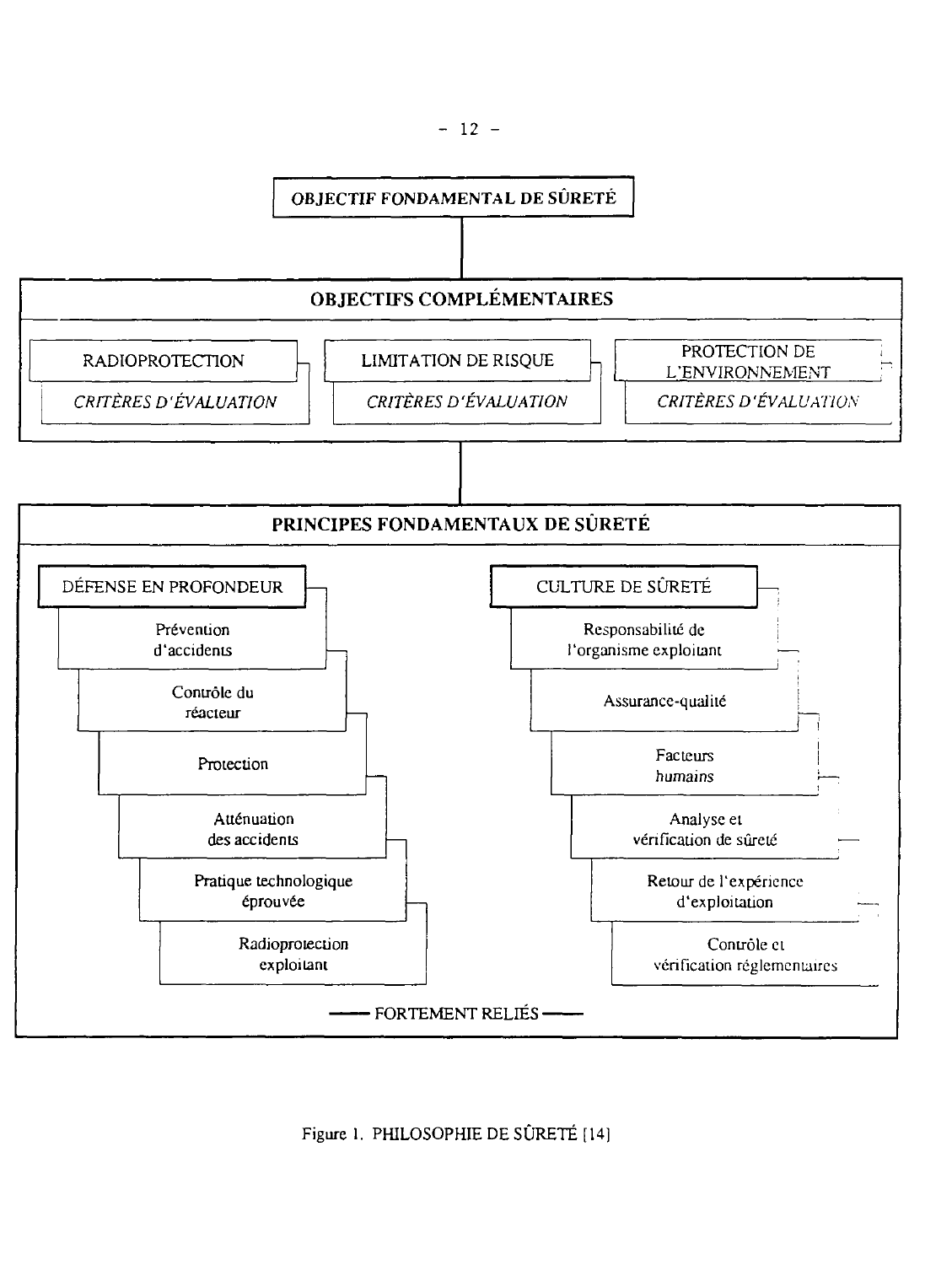Le CCSN estime que le document est présenté selon un cadre logique et il souscrit à chacun des objectifs et des principes qui y sont énoncés, sous réserve seulement de quelques commentaires. Le CCSN appuie par ailleurs l'inclusion d'un sous-objectif précis pour la protection de l'environnement. (La protection de l'environnement est incluse dans l'objectif général de sûreté nucléaire du document INSAG-3, mais elle ne fait pas l'objet d'un sous-objectif distinct.)

Les principes fondamentaux de sûreté établis par le groupe de travail regroupent tous les principes fondamentaux de gestion, les principes de défense en profondeur et les principes techniques généraux du document INSAG-3; les deux sources considèrent en outre la défense en profondeur et la culture de sûreté (principes fondamentaux de gestion dans le document INSAG-3) comme étant les plus importants. Le document INSAG-3 les traite toutefois comme deux principes distincts parmi d'autres, tout en accordant une importance spéciale à la défense en profondeur, alors que le groupe de travail les considère comme deux rubriques entre lesquelles sont répartis les autres principes. De plus, le groupe de travail CPR inclut deux autres principes sous la rubrique Défense en profondeur, soit le Contrôle des réacteurs et la Radioprotection en conditions d'exploitation.

Le CCSN reconnaît la valeur des raisonnements sur lesquels s'est fondé le groupe de travail CPR pour regrouper les principes de la façon qu'il l'a fait. Toutefois, vu qu'il existe des différences minimes avec les objectifs et les principes énoncés dans le document INSAG-3, le CCSN préférerait que les principes et objectifs applicables aux mini-réacteurs suivent le plus possible la structure choisie dans le document INSAG-3. Une telle approche favoriserait en effet l'uniformisation internationale en plus de faciliter la tâche des personnes qui connaissent déjà les objectifs et principes touchant les réacteurs de puissance.

Le rapport du groupe de travail CPR précise que les critères proposés

(traduction lib a) •<sont, dans 1'ensemble, déterministes, bien que des critères probabilistes soient également proposés comme cibles»;

et plus loin :

(traduction libre) «Les critères d'évaluation numérique qui ont finalement été adoptés sont axés sur la fréquence et les conséquences des événements, car ils sont plus faciles à appliquer que des critères fondés sur la somme des risques.»

Nonobstant les différences dans l'approche choisie, le CCSN n'y voit pas de contradiction majeure avec ses propres recommandations qui préconisent une approche généralement non normative, qui serait mise en oeuvre par une évaluation probabiliste de la sûreté sujette à des exigences normatives précises. Il note toutefois que la formulation des critères par le groupe de travail CPR comprend des mots tels que «acceptable» et «réalisable» sans que ces mots soient clairement définis. Le CCSN estime que les critères doivent, dans la mesure du possible, être définis à partir de principes explicites proposés dans le présent rapport.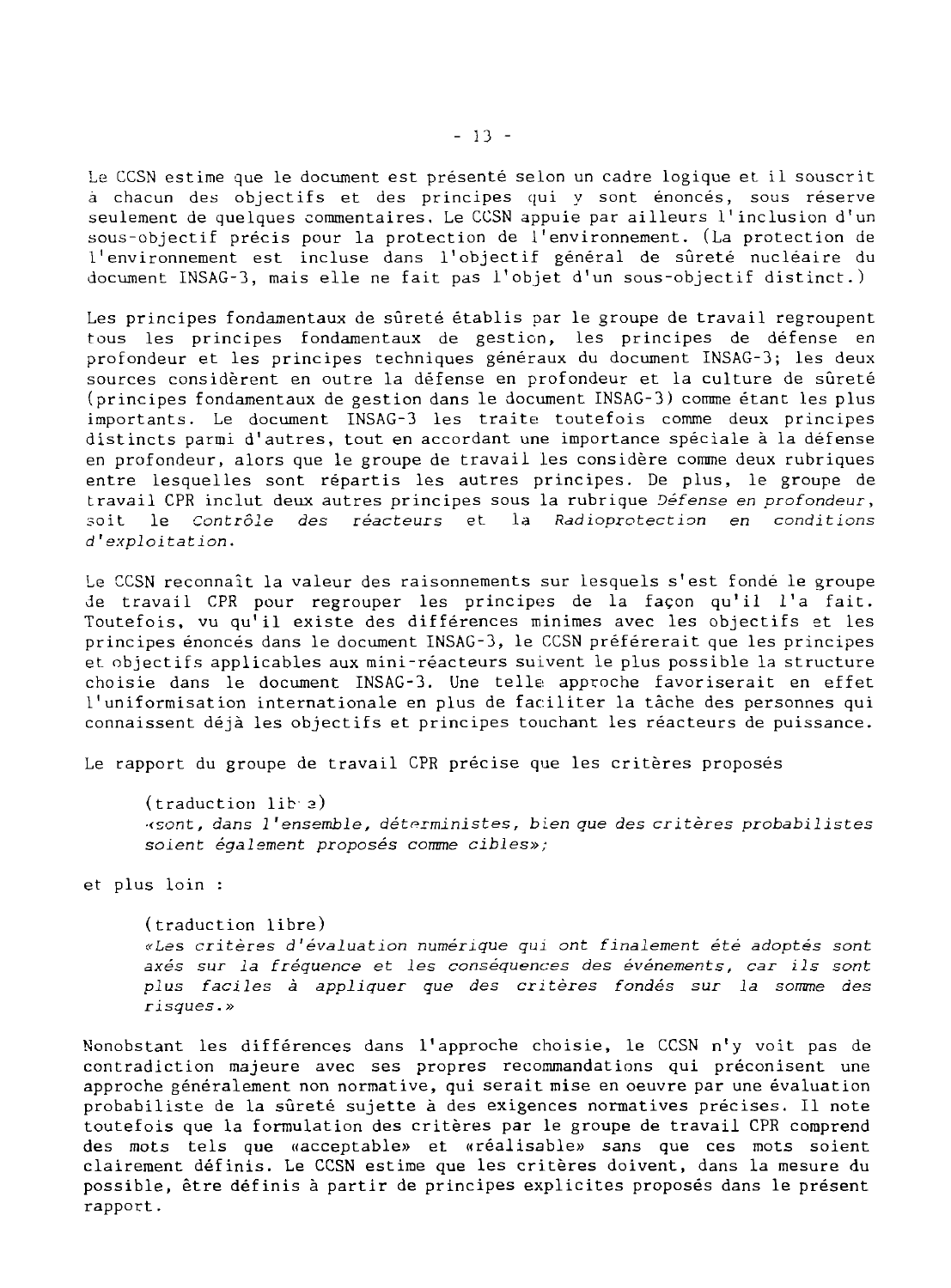Le groupe de travail CPR a exprimé son intention d'entreprendre la formulation du deuxième niveau pour les applications particulières. Afin d'éviter toute répétition inutile et toute confusion par la présentation de recommandations indépendantes et peut-être contradictoires, le CCSN a décidé de ne pas élaborer sa propre série d'objectifs, de principes et d'exigences pour les mini-réacteurs, du moins pour le moment. Il a plutôt décidé de commenter la proposition du groupe de travail CPR pour les petits réacteurs thermiques, de type piscine, sis sur la terre ferme, à l'occasion de l'examen par les pairs. Le CCSN décidera alors d'appuyer les recommandations du groupe de travail CPR, avec ou sans commentaires, ou de formuler ses propres recommandations. Le CCSN en profitera peut-être aussi pour examiner au besoin toute correction qui s'avérerait nécessaire pour élargir la portée des recommandations du groupe de travail CPR à tous les mini-réacteurs mentionnés à la section 1 du présent rapport.

#### 6. CONCLUSIONS

Le CCSN a passé en revue les publications canadiennes et internationales faisant état des objectifs, des principes et des exigences relatifs à la sûreté des installations nucléaires en général et plus particulièrement des centrales nucléaires et des réacteurs de recherche, afin d'en déterminer la pertinence pour les mini-réacteurs. La plupart des recommandations individuelles, sous réserve parfois de légères modifications du libellé, peuvent s'appliquer aux miniréacteurs. Toutefois, certaines exigences normatives concernant les systèmes d'arrêt, de refroidissement d'urgence du coeur du réacteur et de confinement ne conviennent pas aux mini-réacteurs.

A la lumière de son examen, le CCSN recommande que les objectifs, les principes et les exigences relatifs à la sûreté nucléaire des mini-réacteurs soient fondés sur les publications actuelles, auxquelles ne seraient apportées que des modifications relativement mineures.

Le CCSN favorise en outre une approche de nature généralement non normative, en vertu de laquelle le demandeur d'un permis d'exploitation d'un mini-réacteur serait libre de proposer n'importe quel moyen pour satisfaire aux objectifs fondamentaux; il lui faudrait toutefois convaincre l'organisme de réglementation que ces objectifs seront atteints. Pour ce faire, le CCSN préconise une évaluation probabiliste de la sûreté. Il serait acceptable de procéder à une évaluation probabiliste générique pour tous les mini-réacteurs de même conception.

La publication n" 26 de la CIPK, ainsi que le rapport CCSN-2 du CCSN, s'appliquent à toutes les installations nucléaires et valent également pour les mini-réacteurs.

La publication INSAG-3 de l'AIEA, le rapport CCSN-4 et l'annexe IV du rapport sur la sûreté des centrales nucléaires de l'Ontario (ONSR) ont tous trois été préparés en fonction uniquement des réacteurs de puissance; ils peuvent toutefois être appliqués également aux mini-réacteurs, sous réserve de certaines modifications définies explicitement dans le présent rapport.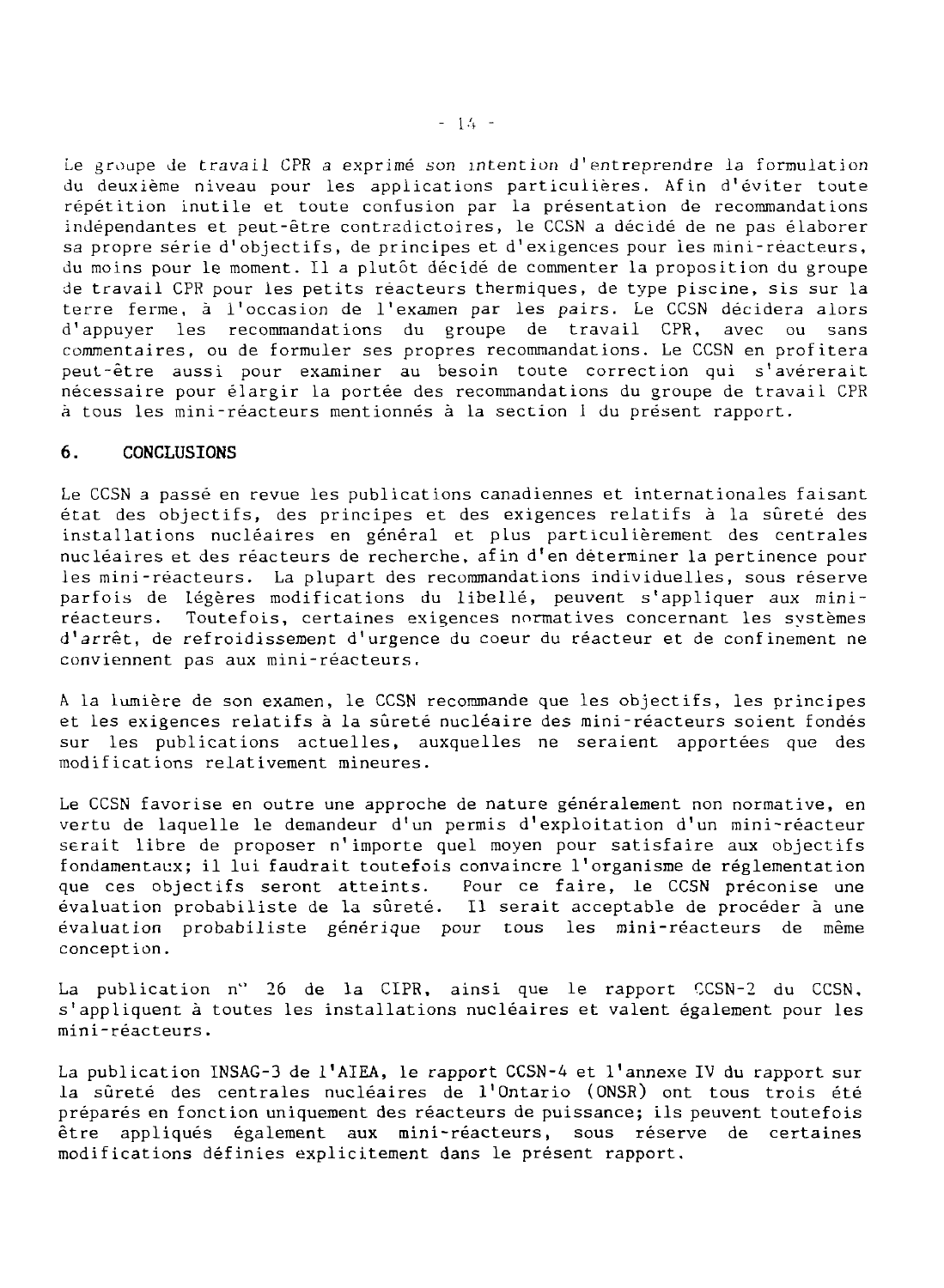Nonobstant l'approche non normative préconisée par ie CCNS, ce dernier estime qu'il serait prudent d'exiger La mise en place d'au moins un système d'arrêt indépendant et de deux endroits physiquement indépendants d'où le réacteur pourrait être arrêté et surveillé; il faudrait également exiger, à moins que des arguments convaincants dans le sens contraire ne puissent être présentés, des dispositions en cas de perte d'intégrité présumée de l'enveloppe du système primaire de refroidissement.

Enfin, le CCSN souscrit de façon générale aux objectifs et aux principes fondamentaux proposés par le groupe de travail mixte sur les critères de sûreté pour petits réacteurs. Il recommande toutefois que le groupe de travail adopte le même cadre logique que celui du rapport INSAG-3 de l'AIEA, afin d'encourager et de faciliter l'uniformisation à l'échelle internationale. Le CCSN a l'intention d'examiner et de commenter les documents sur les applications particulières qui seront préparés par ce groupe de travail.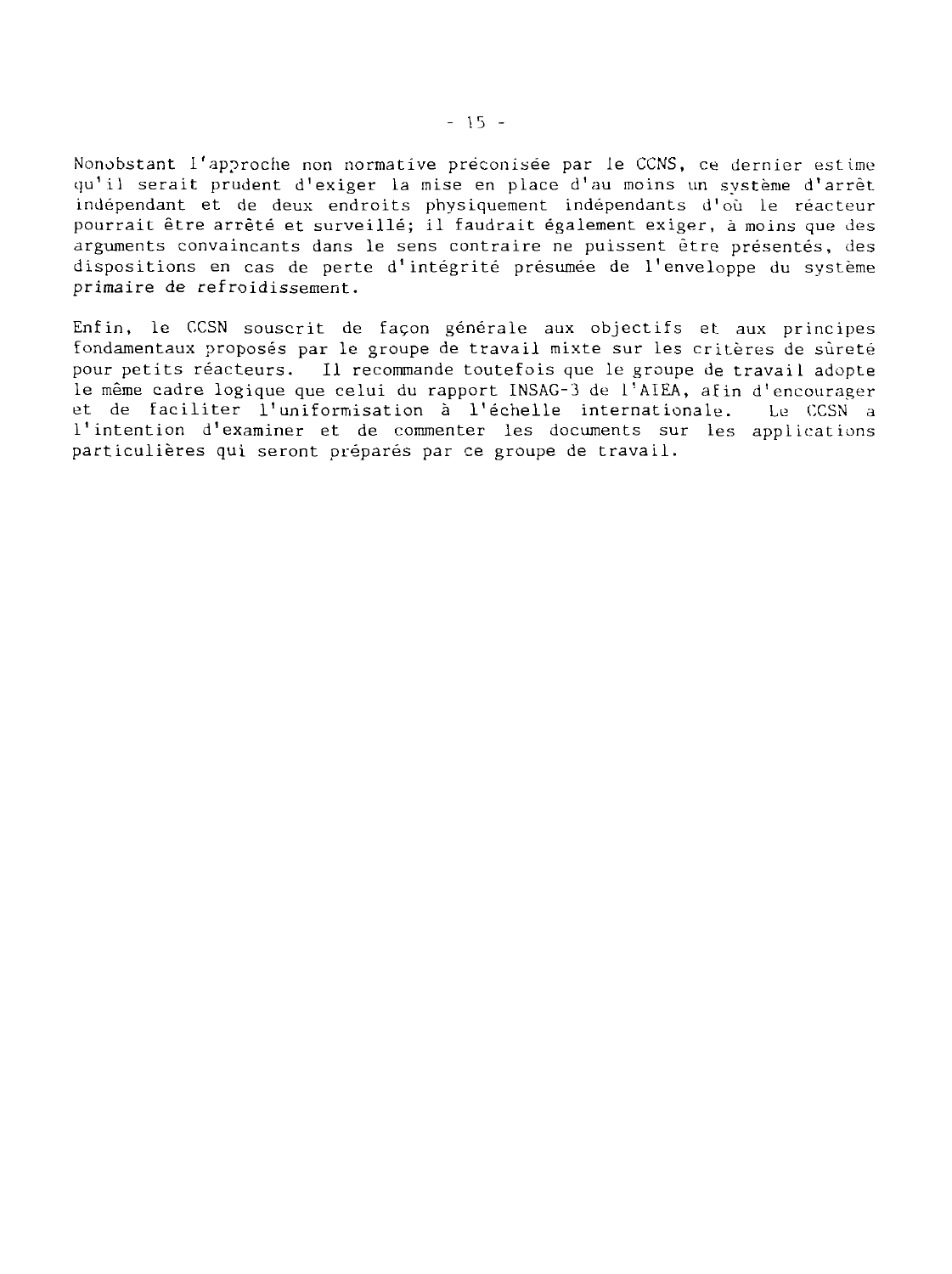#### Références

- 1. French, P.M., Ernst, P.C., Axford, D.J., Snell, V.G. "Recent Initiatives at the IAEA and within Canada to Develop Small Reactor Safety Criteria", Proceedings Canadian Nuclear Society, 1988.
- 2. Atchison, R.J., Boyd, F.C., Domaratzki, Z., "The Canadian Approach To Nuclear Power Safety", Nuclear Safety, vol. 24, n" 4, 1983, juillet-août. (CCEA INFO-0104)
- 3. Siddall, E. (préface par W.B. Lewis), "Reactor Safety Standards And Their Attainment", Rapport EACL-498, septembre 1957
- 4. Laurence, G.C., "Reactor Siting in Canada", rapport EACL-1375, octobre 1961.
- 5. Ontario Hydro, "Darlington Probabilistic Safety Evaluation", décembre 1987.
- 6. Comité consultatif de la sûreté nucléaire. "Objectifs de sûreté relatifs aux activités nucléaires au Canada". Rapport CCSN-2, avril 1982. (CCEA INFO-0055)
- 7. Comité consultatif de la sûreté nucléaire. "Exigences générales de sûreté recommandées pour les centrales nucléaires". Rapport CCSN-4, juin 1983 (CCEA INFO-0116)
- 8. Groupe consultatif international pour la sûreté nucléaire, «Principes fondamentaux de sûreté pour les centrales nucléaires» Agence internationale de l'énergie atomique, Collection sécurité n" 75-INSAG-3, janvier 1990.
- 9. Comité consultatif de la sûreté nucléaire, "Évaluation du rapport 75- INSAG-3 de la Collection sécurité de l'AIEA "Basic Principles for Nuclear Power Plants"", Rapport CCSN-16, janvier 1989.
- 10. Robertson, J.A.L., Hurs , D.G., "The Canadian Approach to Nuclear Safety", annexe IV du Report of the Ontario Nuclear Safety Review, Commissaire F. Kenneth Hare, février 1988.
- 11. Agence internationale de l'énergie atomique, "Exploitation des réacteurs de recherche et des assemblages critiques", Collection sécurité n" 35, 1984.
- 12. Commission internationale de protection radiologique, "Recommandations de la Conmission internationale de protection radiologique", Publication n" 26, adoptée le 17 janvier 1977 et mise à jour jusqu'à la fin de 1986.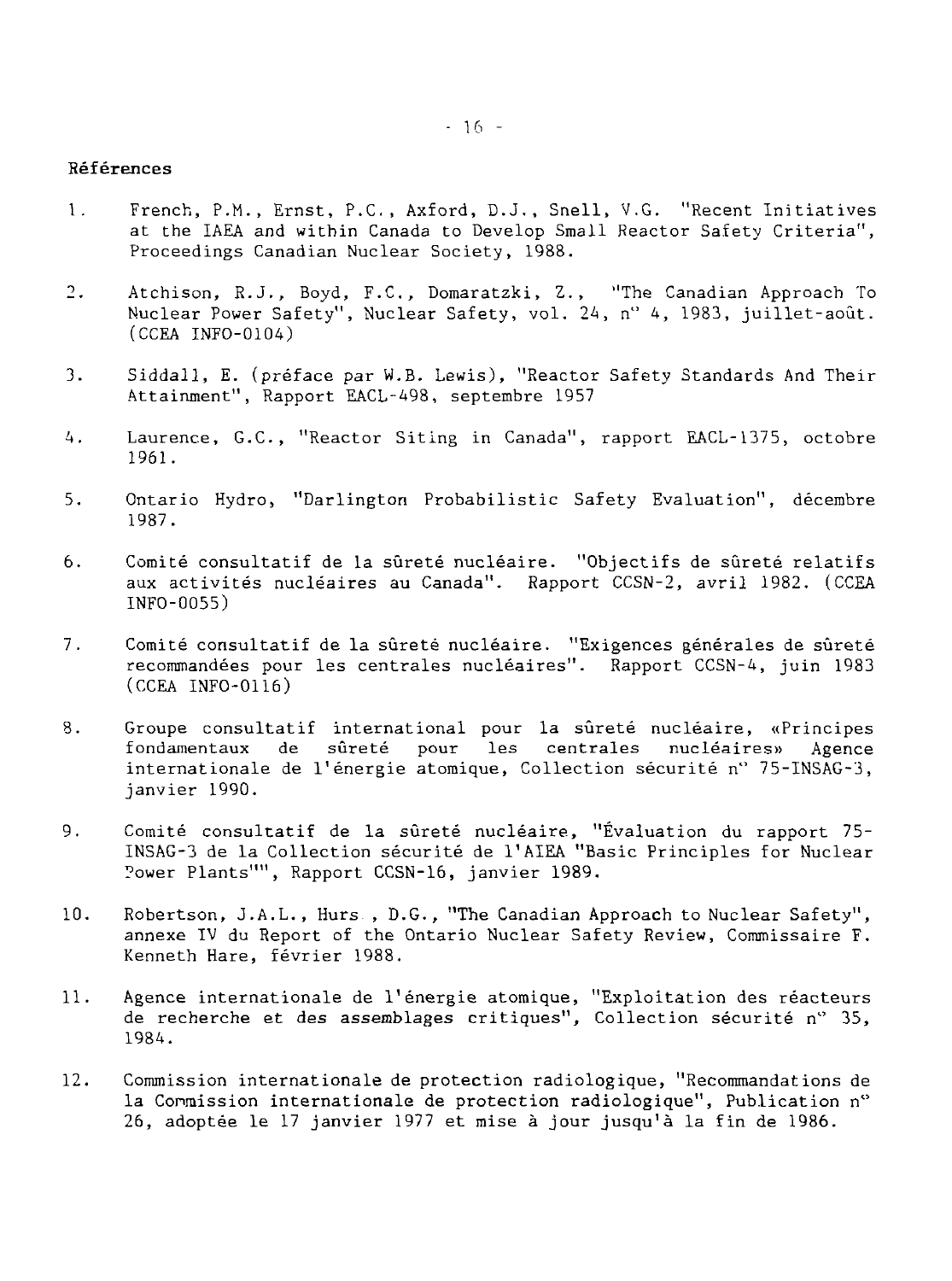- 13. Agence internationale de l'énergie atomique, "Normes fondamentales de radioprotection", Collection sécurité n° 9, 1982.
- 14. Ernst, P.C., French, P.M., Axford, D.J., Snell, V.G., "Development of Small Reactor Safety Criteria in Canada", mémoire présenté lors du colloque international de l'AIEA sur la sûreté, l'exploitation et la modification des réacteurs de recherche, Chalk River (Ontario), octobre 1989 (AIEA-SM-310/93).